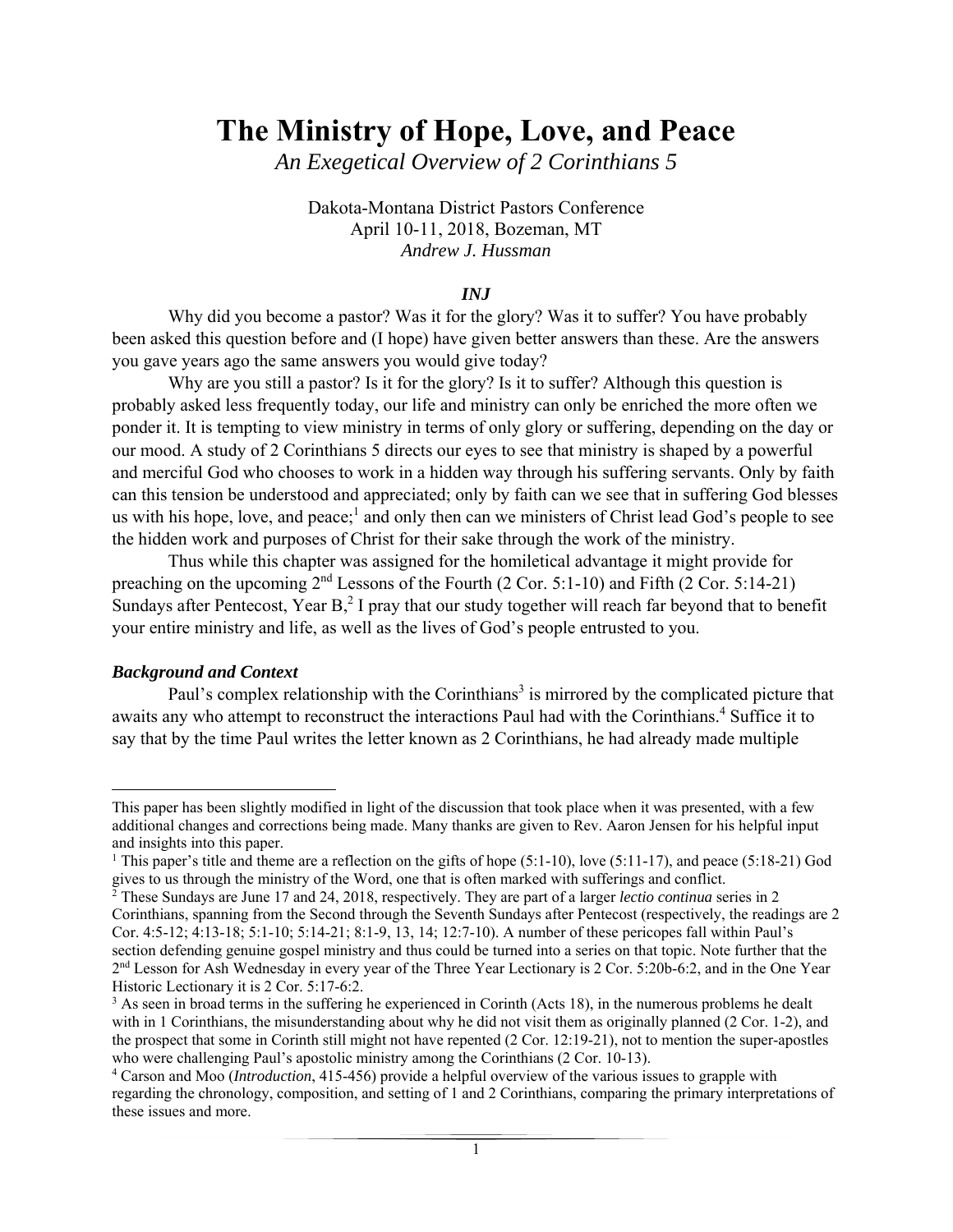visits and written multiple letters to the Christians in Corinth.<sup>5</sup> In general we can say that in this epistle we find one of Paul's most personal letters, written from Macedonia<sup>6</sup> around 56 or 57 A.D.<sup>7</sup> Before he visits them once again, $8$  his threefold purpose in writing is 1) to encourage and instruct the Corinthians by defining the nature of true gospel ministry (chs. 1-7); 2) to prepare them for the offering he is gathering on behalf of the poor Christians in Jerusalem (chs. 8-9); and 3) to defend his apostolic ministry against the "super-apostles" who were causing trouble in Corinth (chs. 10-13).<sup>9</sup>

# **We Groan for Our Home** (*2 Corinthians 5:1-10*)

### *2 Corinthians 5:1-4*

**1** Οἴδαμεν γὰρ ὅτι ἐὰν ἡ ἐπίγειος ἡμῶν οἰκία τοῦ σκήνους καταλυθῇ, οἰκοδομὴν ἐκ θεοῦ ἔχομεν, οἰκίαν ἀχειροποίητον αἰώνιον ἐν τοῖς οὐρανοῖς. **2** καὶ γὰρ ἐν τούτῳ στενάζομεν τὸ οἰκητήριον ἡμῶν τὸ ἐξ οὐρανοῦ ἐπενδύσασθαι ἐπιποθοῦντες, **3** εἴ γε καὶ ἐκδυσάμενοι10 οὐ γυμνοὶ εὑρεθησόμεθα. **4** καὶ γὰρ οἱ ὄντες ἐν τῷ σκήνει στενάζομεν βαρούμενοι, ἐφ' ᾧ οὐ θέλομεν ἐκδύσασθαι ἀλλ' ἐπενδύσασθαι, ἵνα καταποθῇ τὸ θνητὸν ὑπὸ τῆς ζωῆς.

**1** For we know that if our earthly house which is a tent<sup>11</sup> is destroyed,<sup>12</sup> we have a building from *God, an eternal house in the heavens, not made by hands.13 2 For in this [tent]14 we groan, longing* 

<sup>&</sup>lt;sup>5</sup> Paul seems to have written a letter to Corinth before 1 Corinthians (cf. 1 Cor. 5:9), now lost and commonly called the "previous letter." After learning that his letter (1 Corinthians) seems to not have taken effect among them, Paul appears to have made a second visit to Corinth that is not recorded in Acts (referred to as the "painful visit," cf. 2 Cor. 2:1, 12:14, 13:1-2). In conjunction with this he seems to have written a "sorrowful letter" (cf. 2 Cor. 7:8), before finally writing 2 Corinthians in preparation for his third visit to them.

<sup>6</sup> Cf. 2 Cor. 2:13, 7:5.

<sup>&</sup>lt;sup>7</sup> Paul's hearing before the proconsul Gallio in Corinth (cf. Acts 18:12-17), which occurred somewhere in mid to late 51 A.D., helps us to nail down the timeline for his third missionary journey and the events surrounding 1-2 Corinthians.

 $8$  Cf. Acts 20:1-3. Despite the turbulent relationship between Paul and the Corinthians, from all we can tell it seems that 2 Corinthians accomplished its purpose in preparing the way for Paul to come to them. For when Paul does arrive, he resides there for three months, and, apparently viewing his work in the eastern Mediterranean as being complete for now, he writes his epistle to the Romans from the vicinity of Corinth so that the Romans will be ready to support his mission work to the west. Cf. Rom. 15:23-26.

<sup>&</sup>lt;sup>9</sup> Cf. Franzmann (*Word of the Lord*, 75-110) for a useful introduction, outline, and analysis of 2 Corinthians, especially in light of the overall Corinthian situation leading up to the writing of 2 Corinthians.

<sup>&</sup>lt;sup>10</sup> For reasons given below in footnote 16, our translation follows a different reading (ἐνδυσάμενοι) than the majority decision of the editors found in the 4th Revised Edition of the UBS Greek New Testament (εκδυσάμενοι).<br><sup>11</sup> Note first of all that this is not the more common feminine noun σκηνή, but the neuter noun σκήνος, both mean "tent." τοῦ σκήνους is an epexegetical genitive highlighting even further the lowly character of this earthly house.

<sup>12</sup> Or, "dismantled, torn down." Harris (*Second Corinthians*, 371) maintains that this verb likely points to "the dismantling of a tent rather than simply the demolition of a building."

<sup>13</sup> Garland (*2 Corinthians*, 249 footnote 636) notes the similarities between 5:1 and Mark 14:58 as follows: "I will destroy" (καταλύσω) = "is destroyed" (καταλύθη); "I will build" (οἰκοδομήσω) = "building" (οἰκοδομή); and "made without hands" (ἀχειροποίητον). However, he comments: "But how they may relate is difficult to unravel." <sup>14</sup> While grammatically this neuter pronoun τούτω could refer to all of 5:1, in view of 5:4 (ἐν τῶ σκήνει) it is preferable to take it as a reference to τοῦ σκήνους in 5:1. Thus even though Paul does identify our current earthly dwelling as a house, it is the imagery of a tent that governs the rest of his thought in these verses.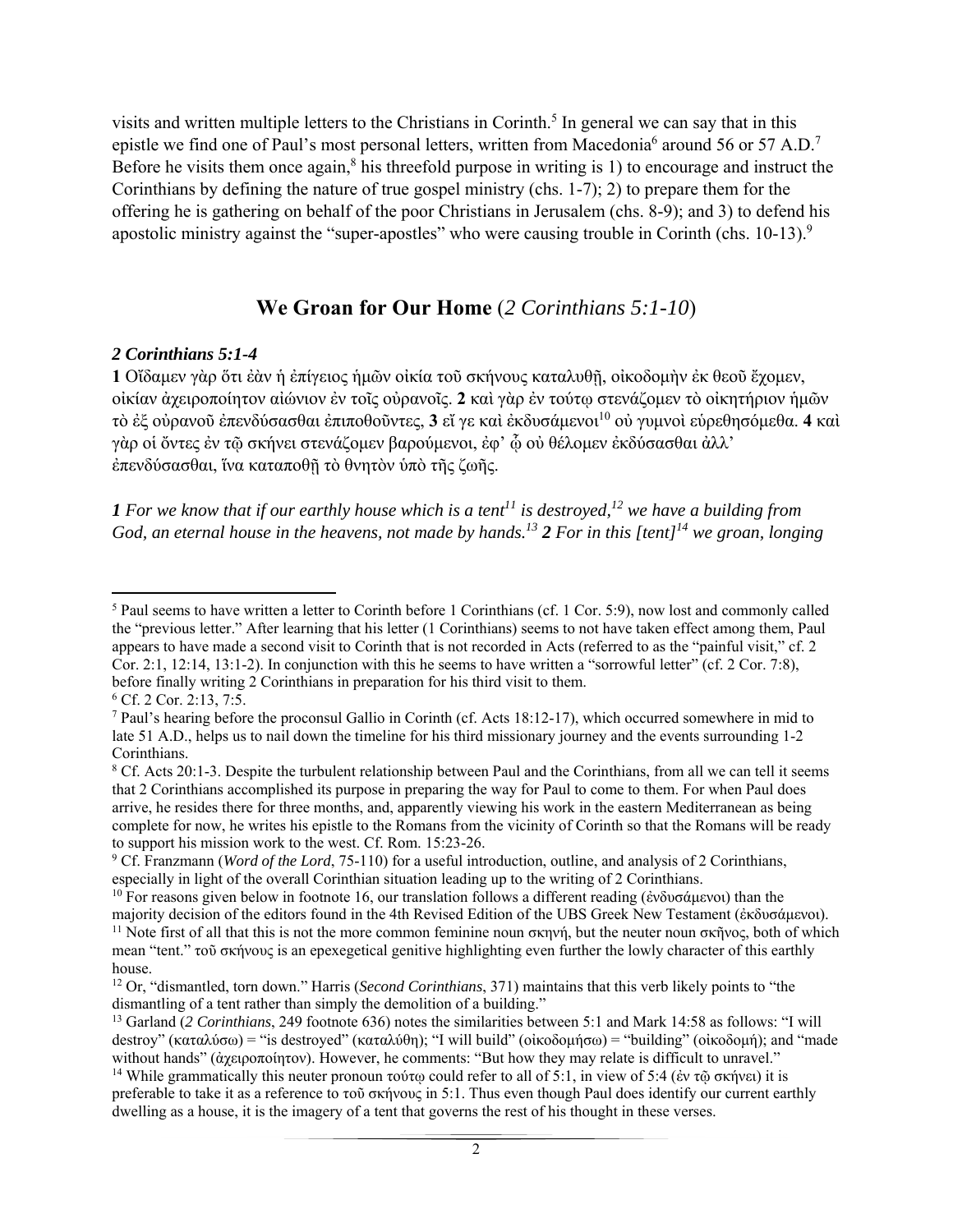*to put on our dwelling from heaven, 3 since*<sup>15</sup> when we are clothed<sup>16</sup> we will not be found naked. 4 *For indeed, while we are in this tent we groan because we are being burdened, since*<sup>17</sup> we do not *want to be unclothed but to be clothed, so that what is mortal may be swallowed up by life.* 

It is unfortunate that our study cannot begin a little sooner. Paul's current train of thought in 5:1ff actually begins in 4:16,<sup>18</sup> which in turn is part of a larger argument from 4:7-5:10 where Paul insists "on seeing the present in the light of the future."19 In fact, Paul is still expounding on the nature of genuine gospel ministry that began in  $2:14<sup>20</sup>$  He has been reflecting on his own person, frail and unimpressive as it seems, and what his physical sufferings mean for his ministry. God in fact uses such weakness to further magnify his power that works life for Jesus' sake even when death is all that can be seen (4:7-12; cf. 12:7-10). Thus Paul places his ministry in its proper eternal perspective, a perspective of faith that, in the face of present troubles, looks beyond what is visible and temporary to see invisible and eternal realities  $(4:16-18).^{21}$ 

But for all that, Paul's elaboration on this thought<sup>22</sup> in 5:1-4 raises more questions than we can address today.<sup>23</sup> Indeed, 5:1-10 may be the most debated section of the entire letter.<sup>24</sup> Therefore, we limit our focus to this: "What exactly is Paul comparing with two different houses (οἰκία), and what point does he wish to drive home with this comparison?"

<sup>22</sup> Note the γὰρ in 5:1.

 15 εἴ introduces a simple condition and γε adds emphasis. Guthrie (*2 Corinthians*, 281) cites research that in Paul εἴ γε καὶ "communicates a strong note of confidence in the assertion being made."

<sup>&</sup>lt;sup>16</sup> The textual issue here is a choice between ἐκδυσάμενοι ("taking it off," a reference to the earthly tent) and ἐνδυσάμενοι ("putting it on," a reference to the heavenly house). Even though the latter could sound redundant in asserting that once we put on the heavenly house we will not be found naked, that is exactly the point Paul is making. To avoid this apparent redundancy it seems the text was later altered to ἐκδυσάμενοι. Most modern translations (excluding NRSV) adopt ἐνδυσάμενοι as the reading with stronger external support. Cf. Metzger (*Textual Commentary*, 511), where the majority opinion of the committee oddly chooses ἐκδυσάμενοι instead of ἐνδυσάμενοι. Cf. also Guthrie (*2 Corinthians*, 281) and Seifrid, (*Second Corinthians*, 226).

<sup>&</sup>lt;sup>17</sup> ἐφ' ὦ = ἐπί τούτῳ ὅτι, "for this reason, namely that." Possible parallels in other extra-biblical Greek indicate it could mean "on the condition that," but the meaning of that here would be unclear. Cf. Harris (*Second Corinthians,*  387) and Wallace, *Greek Grammar*, 342. Cf. the only other occurrences of this prepositional phrase in Phil. 3:12, 4:10, and the much debated Rom. 5:12.

 $18$  The NRSV and the UBS  $4<sup>th</sup>$  Revised Edition support this with a section break that continues into chapter 5. <sup>19</sup> Wright, *Resurrection*, 361-362. Wright continues: "The present is full of suffering, especially for the apostle; but he sees it as organically connected to the future in which there is resurrection (4.14), glory (4.17), a new body (5.1), and judgment (5.10)." Later he describes three segments of 4:7-5:10 thus: "The first [4:7-15] describes Paul's sufferings, and explains them as the making present of the dying and rising of Jesus; the second [4:16-5:5] relates this entire experience to the future promise of the resurrection body; and the third [5:6-10] reflects back on the present, explaining why, in the light of this future, it is appropriate to have confidence, and to work at pleasing the lord. This then leads in to the further explanation of the nature of apostolic ministry in 5.11-6.13."

<sup>&</sup>lt;sup>20</sup> Throughout 2 Corinthians it is difficult to determine in every context who Paul means by "we," namely, whether he means 1) all believers; 2) himself and the Corinthians; 3) himself and his fellow ministers, like Timothy and Titus; 4) an editorial "we" referring only to himself. In these opening verses of chapter 5 and for much of this chapter, in view of his overall purpose to defend his ministry in 2:14-7:13, we will lean toward the fourth option. Cf. Guthrie's extensive study of the issue in *2 Corinthians*, 32-38.<br><sup>21</sup> Guthrie (*2 Corinthians*, 275) considers 5:1-10 a "fitting crescendo" to Paul's point about suffering that surrounds

genuine ministry (4:7-5:10).

<sup>23</sup> Cf. Kistemaker (*Second Corinthians*, 165-166) for a list of 8 overarching questions related to 5:1-10. Some of these questions will be addressed in what follows.

<sup>24</sup> Cf. Guthrie, *2 Corinthians*, 175; Barrett, *Second Corinthians*, 150. Lincoln (*Paradise*, 59) states: "Possibly the one point about which there is no dispute with regard to 2 Corinthians 4:16-5:10 is its difficulty."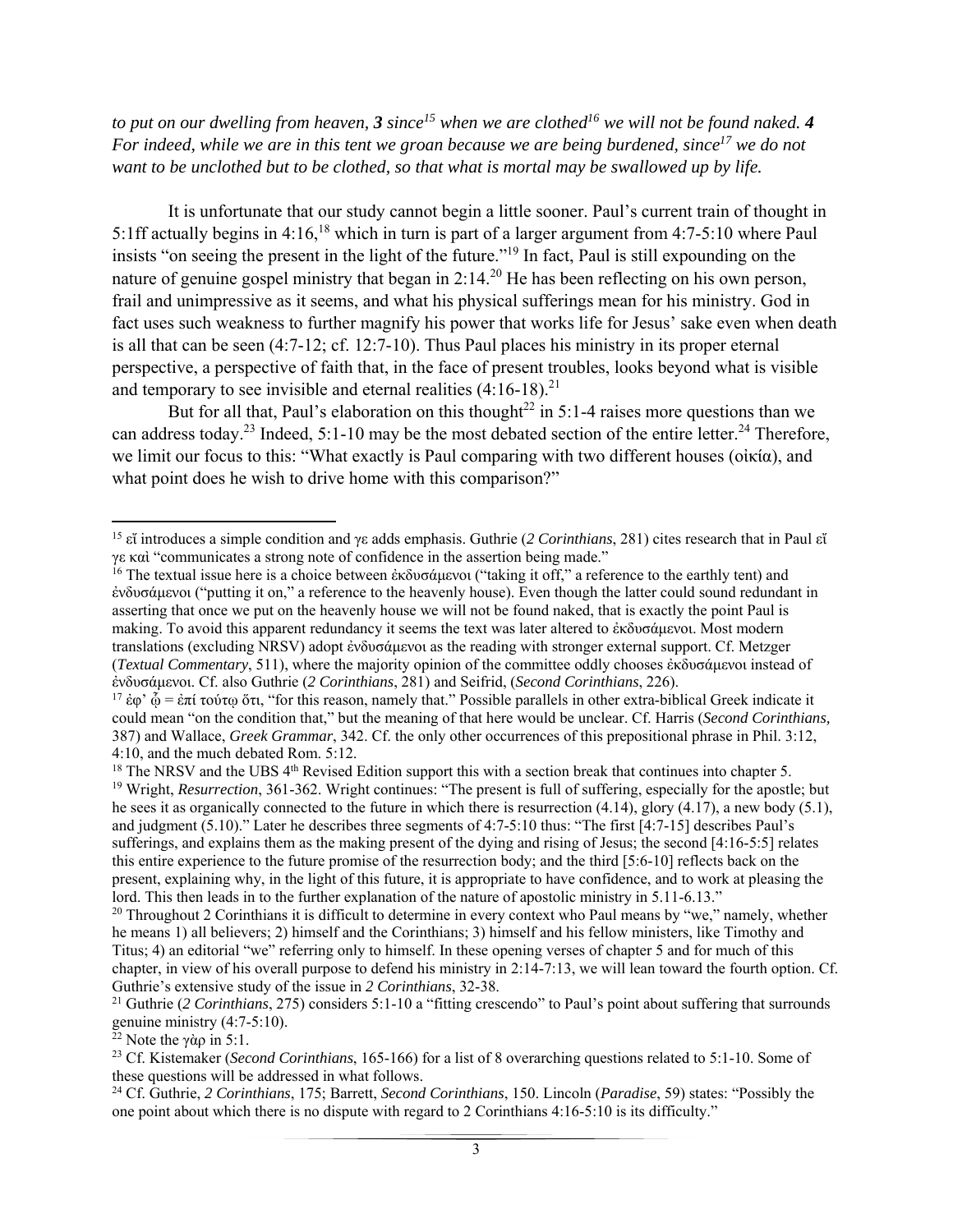First, let's get more acquainted with the facts: On the one hand, Paul speaks of a house (οἰκία) that is on earth (ἐπίγειος) and described as a tent (τοῦ σκήνους), which is likely (ἐὰν + subjunctive)<sup>25</sup> to one day be destroyed (καταλυθῆ) – in this tent Paul is groaning (στενάζομεν).<sup>26</sup>

This is compared to another house (οἰκία), a building from God (οἰκοδομὴν ἐκ θεοῦ),<sup>27</sup> a dwelling (οἰκητήριον)<sup>28</sup> from heaven for which Paul is longing (ἐπιποθοῦντες),<sup>29</sup> not made by human hands,<sup>30</sup> eternal, and in the heavens (ἀχειροποίητον αἰώνιον ἐν τοῖς οὐρανοῖς) – in some sense Paul says that we *have* this house (ἔχομεν).

Digging deeper, Paul mixes metaphors when he says that he wants to *take off* (ἐκδύσασθαι) his current tent and to *put on over it* (ἐπενδύσασθαι) the house from God, just as one would clothe and unclothe oneself.<sup>31</sup> Paul longs to be clothed with this house from God and does not want to be unclothed and found naked (οὐ γυμνοὶ εὑρεθησόμεθα, οὐ θέλομεν ἐκδύσασθαι ἀλλ' ἐπενδύσασθαι), because he wants that which is mortal (τὸ θνητὸν) to be swallowed up by life (καταποθῇ … ὑπὸ τῆς ζωῆς).32

We limit our discussion of these much debated verses<sup>33</sup> to two chief interpretations. One view understands Paul to be contrasting a sinful, earthly existence in this present life with a future,

<sup>25</sup> Guthrie (*2 Corinthians*, 277 footnote 9) agrees with Wallace (*Greek Grammar*, 696) in identifying ἐὰν … καταλυθῇ (an aorist passive subjunctive) as a third class conditional, indicating that the speaker views the condition as uncertain of fulfillment, but still likely. Harris (*Second Corinthians*, 370) defines this conditional with the aorist subjunctive as meaning "'in the specific case that ever,' with the context determining the degree of probability attaching to the 'open' condition. Here the context indicates that ἐὰν means 'if, as is probable.'"

<sup>&</sup>lt;sup>26</sup> Note that the only other occurrence of στενάζω in Paul is in Rom. 8:22-27, where Paul has similar consolation on his mind. There Paul describes the threefold groaning of creation (8:22), the Christian (8:23), and the Spirit (8:27) in the manner of a "crescendo" (Schneider, J. "στενάζω" in Kittel, *Theological Dictionary of the New Testament*, 602). 27 As Seifrid (*Second Corinthians*, 223) observes, ἐκ θεοῦ means that "Its future is unshakeable because it is God's work, not our own." Cf. καθ' ὑπερβολὴν εἰς ὑπερβολὴν αἰώνιον βάρος δόξης previously mentioned in 4:17. <sup>28</sup> While there may be certain nuances to draw out of each of the words Paul uses in 5:1-2 to describe the heavenly residence from God, we conclude with Harris (*Second Corinthians*, 381): "Whatever differences of meaning may lie behind οἰκοδομή, οἰκία (v. 1), and οἰκητήριον (v. 2), these three terms must designate one and the same reality."

Chrysostom further observes that Paul "was not trying to make an exact contrast between the earthly and the heavenly but rather to exalt the latter in every possible way." Bray, *2 Corinthians*, 239.

<sup>&</sup>lt;sup>29</sup> Guthrie (*2 Corinthians*, 280) notes that this "longing" indicated by ἐπιποθέω could range from contexts of earnest desire to anxiety, but in Paul's writings it is used positively to express his longing, "most often of his (or a coworker's) longing to see members of the church in various places (Rom. 1:11; 2 Cor. 9:14; Phil. 1:8, 2:26; 1 Thess. 3:6; 2 Tim. 1:4)."

<sup>30</sup> Garland (*2 Corinthians*, 252) points out: "'Not made with hands' contrasts something that is temporary, impure, and incomplete (made with hands) with something enduring, incorruptible, and finished—something made by God." He further notes: "In Scripture something 'made with hands' is connected to idolatry and implies impurity (Lev. 26:1, 30; Isa. 2:18; 10:11; 16;12; 19:1; Dan. 5:4, 23; 6:26; Acts 7:48; 17:24; Col. 2:11)."

<sup>31</sup> Seifrid (*Second Corinthians*, 226) comments about Paul's switch of metaphors: "While the former [building metaphor] emphasizes the happy difference between this life and the one to come, the latter [clothing metaphor] communicates the continuity of our personal existence and self-consciousness."

<sup>&</sup>lt;sup>32</sup> Paul here reverses a common picture in ancient times of death as the one who swallowed up its victims. Cf. Ps. 49:14; Prov. 1:12. The note on Ps. 49:14 in the *Concordia Self-Study Bible* observes that death is also pictured as an "insatiable monster, feeding on its victims," in Ps. 141:7; Provac. 27:20; 30:15-16; Isa. 5:14; Jon. 2:2, Hab. 2:5. "The imagery appears in Canaanite mythology, which so depicts the god Mot (death). As one Canaanite document reads, 'Do not approach divine Mot, lest he put you like a lamb into his mouth.'" Cf. also 1 Cor. 15:54, which along with our verse here both cite Isa. 25:8.

<sup>33</sup> Garland (*2 Corinthians*, 250) cites Thrall as listing no less than nine proposals for the meaning of "building," including the body of Christ, that is, the Church; the heavenly temple; the inner man; the resurrection body of Christ. Cf. also Harris, *2 Corinthians*, 349.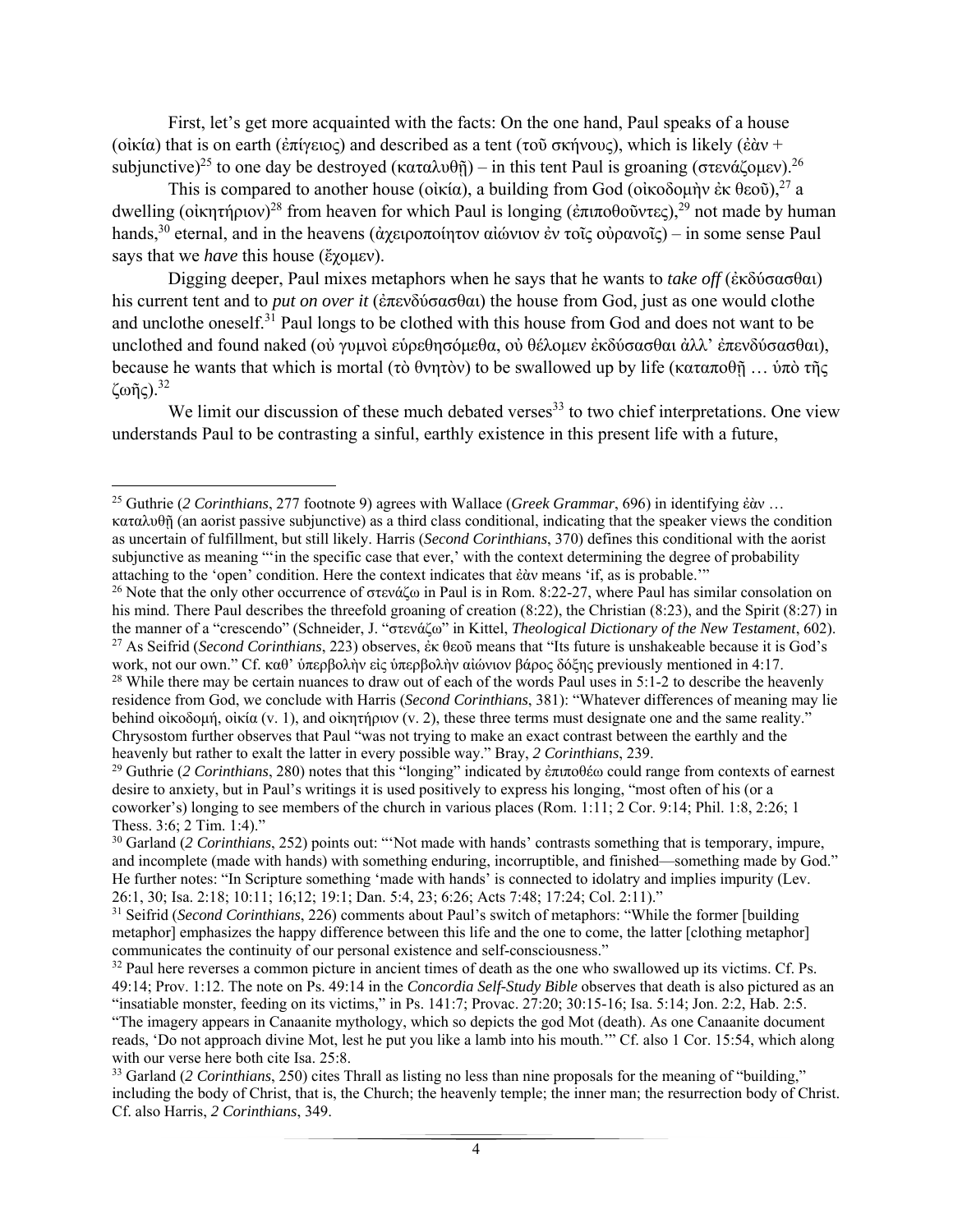heavenly existence beginning at the moment of death and persisting into eternity.<sup>34</sup> The distinctive point about this view is that it understands the house from God to be descriptive of the believer's entire *post mortem* existence. The present tense of ἔχομεν would then point to the moment of death when the believer *has* this hope fulfilled. It would also correspond with Paul's later comments in 5:6- 8, where he describes the believer's communion with Christ that is simultaneous with death.<sup>35</sup> Furthermore, Paul says this heavenly dwelling is *in heaven* and *from the heavens*, which could point to the enjoyment of God's presence in heaven at the moment of death.

While there is certainly nothing contrary to sound doctrine in this interpretation, Paul seems to be speaking more precisely about his hope. The contrast does not appear to be between a believer's existence before death with the entirety of his existence after death. Rather, Paul is more specifically contrasting *bodies*, namely, the body he inhabits on this earth over against the transformed body God will give him in the resurrection. Paul views his current corruptible body as a tent that will be destroyed at death, and with this in mind he longs to put on over it an eternal, incorruptible body in which God will dress him permanently on the Last Day, like a house he will never leave again.<sup>36</sup> Therefore, even though Paul will soon address the believer's interim state between death and the Last Day, he is not here concerned with that experience other than to use it as a foil for how much he longs for bodily resurrection.37

 In support of this view, Paul's use of οἰκία to describe *both* the earthly *and* the heavenly residence suggests an exact correspondence.<sup>38</sup> Since the preceding context  $(4:7-18)^{39}$  strongly suggests that ή ἐπίγειος ἡμῶν οἰκία refers to a body, then so also does οἰκοδομὴν ἐκ θεοῦ.<sup>40</sup> Further, there is biblical precedent for speaking of bodily living as dwelling in a tent.<sup>41</sup> Paul has also already mentioned his resurrection hope in 4:14, making it natural for Paul to continue in that same vein with regard to his longing for the day of resurrection.<sup>42</sup>

 34 Cf. Lenski, *Interpretation*, 995-1006; Valleskey, *2 Corinthians*, 74-76; Meyer, *Ministers of Christ*, 81-83; Kieta,

<sup>&</sup>quot;Restoration," 13; Kistemaker, *Second Corinthians*, 169-170; Balge, *Sermon Studies*, 194-196. 35 That is, *as soon as* he is "away from the body" he is "at home with the Lord," 5:8.

<sup>36</sup> Unlike how he left the tent of his body at death.

<sup>&</sup>lt;sup>37</sup> In support of this view are some early church fathers, such as Chrysostom (*Homilies*, 326): "Some indeed say that the 'earthly house' is this world; But I should maintain that he alludes rather to the body"; and Ambrosiaster (Bray, *2 Corinthians*, 239): "Our present body is our earthly home. Our resurrection body is our heavenly one." For more recent support, cf. Kretzmann, *Commentary*, 189; Franzmann, *Concordia Self-Study Commentary,* 165-166; Barrett, *Second Corinthians*, 150-156; Lincoln, *Paradise*, 59-71; Wright, *Resurrection*, 364-369; Seifrid, *Second Corinthians*, 219-229; Guthrie, *2 Corinthians*, 275-283. Cf. also the headings of NIV 2011, "Awaiting the New Body" and NKJV, "Assurance of the Resurrection."

<sup>&</sup>lt;sup>38</sup> The NIV, CSB, and NRSV do not capture this parallelism well in that they do not translate both occurrences of οἰκία in the same way.

<sup>39</sup> Cf. 4:7, 10, 11, 16, where Paul is clearly emphasizing the weakness of his own *body*. Cf. Garland, *2 Corinthians*, 248-9, and Harris, *2 Corinthians*, 349.

<sup>40</sup> Lincoln, *Paradise*, 61. Cf. Harris (*Second Corinthians*, 371-372), who says that "in view of 4:16a, it seems incontestable that the ἐπίγειος οἰκία of 5:1a alludes primarily, if not solely, to the physical body and that therefore it would destroy the parallelism and opposition of the two parts of 5:1 if the second, antithetical οἰκία referred to anything other than some form of embodiment."

<sup>41</sup> Cf. especially 2 Pet. 1:13, 14, as well as Isa. 38:12 and John 1:14. Cf. Lincoln, *Paradise*, 61.

 $42$  This is not surprising in view of Paul's opening statement to this letter, namely that Paul, despairing of life because he felt the sentence of death, understood God's purpose in all this to be a strengthening of faith solely in "God who raises the dead" (2 Cor. 1:8-10). See also Wright's survey of the resurrection theme in all of 2 Corinthians in *Resurrection*, 297-309, 361-371.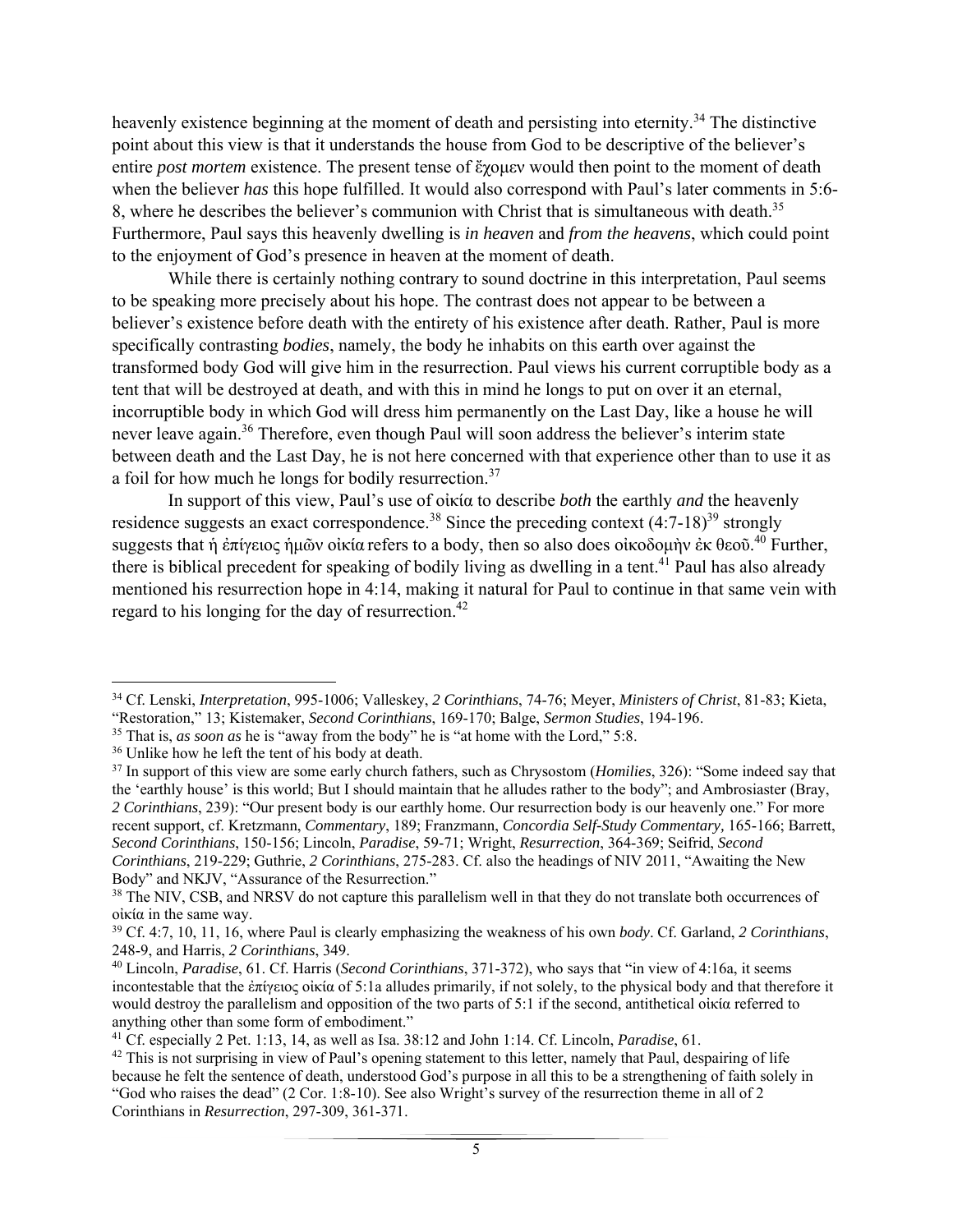Paul's language here both echoes and foreshadows his other writings at this period in his life. First of all, he reiterates for the Corinthians a point he previously made in explaining the nature of the resurrection body on the Last Day. He states in 1 Corinthians 15:53, 54:

For the perishable must clothe itself [ἐνδύσασθαι] with the imperishable, and the mortal with immortality [τὸ θνητὸν τοῦτο ἐνδύσασθαι ἀθανασίαν]. When the perishable has been clothed with the imperishable, and the mortal with immortality [τὸ θνητὸν τοῦτο ἐνδύσηται ἀθανασίαν], then the saying that is written will come true: "Death has been swallowed up in victory [Κατεπόθη ὁ θάνατος εἰς νῖκος].<sup>43</sup>

Secondly, in Romans 8, which Paul will soon write from the vicinity of Corinth,<sup>44</sup> we find numerous parallels with our verses here, parallels that will only be fulfilled on the Last Day.<sup>45</sup>

Finally, Paul's use of τὸν ἀρραβῶνα τοῦ πνεύματος, the deposit of the Spirit given to us in 5:5, is another indicator of hope fulfilled only on the Last Day. Its meaning of "deposit" or "downpayment" lends itself to an eschatological orientation.<sup>46</sup> Paul uses this phrase two other times,<sup>47</sup> one of which undeniably points to fulfillment on the Last Day. Furthermore, the parallels with Rom. 8:23 are too striking not to quote: "we ourselves, who have the firstfruits of the Spirit (τὴν ἀπαρχὴν τοῦ πνεύματος) groan (στενάζομεν) inwardly as we wait eagerly for our adoption to sonship, the redemption of our bodies."

Two primary objections stand against this resurrection view, however. First, the dwelling from God is said to be *in* heaven and *from* heaven, which, one could argue, makes it difficult to pin down the timeline too precisely.48 Yet it may be that Paul does not speak this way to emphasize a specific time or place but that, whenever we get there, this new body will be fit for life in heaven (έν

<sup>&</sup>lt;sup>43</sup> Consider also how Paul makes an intriguing comparison between our present body and the resurrection body in 1 Cor. 15:44-49, though admittedly using different terminology. Most scholars identify this σῶμα πνευματικόν with the οἰκοδομὴν ἐκ θεοῦ here. On this cf. Harris (*Second Corinthians*, 372) and Harris (*2 Corinthians*, 349), where he states "the fourfold description of the *oikodome* in v.1 (from God, permanent, heavenly, spiritual) matches Paul's description of the 'spiritual body' in 1 Cor. 15:38-54."

<sup>44</sup> Cf. Romans 16:1.

<sup>&</sup>lt;sup>45</sup> Consider the parallels between Rom. 8 and 2 Cor. 5 within its broader context: the role of the Spirit throughout Rom. 8:1-27 as compared with 2 Cor. 3:1-18, and cf. 5:5; sharing in the suffering of Jesus in Rom. 8:17 as compared with 2 Cor. 4:7-12; the incomparable nature of present suffering with future glory in Rom. 8:18 and 2 Cor. 4:16-18; Paul's only uses of στενάζω to describe the groaning that is endured at present in light of our glorious future hope in Rom. 8:22-27 and 2 Cor. 5:1-5; the role of the Spirit as the bridge between our present groaning and the guarantee of future glory in Rom. 8:23, where ἀπαρχή ("first fruits") performs a similar function as ἀρραβῶνα ("down payment") in 2 Cor. 5:5. Finally, in view of these parallels, the case is strengthened that the clear reference to resurrection hope in Rom. 8:23 is paralleled by the more figurative expression of resurrection hope in 2 Cor. 5:1-4. For more on this point, cf. Garland, *2 Corinthians*, 258.

<sup>46</sup> Seifrid, *Second Corinthians*, 68.

<sup>&</sup>lt;sup>47</sup> 2 Cor. 1:20 "[God] put his Spirit in our hearts as a deposit, guaranteeing what is to come [τὸν ἀρραβῶνα τοῦ πνεύματος]." Eph. 1:13-14 "the promised Holy Spirit, who is a deposit guaranteeing our inheritance [ὅ ἐστιν ἀρραβὼν τῆς κληρονομίας ἡμῶν] until the redemption of those who are God's possession."

<sup>48</sup> Cf. Valleskey, *2 Corinthians*, 75.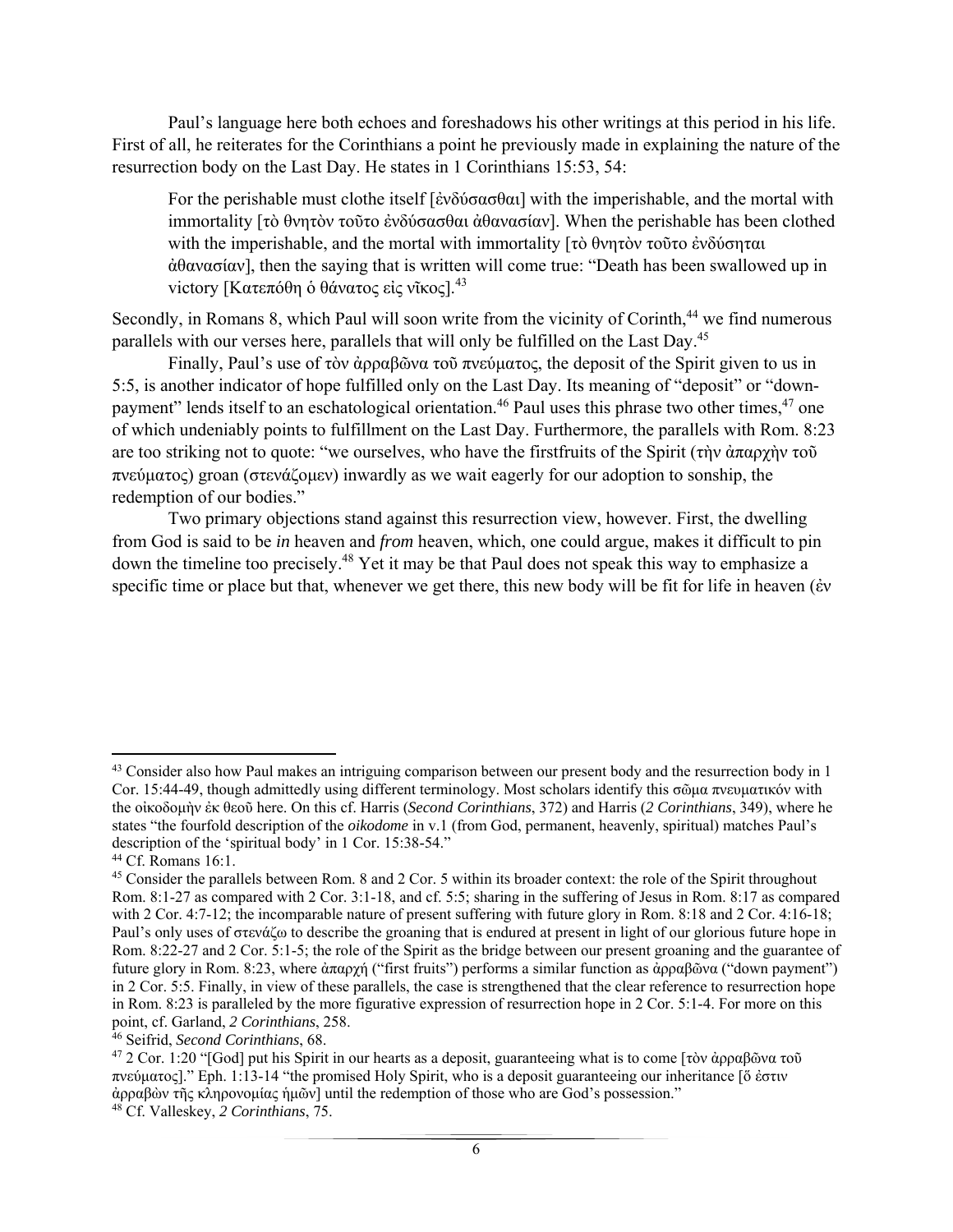τοῖς οὐρανοῖς) and it will come from there (ἐξ οὐρανοῦ).49 Perhaps Paul is thinking along the same lines as Peter, who viewed our eternal inheritance as already being "kept in heaven for you."<sup>50</sup>

 The other obstacle is the present tense of ἔχομεν: When do we have this heavenly dwelling? Let's examine three main views:

1) we have it during this present life

- 2) we have it at the moment of death in the interim state
- 3) we have it at the resurrection on the Last  $Day^{51}$

 The first view is easily rejected in that it would imply some sort of preexistent, other body that even now awaits us, whereas the Scriptures show clearly that it is *this same* body which God will raise on the Last Day.<sup>52</sup> Some argue that we somehow receive our resurrection body at the moment of death, suggesting some kind of "idealized body."<sup>53</sup> What that means is unclear,<sup>54</sup> and regardless, this second view runs into the same problem as the first.<sup>55</sup> Others contend for the second option by surmising that there may be no interval of time between death and the resurrection for those who are experiencing "eternity."56 But all the passages of Scripture which speak not only of the conscious

56 Cf. Bruce, *1 and 2 Corinthians*, 204.

<sup>49</sup> Cf. Guthrie *2 Corinthians*, 279, 281, and Wright, *Resurrection*, 367. Lincoln (*Paradise*, 61, 65) notes that these phrases may take on a qualitative meaning rather than a purely locative one. Cf. Seifrid (*Second Corinthians*, 224): "With this description, Paul underscores the 'otherness' of the resurrected body and the life to come. He by no means speaks of an immaterial home in heaven. His language recalls his defense of the hope of the resurrection in 1 Cor. 15:44b-58, where he likewise stresses the incompatibility of our present body and life with that which is yet to come…The location of the house built by God 'in the heavens' presupposes its present hiddenness. It belongs to the 'things unseen' (4:18), to which the attention of the apostle is directed." Paul's earlier statement in 1 Cor. 15:50 that "flesh and blood cannot inherit the kingdom of God, nor does the perishable inherit the imperishable," also fits well with this view.

<sup>&</sup>lt;sup>50</sup> 1 Pet. 1:4 "an inheritance that can never perish, spoil or fade. This inheritance is kept in heaven for you [τετηρημένην ἐν οὐρανοῖς εἰς ὑμᾶς]." Consider also how Jesus will say to us at the final judgment that our inheritance, which throughout our life had not been fully realized for us until this Last Day, had also in fact been prepared for us in some sense since the creation of the world (Matt. 25:34).

<sup>51</sup> Harris (*Second Corinthians*, 374-380) provides a more detailed comparison of these different views, and though his conclusion in favor of option 2 is not persuasive, he lays out well the support and the challenges for each view. 52 Witherington (*Conflict and Community*, 391) posits the idea that this body from God currently lies in "heavenly cold storage." But cf. Job 19:25-27 and Phil. 3:21.

<sup>53</sup> Harris (*Second Corinthians*, 380) maintains that this "idealized body" must be received at the moment of death because the "moment when the consolation is needed must be the moment when the consolation is given; and the consolation received at death cannot simply be identical with that assurance of the future acquisition of the resurrection body, which is already possessed during life." See also Garland, (*2 Corinthians*, 252-253): "Quite simply, Paul says here that when Christians die they have resurrection bodies." However, there is no reason why the consolation of future resurrection cannot be most comforting to a believer in the face of death. Resurrection hope means that death will not win in the end, and what is done by death will soon be undone and more gloriously improved in the resurrection. It is telling that Jesus found significant comfort in resurrection hope in his interaction with Martha after Lazarus died (John 11:21-26).

<sup>54</sup> Seifrid (*Second Corinthians*, 224 footnote 435) responds to this idea of an "idealized body": "This interpretation remains insufficiently defined and misses the Christological center of Paul's thought," and later (*Second Corinthians*, 226 footnote 442): "The distinction between an 'ideal' possession of this resurrection body at death and the 'real' possession of it at the last day only obscures Paul's confession." 55 Even though he proposes that the believer experiences no interval of time in the interim state, Bruce (*1 and 2* 

*Corinthians*, 204) rules out some kind of partial reception of the body at death, stating that Paul is not "thinking of a temporary integument for the intermediate state pending his investiture with the imperishable resurrection body; the 'dwelling' of which he speaks is 'eternal in the heavens' (verse 1), and it is doubtful if this dwelling can be envisaged even as an initial and 'temporary phase of the eternal body.'"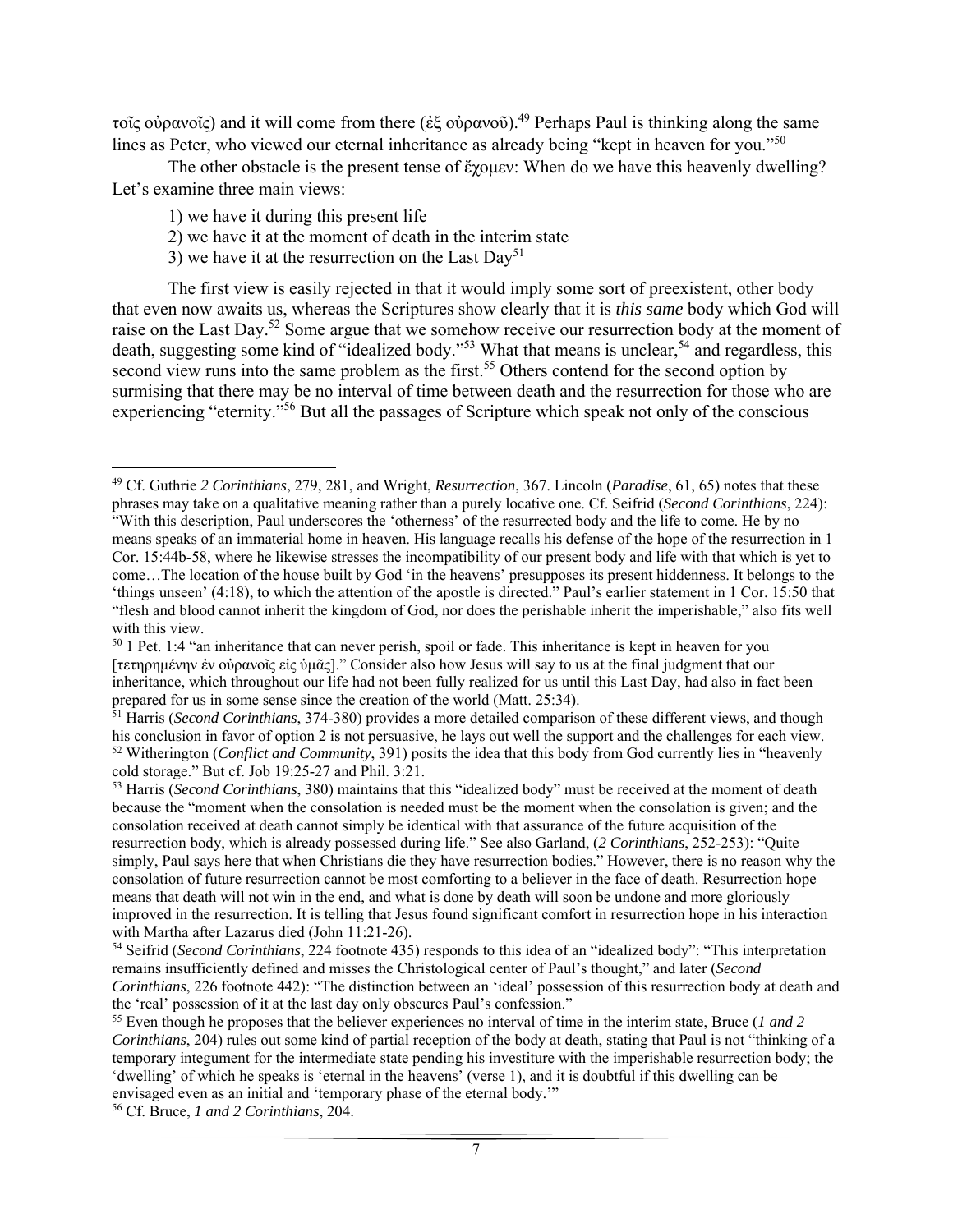passing of time in the interim state,<sup>57</sup> but also of our anticipation and comfort in being with the Lord at the moment of death,<sup>58</sup> oppose this notion.<sup>59</sup>

 Therefore, we prefer the third option and are not worried about a present tense being used in reference to the future reality of the resurrection.<sup>60</sup> Just as surely as Jesus lives, those in whom Jesus lives (4:10, 11) can express in the present that their future resurrected body is already as good as theirs. The down payment of the Spirit (5:5) urges believers to speak this way. This is the "the language of hope,<sup>"61</sup> a "confident certainty,"<sup>62</sup> or as Seifrid says: "The dwelling is his, even if he possesses it presently *in spe non in re* ("in hope, not in substance"). God's Yes to all his promises is found in the risen Son of God (1:20). We have that Yes in hope…Although our resurrection remains in the future, it has entered the present in the resurrected Lord and in the Spirit given through him."<sup>63</sup>

Returning to Paul's chief concern here,<sup>64</sup> resurrection hope is what enables Paul to endure his groaning within a frail body as he suffers in ministry<sup>65</sup> and daily faces death<sup>66</sup> for the sake of Jesus and the Corinthians. Paul is energized by the anticipation of what God will do for him and all believers with respect to their bodies when Jesus returns to present us in his glory with himself.<sup>67</sup>

 Because God's resurrection promise is so powerful and because Paul so longs to wear his eternal house from God, Paul can even say in 5:3-4 that he does not want to be unclothed, but to be clothed.68 In other words, even though Paul groans and is weighed down in his present body, he would prefer not to be found naked,<sup>69</sup> that is, not to be separated from his body.<sup>70</sup>

61 Guthrie citing Barnett, *2 Corinthians*, 278 footnote 11.

62 Barrett, *Second Corinthians*, 151.

 $68$  Paul's imagery here is not unusual for his time, as other ancient writers also described the body as wearing clothes and death as the act of undressing. Guthrie *2 Corinthians*, 281.

 $69$  It is interesting, though perhaps not conclusive for supporting Paul's reference to the intermediate state here as "nakedness," that Paul in 1 Cor. 15:37 envisions a body which has not yet been transformed into the resurrected body as a naked seed (γυμνὸν κόκκον). Cf. Guthrie (*2 Corinthians*, 282), who surveys the various uses of γυμνός in the New Testament, including the notion of "being spiritually vulnerable" (Heb. 4:13, Rev. 3:17, 16:15). Although the picture of being clothed in Christ's righteousness or else naked and separated from him is certainly found elsewhere in Scripture (e.g., Gal. 3:27; Rev. 3:17-18; 16:15), it does not fit Paul's overall thought here. More natural is the reading of being with or without one's body, which is an idea Paul will come back to shortly in 5:6-8. Cf. Garland (*2 Corinthians*, 259-260): "Redemption was not redemption from the body, but redemption of the body." 70 Cf. Seifrid (*Second Corinthians*, 227): "'To be found naked' is to be separated from one's bodily life;" and Franzmann, *Concordia Self-Study Commentary*, 166. On being burdened in this mortal body, Augustine (Bray, *2 Corinthians*, 240) strikes a nice balance: "On the one hand, our corruptible body may be a burden on our soul; on the other hand, the cause of this encumbrance is not in the nature and substance of the body. Therefore, aware as we are of its corruption, we do not desire to be divested of the body but rather to be clothed with its immortality. In immortal life we shall have a body, but it will no longer be a burden since it will no longer be corruptible."

 57 Cf. Rev. 6:9-11 and Luke 16:19-31.

<sup>58</sup> Cf. Luke 23:43; 2 Cor. 5:6-8; Phil. 1:20-23; Acts 7:55-56.

<sup>&</sup>lt;sup>59</sup> Cf. Tepker ("Problems in Eschatology," 21-28) for a summary discussion of the various ideas about the interim state and a defense of the biblical passages that present a restful, conscious passing of time for dead believers. 60 Seifrid (*Second Corinthians*, 224) states: "Paul's affirmation that he already 'has' a building from God has caused unnecessary problems for interpreters." This would not be the only occurrence in the New Testament of a present tense having future implications as defined by context. Kistemaker (*Second Corinthians*, 168), cites Matt. 26:45 as one example. Also consider the prophetic perfect used frequently throughout the Old Testament.

<sup>63</sup> Seifrid, *Second Corinthians*, 225.

<sup>64</sup> After all, as Garland (*2 Corinthians*, 250) notes, "Paul did not write this passage to answer questions we might have about the when, what, or how; he only intends to affirm his confidence in the Christian's transformation in the life after death."

<sup>65</sup> Cf. 2 Cor. 4:7-12, 6:3-10, 11:22-33.

<sup>66</sup> Cf. 1 Cor. 15:29-32; 2 Cor. 1:8-11, 11:23.

<sup>67</sup> Cf. 2 Cor. 4:14; Col. 3:4; Rom. 8:17.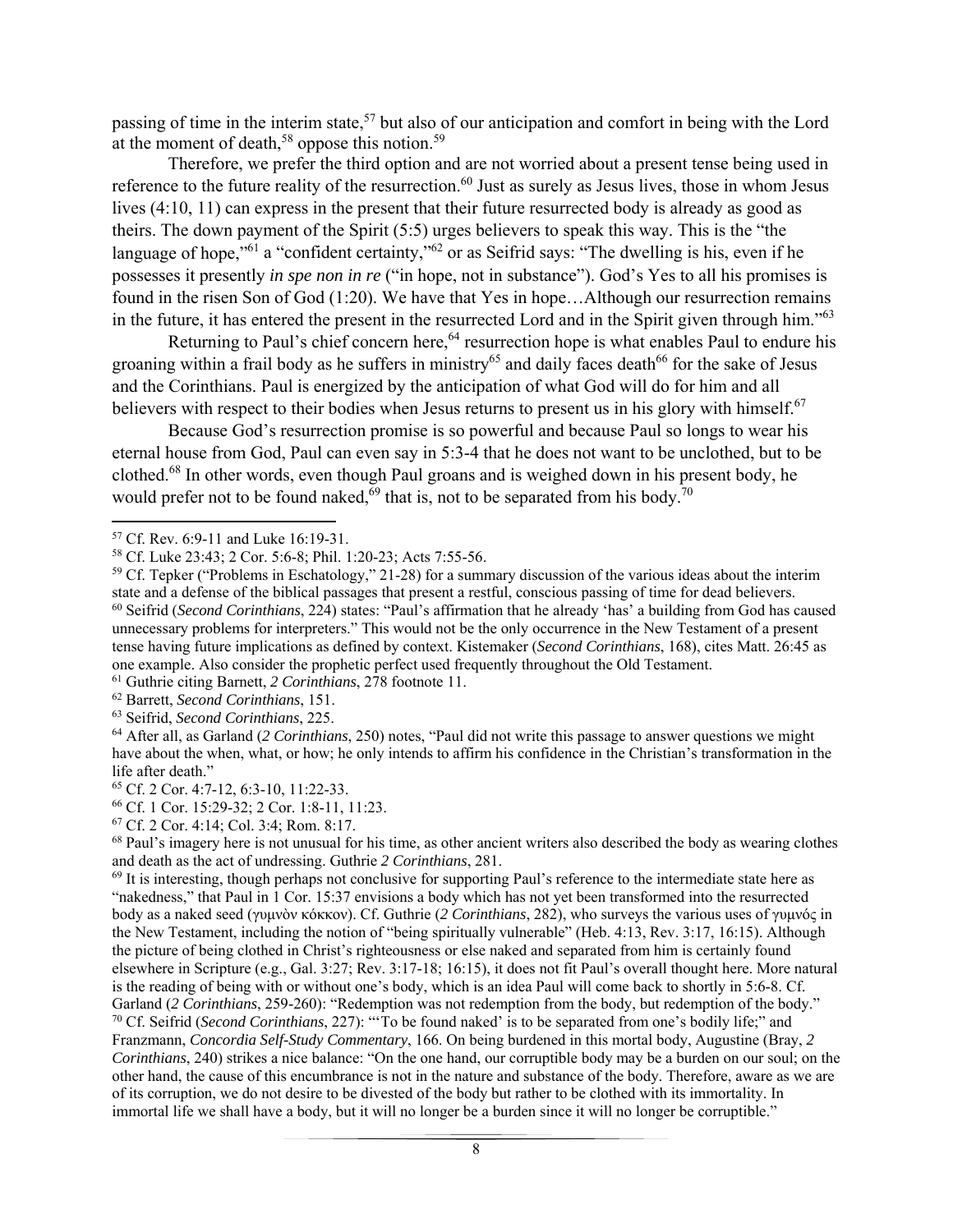To understand why Paul would prefer not to be in a disembodied state, we recall the ancient setting of conflicting Jewish and Hellenistic worldviews regarding man's condition.<sup>71</sup> Nonetheless, the Greek view was already influencing the Jewish mind, as seen in the apocryphal Wisdom of Solomon 9:15: "For a perishable body weighs down the soul, and its earthly tent burdens the thoughtful mind."72 Against such a view that would elevate the soul at the expense of the body, Paul builds off his Jewish background to defend the value of the body, even going so far as to regard separation from the body as an undesirable "nakedness." At the same time, as we will soon see, Paul can also prefer a bodiless existence over his present circumstances (5:6, 8). In the end, Paul here is not pitting body against soul, for both are eternally significant for God's ultimate plan for us. The resurrection Paul longs for is the ultimate and permanent reuniting of body and soul. Paul understandably never wants to experience that terrible consequence of death which is the tearing apart of soul from body.73

 Such fervent hope is no accident for Paul. Through his Spirit God has instilled this hope in Paul in order to sustain him throughout the sighs and groans of his life.

### *2 Corinthians 5:5*

**5** ὁ δὲ κατεργασάμενος ἡμᾶς εἰς αὐτὸ τοῦτο θεός, ὁ δοὺς ἡμῖν τὸν ἀρραβῶνα τοῦ πνεύματος.

*5 Now74 the one who has prepared us for this [purpose] itself is God, who has given us the down payment75 of the Spirit.76*

 God's eternal purposes for us are always bigger than the brief troubles of the moment; indeed, our troubles only enable us to see eternity all the more clearly.<sup>77</sup> Weakness and death will not have the final say. Resurrection life is already ours, in a sense, as God works his new creation in us (cf. 5:17) so that the risen Lord Jesus is already living his resurrection life within us.<sup>78</sup>

 71 Bruce (*Paul*, 311) puts the difference this way: "It is, no doubt, an over-simplification to say that while for the Greeks man was an embodied soul, for the Hebrews he was an animated body; yet there is sufficient substance in the statement for us to say that in this as in other ways Paul was a Hebrew born and bred." Garland (*2 Corinthians*, 260, footnote 686) points out that this imagery would have been understood in a Hellenistic context (cf. Plato, *Cratylus* 403B; *Gorgias* 523E-524D), citing Philo's description of the death of Moses: "He began to pass over from mortal existence to life immortal and gradually became conscious of the disuniting of the elements of which he was composed. The body, the shell-like growth which encased him, was being stripped away and the soul laid bare (ἀπογυμνουμένης) and yearning for its natural removal hence" (*On the Virtues* 76).

<sup>&</sup>lt;sup>72</sup> Wisdom of Solomon 9:15, Goodspeed's translation. Compare the statement of Seneca (c. 4 BC – AD 65), who complained about "this clogging burden of a body to which nature has fettered me," as cited by Garland (*2 Corinthians*, 261).

<sup>73</sup> Cf. Eccles. 12:7.

<sup>74</sup> A transitional δὲ.

<sup>&</sup>lt;sup>75</sup> Cf. BDAG άρραβών, a Semitic loanword used in legal and commercial settings (cf. Gen. 38:17-20 and the LXX of this verse). Cf. also Guthrie, *2 Corinthians*, 284. It is used only two other times in the New Testament, in Eph.

<sup>1:14</sup> and in 2 Cor. 1:22.<br><sup>76</sup> An appositional genitive, that is, "the down payment, namely/that is the Spirit."

<sup>&</sup>lt;sup>77</sup> Cf. κατεργάζεται in 4:17. Wright (*Resurrection*, 366 footnote 150) notes the connection between 4:17 and 5:5 and states: "The frequent translation 'prepare' is adequate enough, provided one remembers that it means 'prepare' as in 'prepare a meal', not simply 'prepare' as in 'give advance information about something'. The root of *katergazomai*  is after all *ergon*, 'work': the point is that the living God is already *doing* something, even though it remains often and largely out of sight."

<sup>78</sup> Cf. Seifrid (*Second Corinthians*, 229), who notes: "Already in his earthly sojourn, Paul has been remade, 'worked by God' (*katergasamenos*) for the life of the resurrection."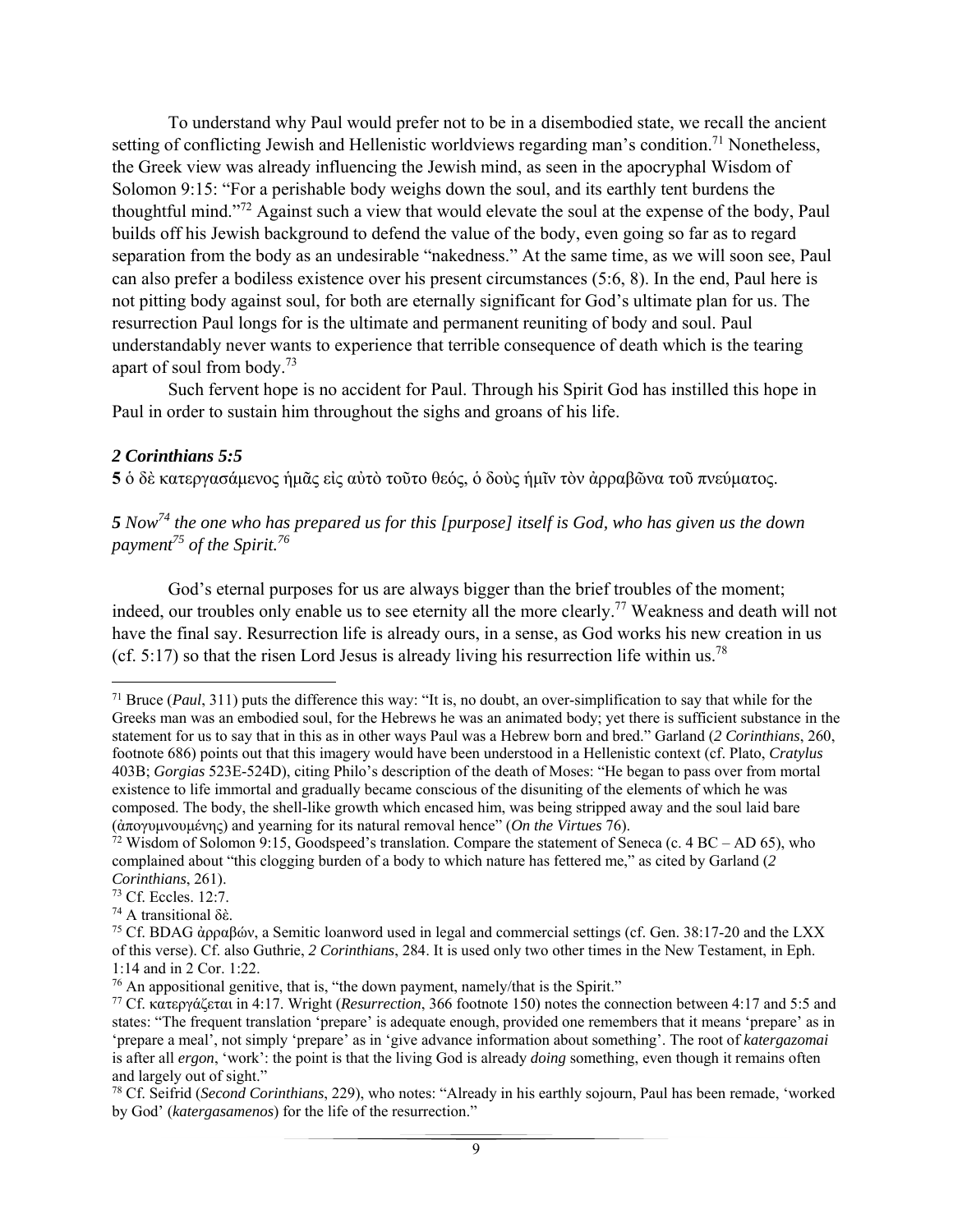God has prepared us for all this by giving us his Spirit as an ἀρραβών, a "deposit" or "down payment." That is, the Spirit whom we receive through the means of grace<sup>79</sup> is himself a guarantee of the future new life we already begin to experience by faith. In him we catch a glimpse and even now begin to enjoy a foretaste of our future heavenly life. And if the Spirit of Jesus living in us grants such a glimpse, how much more will he not bring to completion this work he has begun in us? $80 \text{ In }$ view of our continual groaning in this life, we cling ever more to this important work of the Spirit<sup>81</sup> within us, as he assures us that "God has in store for us an existence of which the pristine life of Adam and Eve in paradise is a reflection."82

### *2 Corinthians 5:6-8*

**6** Θαρροῦντες οὖν πάντοτε καὶ εἰδότες ὅτι ἐνδημοῦντες ἐν τῷ σώματι ἐκδημοῦμεν ἀπὸ τοῦ κυρίουꞏ **7**  διὰ πίστεως γὰρ περιπατοῦμεν, οὐ διὰ εἴδουςꞏ **8** θαρροῦμεν δὲ καὶ εὐδοκοῦμεν μᾶλλον ἐκδημῆσαι ἐκ τοῦ σώματος καὶ ἐνδημῆσαι πρὸς τὸν κύριον.

*6 Therefore, we are always confident and know83 that while we are at home in the body we are away from the Lord.* **7** (For we walk by faith,<sup>84</sup> not by appearance.) **8** But<sup>85</sup> we are confident and instead *prefer to be away from the body and at home with*<sup>86</sup> the Lord.

 With the promise of the heavenly house he will one day wear and the down payment of the Spirit guaranteeing his resurrection, Paul cannot help but express his confidence for ministry. Paul knows he may die before Christ returns, but in the face of death he does not shrink back. Instead, Paul's Christian confidence only serves to clarify his present situation: he is an exile separated from his home, that is, from the One who alone makes home truly home – his Lord. As long as he is at home in the body (ἐκδημοῦμεν) he is away from his Lord (ἐνδημοῦντες).<sup>87</sup>

  $79$  The teaching that the Spirit dwells within us is by no means an argument that we should search within ourselves for the confidence of our faith. The Spirit's presence is ascertained not by endless soul-searching or feeling his fire within, but by his Word which creates both the faith and the confession that "Jesus is Lord" (1 Cor. 12:3).

<sup>80</sup> Cf. Phil. 1:6. As Gibbs ("Five Things," 364) notes: "The gift of the Holy Spirit, however, is the 'bridge' between this mortal existence and that immortal, resurrection life—the Spirit is the 'guarantee of final inheritance and life." 81 Cf. Guthrie *2 Corinthians*, 284. Note how the church has long acknowledged the Spirit's role in these troubled and anxious days of the end times in that the doctrines of the "resurrection of the body and the life everlasting" are included under the 3rd Article of the Apostles' Creed.

<sup>82</sup> Kistemaker, *Second Corinthians*, 175; cf. 1 Cor. 15:44-49. Perhaps Paul had this down payment of the Spirit on his mind when he later wrote to the Romans: "If the Spirit of him who raised Jesus from the dead is living in you, he who raised Christ from the dead will also give life to your mortal bodies because of his Spirit who lives in you" (Rom. 8:11). Cf. Garland, *2 Corinthians*, 263.

<sup>83</sup> Both Θαρροῦντες and εἰδότες appear to be independent declarative participles. Similar constructions can be found in Hebrew and Aramaic as well. Cf. Wallace, *Greek Grammar*, 653.

<sup>84</sup> An expression of means, cf. Guthrie *2 Corinthians*, 286. However, Harris (*Second Corinthians*, 397) observes that while διὰ πίστεως in Pauline usage can denote means (e.g., in Rom. 3:22, 25; Gal. 2:16; Eph. 2:8), the verb περιπατέω is normally followed by other prepositions and constructions. In view of this rare combination (cf. also Rev. 21:24) Harris takes this phrase as attendant circumstance and translates "in the realm of faith."

<sup>85</sup> A resumptive δὲ signaling that Paul is returning to the thought he interrupted at the end of 5:6.

<sup>86</sup> According to Wallace (*Greek Grammar*, 359), πρὸς + the accusative normally indicates movement toward an object, but a general rule holds that when a stative verb is used with a transitive preposition like πρὸς, the verb overrides the transitive force of the preposition. Wallace cites John 1:1 among many other instances of this.

<sup>87</sup> The present tenses (ἐνδημοῦντες, ἐκδημοῦμεν) suggest the simultaneous relationship between the two ideas (that is, when the one ends, the other begins, and vice versa), even though some would suggest that Paul here speaks of his union with the Lord at the resurrection (cf. Harris' list of those supporting this view in *Second Corinthians*, 400,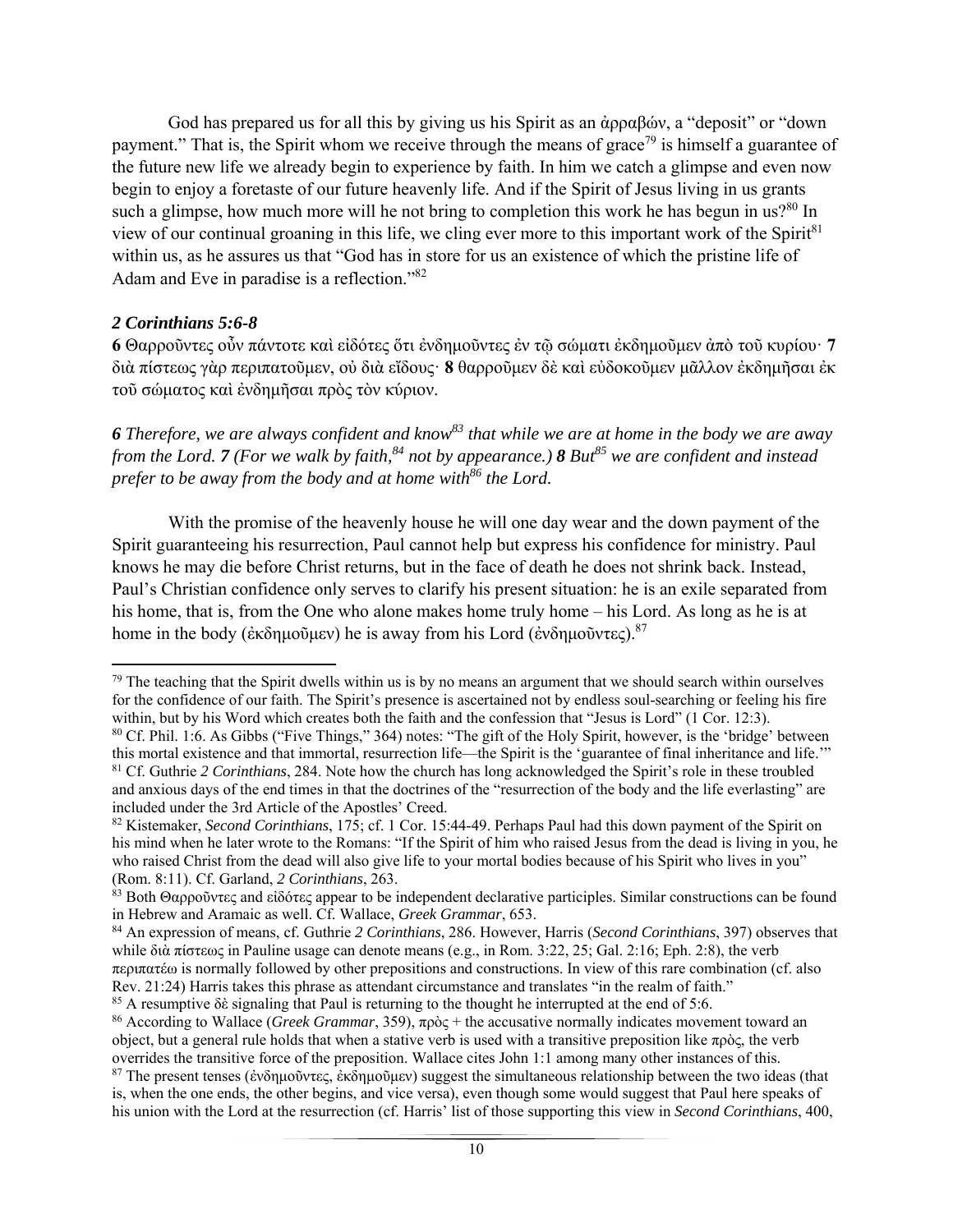God has sharpened Paul's vision to now see what is far better (cf. Phil.  $1:20-23$ )<sup>88</sup> than this present earthly life. But rather than view 5:6-8 as somehow conflicting with 5:1-5, we should see how they combine to form a twofold hope where they do not contradict, but rather complement one another. Seifrid notes:

Thus, while the intermediate state does not contain the fullness of the eschaton, it brings an essential element of it: our being present with the Lord. … Paul knows of no other communion with Christ than that which is found in Christ's saving death and resurrection. The Lord in whose presence he longs to be is none other than the crucified and *risen* Christ, in whose resurrection lies the promise of the resurrection of all those who belong to him.<sup>89</sup>

Paul adds the somewhat parenthetical remark<sup>90</sup> of 5:7 because he wants to guard against any false impression that Christ is not currently present. By faith he knows his Lord is always with him, so that he can later exclaim that "to live is Christ" (Phil. 1:21). Thus 5:7 concisely provides the chief argument and theme of the entire letter: "We walk by faith and not by appearance."<sup>91</sup> The translation of "appearance" rather than "sight" for εἴδους, while both are understandable, is preferred here, because it highlights not so much the human faculty of seeing as the objective reality of that which is seen ("appearance").<sup>92</sup> Despite what appears to him and all the world on the surface, Paul clings to God's promises in Christ until he is at home with the Lord. Paul knows that "he is being carried by Another."93 This is the One he always seeks to please.

### *2 Corinthians 5:9-10*

**9** διὸ καὶ φιλοτιμούμεθα, εἴτε ἐνδημοῦντες εἴτε ἐκδημοῦντες, εὐάρεστοι αὐτῷ εἶναι. **10** τοὺς γὰρ πάντας ἡμᾶς φανερωθῆναι δεῖ ἔμπροσθεν τοῦ βήματος τοῦ Χριστοῦ, ἵνα κομίσηται ἕκαστος τὰ διὰ τοῦ σώματος πρὸς ἃ ἔπραξεν, εἴτε ἀγαθὸν εἴτε φαῦλον.

footnote 200). Cf. Lincoln (*Paradise*, 69): "But verses 6, 8, and 9 all imply that being at home in the body is coincident with being away from the Lord, so that as soon as one ceases to be at home in the body, one also ceases to be absent from the Lord."

<sup>&</sup>lt;sup>88</sup> It is interesting, as Gibbs ("Christ is Risen," 114-115) notes, that even in Philippians it is the hope of the Last Day that dominates Paul's thoughts. Cf. Phil. 1:6, 10-11; 2:10-11, 16, as cited by Gibbs, along with 3:11, 13-14, 19-21. <sup>89</sup> Seifrid, *Second Corinthians*, 231-232. Consider how the Scriptures speak of our longing to be like the One we shall see (1 John 3:2), just as has been promised (Phil. 3:21).

<sup>&</sup>lt;sup>90</sup> That is, grammatically and in thought 5:6 and 5:8 fit together and 5:7 is an aside, as noted by θαρροῦμεν δὲ in 5:8. Note the parentheses in the KJV here. Cf. Harris, *Second Corinthians*, 396; Lincoln, *Paradise*, 68.

<sup>91</sup> As Seifrid (*Second Corinthians*, 232) notes: "[This verse] contains the entire argument of the letter."

<sup>92</sup> Though Harris (*Second Corinthians*, 396-397) argues for the subjective sense of εἴδους here, meaning our capacity for seeing, with the common translation of "by sight" for εἴδους (cf. NIV, ESV, NKJV, etc.), it is preferable to take it objectively as that which is seen and translate "appearance." In support of this is 4:18, which focuses on that which *is seen* or *unseen*. Seifrid (*Second Corinthians*, 233) notes: "But the apostle is not speaking of mere human faculties. He describes 'things seen' and 'things unseen' (4:18). Just as 'faith' is not a mere faculty or sense but includes the content and hope of the Gospel, so *eidos* does not signify the act of seeing but the object and content of sight, namely, the outward and visible present world." Further, the four other occurrences of εἶδος in the New Testament carry this objective sense and are often translated "form" (cf. Luke 3:22, 9:29; John 5:37, 1 Thess. 5:22). Cf. Guthrie, *2 Corinthians*, 286; Harris, *Second Corinthians*, 396.

<sup>93</sup> Seifrid, *Second Corinthians*, 230.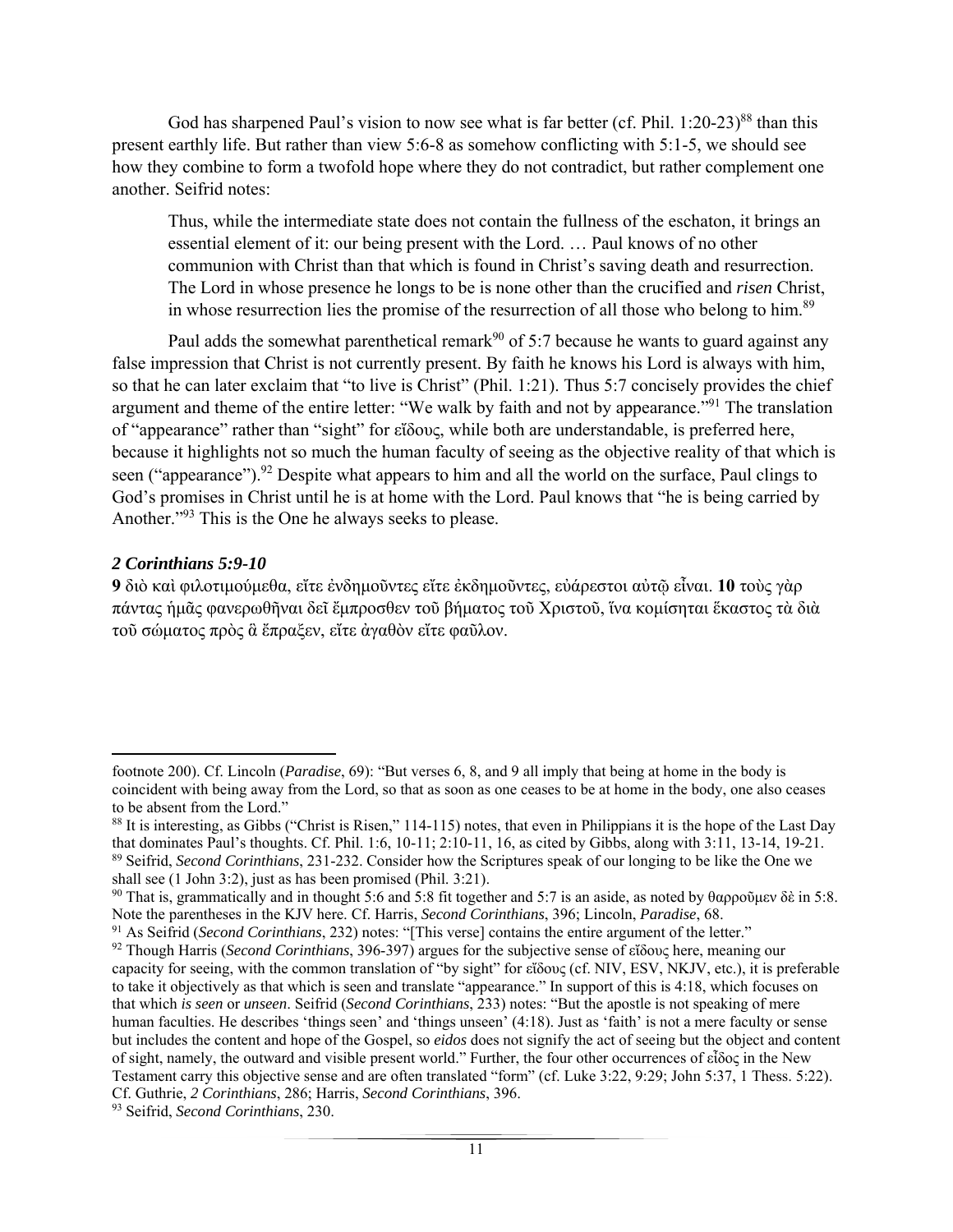**9** Therefore we also aspire,  $94$  whether we are at home or away [from the body], to be pleasing  $95$  to *him. 10 For we must all be made known<sup>96</sup> before the judgment seat***<sup>97</sup> of Christ, in order that each** *may receive his due<sup>98</sup> regarding what he did while in the body,*<sup>99</sup> whether good or bad.

 Like his opponents in Corinth, Paul could easily have aimed to please the Corinthians by acquiescing to their immoral life, or his sinful self by responding in like manner to his enemies' criticisms. But his Lord calls him above all that. Pleasing submission to Christ is what defines him, whether he is at home or away from the body, especially in view of the final judgment. It will not ultimately be before the judgment seat of the Corinthians, his opponents, or anyone else that Paul stands – but only before the judgment seat of Christ.

What an encouragement believers have in knowing that Christ is the Judge.<sup>100</sup> Paul is eager to please the One in whom he has already been made pleasing before God. Contrary to the overwhelmingly negative attitude toward "judgment" in our day, we are here reminded that believers should eagerly anticipate the final judgment, for we have already heard the final verdict in advance: "Not guilty!", $^{101}$  spoken by Christ our Redeemer and Judge. $^{102}$ 

 <sup>94</sup> BDAG φιλοτιμέομαι, referring to a special honor afforded for a person who gave exceptional service to the state and to many wealthy people who endeavored to outdo one another in philanthropic service, "to have as one's ambition, consider it an honor, aspire," with focus on rendering public service. Cf. Rom. 15:20, "It has always been my ambition [φιλοτιμούμενον] to preach the gospel where Christ has not been know, so that I would not be building on someone else's foundation."

<sup>95</sup> Guthrie (*2 Corinthians*, 288) notes that εὐάρεστος occurs 7 other times in Paul (Rom. 12:1-2; 14:18; Eph. 5:10; Phil 4:18; Col. 3:20; Titus 2:9) and once in Hebrews (13:21), with Titus 2:9 being the only instance where it does not refer to pleasing God.

<sup>96</sup> Guthrie (*2 Corinthians*, 288) comments that the combination of δεῖ and the passive φανερωθῆναι "communicates a strong note of accountability."

<sup>&</sup>lt;sup>97</sup> Originally referring to the step one climbed to reach the judge's seat, it came to refer to the judgment seat itself, as noted in BDAG βῆμα 3, "a dais or platform that required steps to ascend, *tribunal*," in which sense it is used in Matt. 27:19; John 19:13; Acts 12:21; 18:12, 16-17; 25:6, 10, 17. As Guthrie notes, Acts 18 forms a background for this verse since only a few years before writing 2 Corinthians Paul stood trial before the βῆμα of Gallio (Acts 18:9- 17). Incidentally, this reference provides extra-biblical evidence that corroborates Paul's ministry and helps nail down the timeline of his ministry. Cf. Brug, "Chronology," 287; Fant and Reddish, *Lost Treasures*, 336-338. 98 Cf. Col. 3:25 for a somewhat similar use of κομίζω and receiving recompense for one's deeds.

<sup>&</sup>lt;sup>99</sup> διὰ + the genitive here could either be taken in a temporal sense of "during [the time spent in the] body" (cf. NIV, NET, GW; Guthrie, *2 Corinthians*, 290) or in an instrumental sense of "things done through the body" (cf. CSB, NASB, NKJV, ESV; Seifrid, *Second Corinthians*, 237). Ultimately, as Harris (*Second Corinthians*, 407) states, "the former [means] implies the latter [temporal]." This prepositional phrase is probably pulled ahead out of the relative prepositional phrase πρὸς ἃ ἔπραξεν for emphasis.

<sup>100</sup> Cf. Meyer (*Ministers of Christ*, 86): "That is the same person who laid down His life as a ransom for us; the same person who, though He knew no sin, permitted Himself to be made sin for us, that we might be made the righteousness of God in Him, who by His act of substitution procured for the whole world, for every individual sinner, the verdict of 'not guilty' from His Father. He is the same one who sent His apostles into all the world with instructions to proclaim the message of a re-established peace between God and man."

<sup>101</sup> As Meyer (*Ministers of Christ*, 86) notes: "The judgment is the final phase in [Christ's] act of mediation. He announced His verdict in advance when He declared: 'He that believeth and is baptized shall be saved; but he that believeth not shall be damned' [Mark 16:16]."

 $102$  This is the Christ, who now lives in us and in whom we live  $(2 \text{ Cor. } 4:10-12; \text{ Rom. } 8:10)$ ; Christ, in whom we are reconciled to God (2 Cor. 5:18-21; Rom. 5:9-11); Christ, in whom God's promises are always "Yes" and because of whom we can give a resounding "Amen" (2 Cor. 1:18-20). As Seifrid (*Second Corinthians*, 235) notes, Paul is not seeking to please the Lord by works, but rather, as stated in 5:9, to be one who is pleasing to the Lord. Not just his deeds but his entire person is in view here, and "God has already remade him for the life of the resurrection and his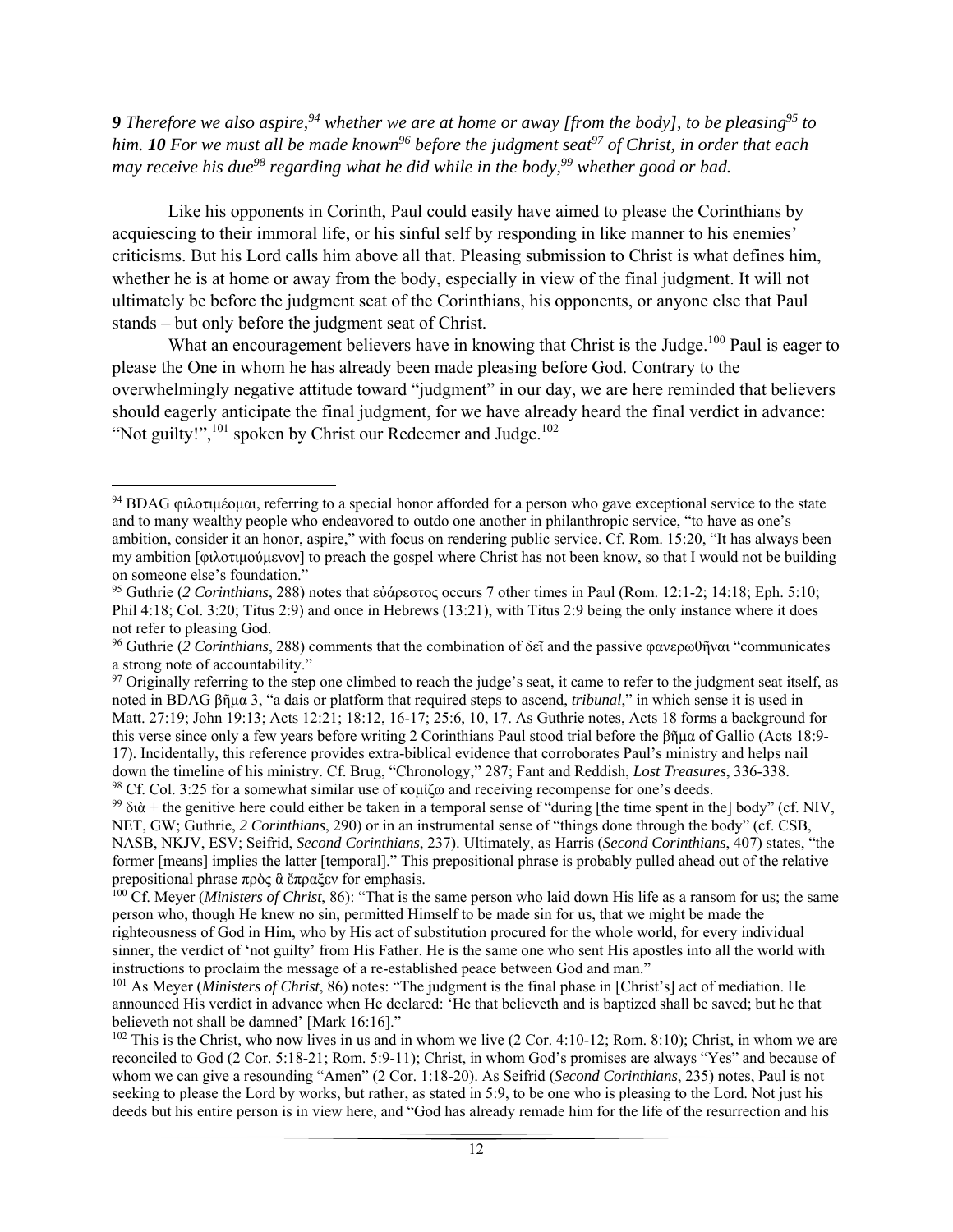All people<sup>103</sup> must<sup>104</sup> stand before Christ's judgment seat to face judgment for what was done while in the body. A surface reading of 5:10 could lead to the conclusion of a judgment based *primarily* or *solely* on our works. There are two main ways to take the final phrase of this verse (εἴτε ἀγαθὸν εἴτε φαῦλον). One suggests that ἀγαθὸν and φαῦλον refer back to τὰ διὰ τοῦ σώματος πρὸς ἃ ἔπραξεν, that is, whether the actions done were good or bad. The other interpretation takes this final phrase with the verb κομίσηται, that is, each person receiving *something* good or bad in connection with one's deeds, namely, the *verdict* God will pronounce upon all people.<sup>105</sup>

 Ultimately, both views have to deal with the fact that works in some way play a part in the final judgment.106 As Seifrid notes, "For Paul the final judgment is not a 'weighing' or 'counting' of works, but a manifestation of persons by their works."<sup>107</sup> It is clear from Scripture that a person enters and is preserved in a relationship with God solely by God-given faith in Christ; and still the Scriptures can tell us that "you reap what you sow."<sup>108</sup> Like so many things in these last days, we let the tension stand while eagerly delighting with Paul in the coming judgment of our Judge.

### *Concluding Thoughts on 5:1-10*

Just as Paul elsewhere<sup>109</sup> teaches Christians how to *grieve* in resurrection hope at the death of a believer, so here he teaches us how to *long* for resurrection hope as we groan under the weight of our own mortality. We therefore do well to imitate Paul and to evaluate the manner in which we speak about our hope. In what ways do we preach and teach the full and ultimate picture of the hope God gives us to speak for the comfort of his people?

 We note first of all that the Bible simply does not say much about the intermediate state and what a believer experiences between death and the Last Day.<sup>110</sup> We have been given real and powerful words of comfort to provide real hope to every believer,<sup>111</sup> but about this state we cannot

home with the Lord (v. 5). Paul seeks to be what God has made him to be in Christ. He walks by faith, not by appearance."

 $103 \pi \omega$ ντας ήμᾶς is all encompassing while ἕκαστος specifies that each individual will receive a particular judgment. Cf. Guthrie, *2 Corinthians*, 289, and Harris, *Second Corinthians*, 406-407. There is debate whether "all" refers only to Paul and the Corinthians (Kistemaker, *Second Corinthians*, 180), only to all believers (Guthrie, *2 Corinthians*, 289; Harris, *Second Corinthians*, 406), or to all people in the world (Garland, *2 Corinthians*, 265-266; Seifrid, *Second Corinthians*, 236). We lean toward the latter view here. Cf. Rom. 2:5-16.

<sup>104</sup> Note δεῖ, which Meyer (*Ministers of Christ*, 86) describes as "that rugged and stern, forbidding δεῖ."

<sup>105</sup> Cf. Guthrie (*2 Corinthians*, 289-290), who concludes his discussion by noting that, since Paul shifts from the plural (τὰ) to the singular, perhaps "the apostle has in mind the judgment of one's life or character as a whole, rather than individual acts."

<sup>106</sup> As is most clearly seen in Matt. 25:31-46, among other passages.

<sup>&</sup>lt;sup>107</sup> Seifrid, "Justified by Faith," 90-91.

<sup>108</sup> Gal. 6:7.

<sup>109</sup> Cf. 1 Thess. 4:13-18.

<sup>110</sup> As observed by Pieper (*Christian Dogmatics III*, 511): "Holy Writ reveals but little of the state of the souls between death and the resurrection. In speaking of the last things, it directs our gaze primarily to Judgment Day and the events clustering around it." Cf. also Tepker, "Problems in Eschatology," 21; Kieta, "Restoration," 13; Gibbs, "Biblical Hope," 320.

<sup>&</sup>lt;sup>111</sup> E.g., we know that the believer enters paradise immediately (Luke 23:43), is at rest from his labors (Rev. 14:13), is conscious and aware of passing time (Rev. 6:9-11), enjoys the beatific vision (Acts 7:55-56), experiences something beyond our ability to describe (2 Cor. 12:1-4) and for the present should prefer union with the Lord in heaven to continued existence in this sinful world (2 Cor. 5:6-8; Phil. 1:20-23).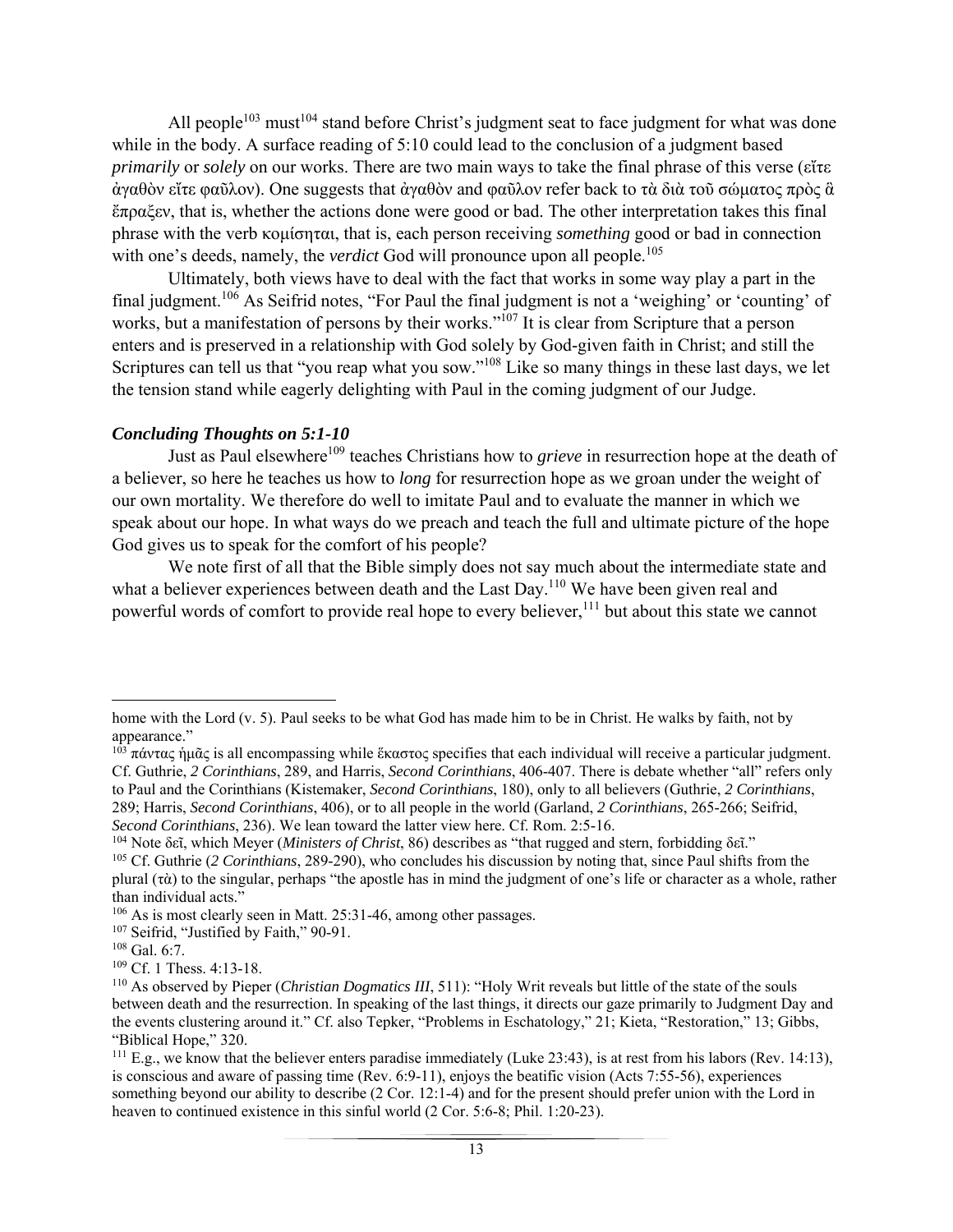say much beyond that. This is in no way a slight against the comfort afforded by immediately being with Jesus after death, but simply an acknowledgment of the biblical witness.<sup>112</sup>

 However, it is noticeable that in Paul's consolation of others and in the rest of the New Testament as a whole, it is resurrection and the fulfillment of all God's eschatological promises that are repeatedly presented for our faith to hold onto.<sup>113</sup> We put these observations in perspective regarding our biblical hope: If a believer had the choice between being in heaven with the Lord as a disembodied soul, sinless but not yet complete,<sup>114</sup> and enjoying the final realization of all God's promises on the Last Day, while also never experiencing the unnatural pain of death – what choice is there really? In view of Jesus' words about his imminent return, <sup>115</sup> few things would be more beneficial for God's people than to have their eyes firmly set on Jesus' reappearing and all that comes with him.<sup>116</sup> We ourselves would also benefit from pondering further how we can bring out this emphasis clearly in our ministries, as Paul did in his. $117$ 

 Ultimately this comparison between the interim state and the Last Day is not an either/or, but a both/and, with Scripture leading us to emphasize the "and" of the Last Day in our teaching and preaching. Leaning toward our ultimate hope will enable us to better keep the communal<sup>118</sup> and  $\epsilon$  cosmic<sup>119</sup> aspects of God's redemptive plan before our eyes as we live together in his creation. As

 <sup>112</sup> This is contrary to some who would speak of Paul in these verses as having an abhorrence for the disembodied state (Barrett, *Second Corinthians*, 153-154) or assert that to Paul the nakedness of the intermediate state would be an "absurd idea" (Garland, *2 Corinthians*, 260). This notion clearly does not fit with Paul's preference in 5:6, 8 for existence apart from the body over against his current bodily existence in the earthly tent. Consider also Phil. 1:20- 23.

<sup>&</sup>lt;sup>113</sup> Among the numerous passages that plainly support this, consider as a starting point the study of Matt. 24:1-

<sup>25:46; 1</sup> Thess. 4:13-18; Rom. 8:18-25; 1 Cor. 15:12-58; 2 Pet. 3:3-13.<br><sup>114</sup> While this phrasing might at first sound uncomfortable and unfamiliar, it is no different than the reality of the 6 days of creation, each of which was good and perfect in itself by virtue of the Creator, and not yet complete according to God's plan. Or consider the experience of Old Testament believers who had the good and perfect promises of God regarding the coming Messiah, but had to wait for God's plan to unfold in Christ.

<sup>115</sup> Cf. Jesus' words in Matt. 24:36-51, as well as Rev. 22:7, 12, 20, "Look, I am coming soon!"

<sup>116</sup> Cf. Jesus' encouragement in Luke 21:28, "When these things begin to take place, stand up and lift up your heads, because your redemption is drawing near."

<sup>&</sup>lt;sup>117</sup> One way to evaluate ourselves in this regard is to consider what we mean by emphasizing "going to heaven when you die" and how this often is presented as *the* key concept for believers in regard to their future hope. Again, as stated above, this is not biblically incorrect, but perhaps it muddies the waters when it comes to clearly distinguishing between the comfort of the interim state and the much richer Last Day hope that the Bible provides as the primary nourishment for our faith. On this cf. Guthrie, *2 Corinthians*, 290-291. For more evaluations of the way we speak about our future hope, cf. especially Gibbs, "Biblical Hope," 315-322, and "Five Things."

<sup>&</sup>lt;sup>118</sup> That is, to step outside ourselves and reflect on the same hope we share with all God's people and which God desires for those sheep "who are not of this sheep pen" (John 10:16). While granting that Paul in 5:1-10 is first of all referring to his own ministry, he undoubtedly intends for the Corinthians and all believers to apply his words to themselves. Further, when taken in light of his entire eschatology, it is clear that his mindset is constantly on the greater community of God's family of believers and the hope they together share, as, e.g., in 1 Thess. 4:13-18, noting especially the last verse, "Therefore encourage one another with these words."

<sup>&</sup>lt;sup>119</sup> While not in the scope of this paper (although some have taken 2 Cor. 5:19 to refer to the cosmic reconciliation of all the created universe to God, it seems best to interpret κόσμον there in light of "all" people mentioned in 5:14- 15), the biblical evidence leans heavily in favor of world renovation over against world annihilation. Rom. 8:18-25 provides the clearest evidence of this. Cf. also Ware, "Paul's hope and ours"; Raabe, "'Daddy, will animals be in heaven?' the future new Earth."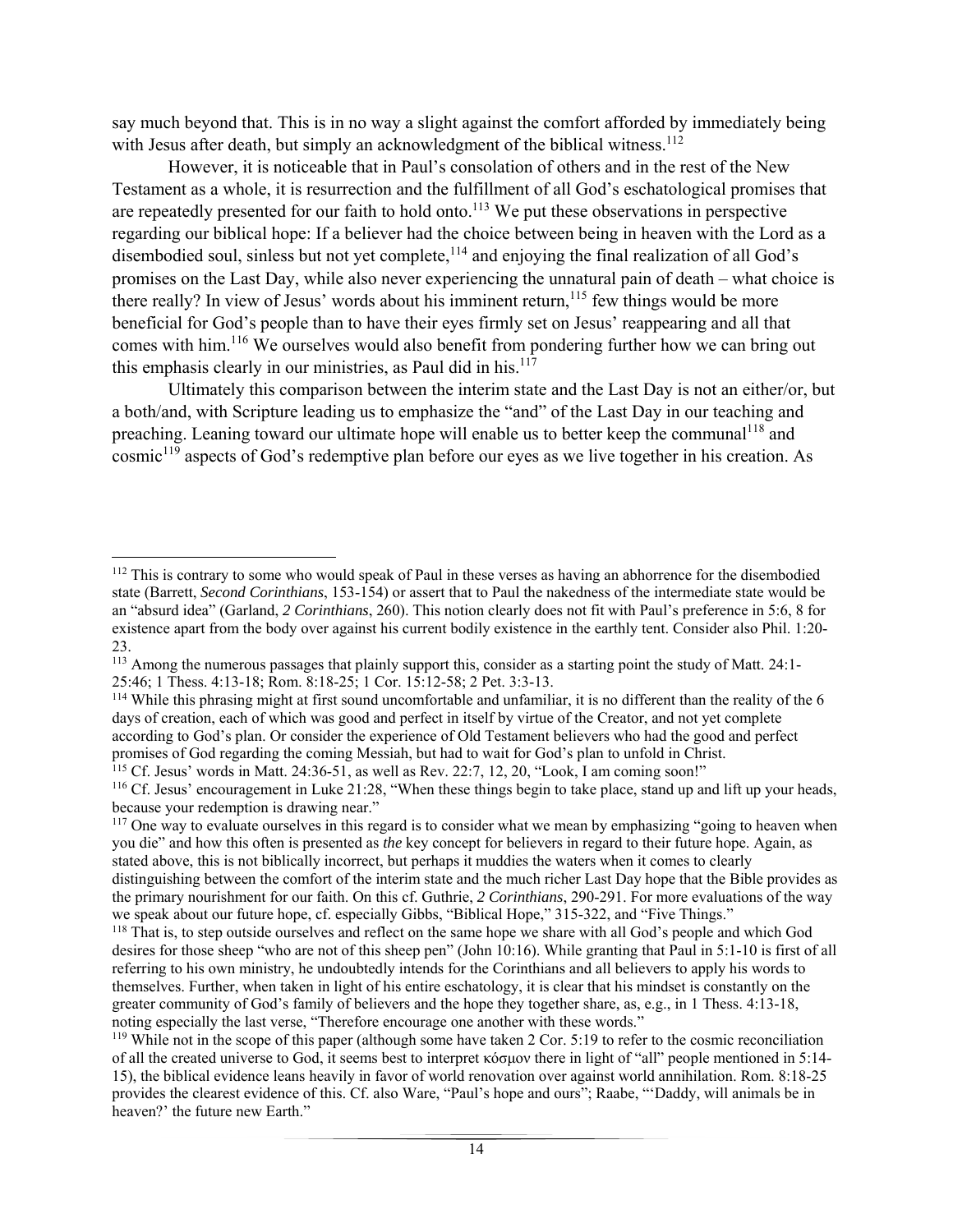one writer puts it, what the whole world is waiting for is in fact "life *after* life after death."120 We conclude our look at Paul's argument in 5:1-10 with this:

Our identity is found *finally* in an embodied existence. Yet our identity is not found in *mere*  bodily life, but in a communication with God that penetrates and defines bodily life…Over his present life, Paul thus prefers the *better* life of the intermediate state, which in turn contains the promise of the *best* life, the life of the resurrection.<sup>121</sup>

# **The Ministry of Reconciliation** (*2 Corinthians 5:11-21*)

## *2 Corinthians 5:11-13*

**11** Εἰδότες οὖν τὸν φόβον τοῦ κυρίου ἀνθρώπους πείθομεν, θεῷ δὲ πεφανερώμεθαꞏ ἐλπίζω δὲ καὶ ἐν ταῖς συνειδήσεσιν ὑμῶν πεφανερῶσθαι. **12** οὐ πάλιν ἑαυτοὺς συνιστάνομεν ὑμῖν ἀλλὰ ἀφορμὴν διδόντες ὑμῖν καυχήματος ὑπὲρ ἡμῶν, ἵνα ἔχητε πρὸς τοὺς ἐν προσώπῳ καυχωμένους καὶ μὴ ἐν καρδίᾳ. **13** εἴτε γὰρ ἐξέστημεν, θεῷꞏ εἴτε σωφρονοῦμεν, ὑμῖν.

*11 Therefore, since we know the fear of the Lord, we are engaged in persuading122 men. We have been made known to God, and I hope to have been made known in your consciences as well. 12 We* 

For the best overall treatment of this issue from the Lutheran perspective, compare the writings of Kieta ("Restoration") and Gibbs ("Biblical Hope;" "Christ is Risen;" "Five Things"). Both acknowledge the same problem of a significant absence in the Lutheran church's eschatological focus, but they approach the problem in different ways. Kieta ("Restoration," 15) rightly emphasizes that "the only doctrinal error in the Lutheran pastor's handling of death and grief would be if he failed to present all the promises of God." He underscores that the pastor needs to ask himself: "What part of the gospel is the most comforting, the most strengthening, the most edifying at this moment?" And yet his treatment of the issue does not seem to give full consideration to the biblical emphasis on resurrection hope. Gibbs ("Biblical Hope," 310-311, 315), on the other hand, presents the situation as more urgent:

A very minor Biblical theme, which really belongs on the sidelines, has supplanted true Biblical hope and become the functional center for many if not virtually all of our people. I'm speaking of the doctrine of the 'interim state of the soul,' … The sun has been eclipsed by the moon. … A minor Biblical emphasis about which we know very little and to which the Bible gives hardly any attention has supplanted the return of Christ as the content of Christian hope. … We must recover for ourselves the power and the joy that flow

<sup>122</sup> Other translations for πείθομεν include, "we persuade" (cf. ESV, NKJV, NASB) and "we try to persuade" (cf. NIV, HCSB, CSB, NET, NRSV). Those who lean toward the former translation maintain that the notion of "attempting to persuade" is implicit in the verb itself, and Paul here wants to highlight that he has been successful in actually persuading people to a saving knowledge of Christ (cf. Garland, *2 Corinthians*, 270; Meyer, *Ministers of Christ*, 90). Proponents of the latter translation look to other instances where πείθω occurs but where it is not necessarily true that the attempt to persuade was in all cases successful, e.g. Acts 18:4; 19:8; 28:23 (cf. Harris, *Second Corinthians*, 413). However, the conative translation "we are trying to persuade" might too easily lend itself to the idea of a failed attempt in modern usage. Ultimately, the context must determine in what sense Paul uses this

 <sup>120</sup> Wright, *Surprised by Hope*, 147-163. Cf. also his comparison of this way of thinking with the looser phrase "life after death" in *Resurrection*, 30-31.

<sup>&</sup>lt;sup>121</sup> Seifrid, *Second Corinthians*, 220, 234. In recent years this reemphasis on our ultimate biblical hope has been reignited, though with unfortunate conclusions in some cases. For example, consider Wright's treatment of the topic in *Surprised by Hope*, about which Seifrid (*Second Corinthians*, 232) comments: "Current theological interest is so narrowly focused on the resurrection that it threatens to lose the personal dimension – and perhaps 'the soul' – of Paul's hope." The cited footnote here reads: "This weakness appears in N. T. Wright, *Surprised by Hope*… The concomitant minimizing of the intermediate state is the result of an overemphasis upon material and physical good. If liberal Christianity and existentialism tended to reduce the human being to a mere soul, the current tendency is to reduce the human being to a mere body."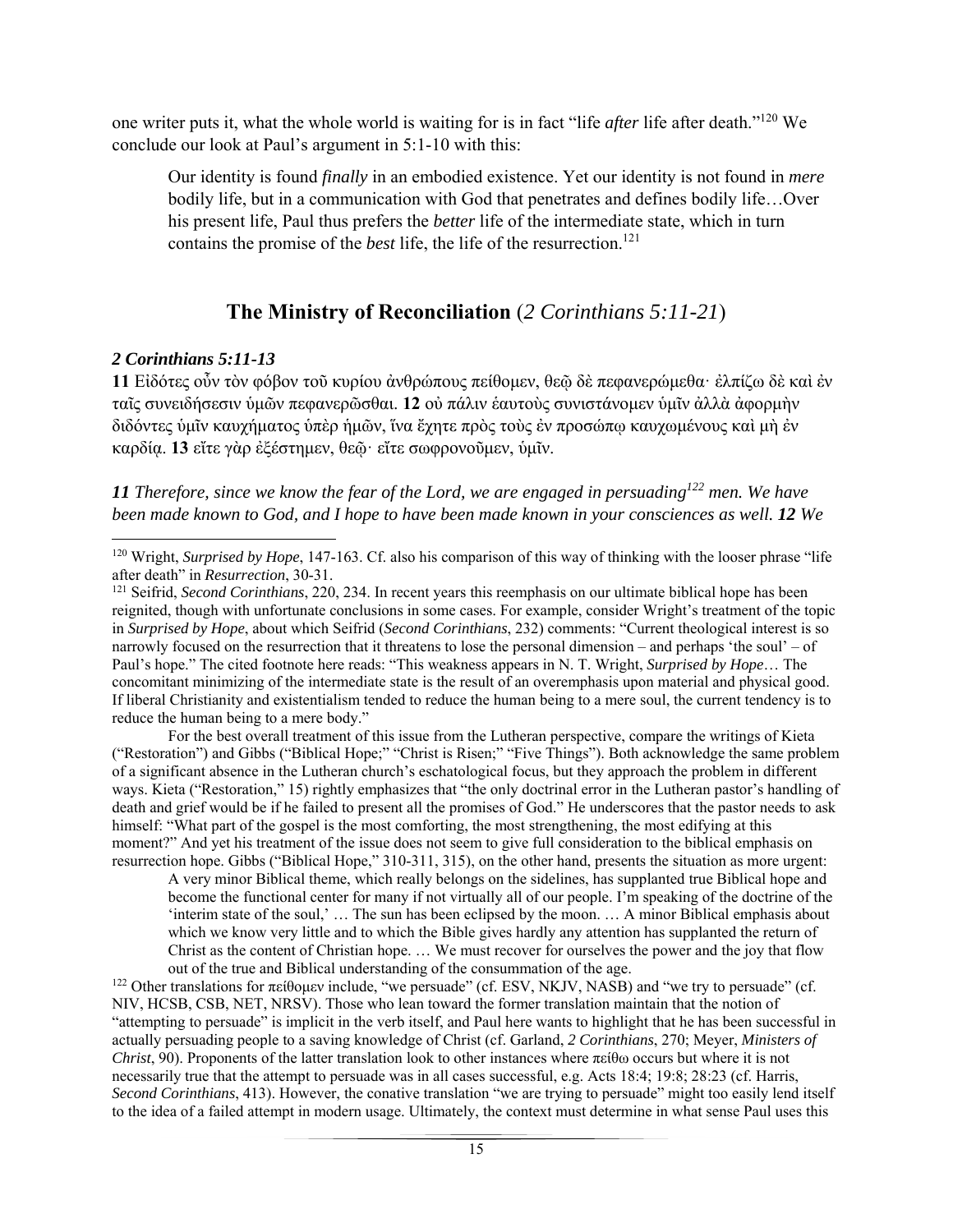*are not commending ourselves to you again but are giving you an opportunity for pride on our behalf, in order that you may have [a response to give]123 to those who boast in appearance and not*  in the heart. **13** For if we were out of our mind,<sup> $124$ </sup> it is for God;<sup> $125$ </sup> if we are in our senses,  $126$  it is for *you.* 

 Paul's ambition to please Christ naturally leads him to explain how he goes about this: "in the fear of the Lord." With a reverent and healthy understanding of his Lord, Paul occupies himself with persuading men to know and believe in this Lord.<sup>127</sup> His sincere motives are not hidden from God, and Paul hopes this will be transparently clear to the Corinthians as well. Paul aims to persuade men not with fine sounding arguments (cf. 1 Cor. 2:4-5), but with the message of the cross that is foolishness to those who are perishing, but the power of God to those who believe (1 Cor. 1:18-31; cf. also 2 Cor. 2:14-16).<sup>128</sup>

 Thus Paul wants to make clear to the Corinthians that he is not trying to commend or boast in himself. Yet in one sense Paul actually is commending himself and does so throughout the letter.<sup>129</sup> Paul contrasts his self-commendation with the self-commendation of his opponents: They boast in what is seen rather than what is in the heart.<sup>130</sup> Paul, on the other hand, does not peddle the Word of God for profit<sup>131</sup> and needs no other "work" to boast in than the Corinthians themselves, his "letter of

 verb, that is, whether or not the natural endpoint of attempting to persuade results in an actually persuaded person. Therefore, we lean toward the translation used in the main text above to emphasize that Paul is attempting to carry out what God has commanded him to do: to fully persuade people for Christ, while also knowing that only God can accomplish this in the end. His focus is on the work God has given to him to do, which he knows is plain to God. Thanks to Aaron Jensen for help working this out.

<sup>123</sup> Something needs to be supplied to complete the thought of ἵνα ἔχητε πρὸς τοὺς ἐν προσώπῳ καυχωμένους. Harris (*Second Corinthians*, 416) offers several suggestions along the lines of our translation above. Meyer (*Ministers of Christ*, 92) simply has "you may have (it) over against those who boast..."

<sup>&</sup>lt;sup>124</sup> BDAG ἐξίστημι 2.a. "to be out of one's normal state of mind... 'to lose one's mind, be out of one's senses.' " <sup>125</sup> θεῷ and ὑμῖν in this verse are datives of advantage.

<sup>126</sup> BDAG σωφρονέω 1 "to be able to think in a sound or sane manner, *be of sound mind*, as also in Mark 5:15 and Luke 8:35."

<sup>127</sup> Cf. Guthrie's observation (*2 Corinthians*, 296) that "rather than debilitating, such reverence [τὸν φόβον τοῦ κυρίου] reverberates through an appropriate faith, ultimately manifesting a trust in God as one reflects upon the awesome dimensions of God's power."

<sup>128</sup> Witherington (*Conflict and Community*, 392) understands Paul's "fear of the Lord" his Judge to mean two things in this rhetorical setting: 1) Paul must not use rhetoric to deceive or be hypocritical in his life; 2) He must speak in a such way that the substance, and not the style, is what wins people over to the truth of the gospel. "The love of Christ constrained [cf. 5:14-15] both the content and the form of his persuasion, and the sort of rhetorical moves he would make." Garland (*2 Corinthians*, 270) also comments: "What he wants to make clear is that he persuades others by God's means and according to God's standards, not with the trappings of a gilded rhetoric or with seductive trickery...He trusts in the merits of the gospel, paradoxical and scandalous as it is, to pass any honest scrutiny and allows his hearers to decide for themselves its truth."

<sup>&</sup>lt;sup>129</sup> Note the numerous references to commendation and boasting in 2 Corinthians: 1:12-14; 3:1-3; 4:2; 5:11-13; 6:3-13; 10:17-18. 1:12-14 especially mirrors the intent behind Paul's words here in 5:11-13. Paul later states that the Corinthians should never have put him in this position of needing to defend himself in the first place (2 Cor. 12:11). Cf. Guthrie, *2 Corinthians*, 297-298.

<sup>&</sup>lt;sup>130</sup> We potentially get a hint at some of their external boastings and their attacks on Paul in his replies found in 10:10, 11:6, 22-23, 12:1. Witherington (*Conflict and Community*, 393-394) states: "This was in fact a typical complaint against the Sophists—they were all show and no substance. They paid special attention to their clothing, appearance, and delivery and to the sound of their voices."

<sup>&</sup>lt;sup>131</sup> Cf. 2:17. This may have been an impression they would have gotten from his abrupt change of plans to not return to Corinth. Cf. 1:15-17, 23.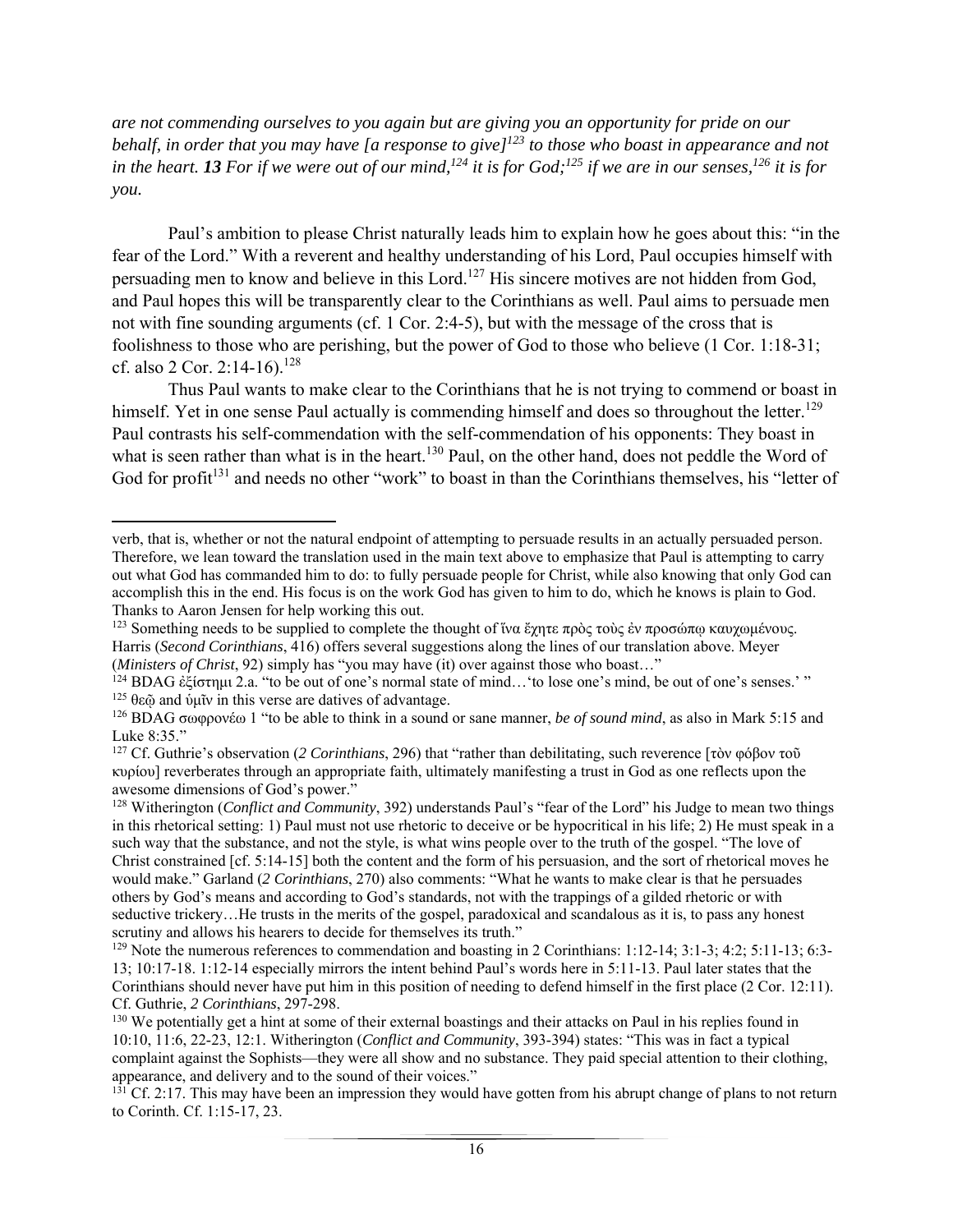recommendation" (3:1-3). Furthermore, he knows that in the end the only commendation that matters is the Lord's (cf. 10:17-18).<sup>132</sup>

 Paul equips the Corinthians with such a response so that they will not be defenseless when others oppose Paul in their presence.133 Paul wants the Corinthians, like good theologians of the cross, to call a thing what it actually is.134 Others may label Paul as crazy, but, he contends, even this is to the glory of God (θεῷ, 5:13). While there is debate as to what Paul means by ἐξέστημεν in 5:13,<sup>135</sup> it may be best to view this as an attack against the very heart of the gospel message itself.<sup>136</sup> Paul does not worry about such accusations, because God sees his "madness" for what it truly is: the foolishness of the cross.137 When even Jesus was accused by his own family of being out of his mind (ἐξέστη) for what he taught,138 what minister of Christ should expect anything different?139 With Paul we would gladly be called fools all day long if it meant that those we serve would embrace the gospel as truly the work of God himself for their sakes and receive it in faith for their reconciliation (cf. 5:18-21).<sup>140</sup> For then those who are "in the know," who look past appearances and see the humble, faithful, diligent work that Christ's ministers carry out, they will judge these servants to be completely in their minds (σωφρονοῦμεν) as they carry out this noble task.

 No matter how others view him, Paul's intentions and motivation remain out in the open: "For God...for you." Paul now explains what enables him to carry out his selfless ministry.<sup>141</sup>

### *2 Corinthians 5:14-15*

**14** ἡ γὰρ ἀγάπη τοῦ Χριστοῦ συνέχει ἡμᾶς, κρίναντας τοῦτο, ὅτι εἷς ὑπὲρ πάντων ἀπέθανεν, ἄρα οἱ πάντες ἀπέθανονꞏ **15** καὶ ὑπὲρ πάντων ἀπέθανεν, ἵνα οἱ ζῶντες μηκέτι ἑαυτοῖς ζῶσιν ἀλλὰ τῷ ὑπὲρ αὐτῶν ἀποθανόντι καὶ ἐγερθέντι.

<sup>132</sup> Seifrid (*Second Corinthians*, 241): "It is not Paul's boasting in himself, as the Corinthians would expect in a selfcommendation, but a boast in God's work in Paul."

<sup>133</sup> Seifrid (*Second Corinthians*, 239) takes this to be one of Paul's primary purposes for what he writes from 4:1- 5:21.

<sup>&</sup>lt;sup>134</sup> Cf. Luther's Heidelberg Disputation, Thesis 21.

<sup>&</sup>lt;sup>135</sup> One view states that Paul is referring to his ecstatic experiences of receiving visions from the Lord since this verb is used in such instances (cf. Acts 10:10; 11:5; 22:17-21). However, since Paul shows his reluctance to bring up his visions later in 12:1-7, it is unlikely that he has them in mind here. Cf. Garland, *2 Corinthians*, 274-276. In another view Paul is perhaps referring to the reactions to past letters and visits and his "harsh" way of dealing with them, but as Meyer (*Ministers of Christ*, 93) notes, "He has to speak sharply, the honor of God was at stake." On this see also 2 Cor. 7:8-13.

<sup>136</sup> Consider Acts 26:24-25: "At this point Festus interrupted Paul's defense. 'You are out of your mind, Paul!' he shouted. 'Your great learning is driving you insane [εἰς μανίαν περιτρέπει].' 'I am not insane, most excellent Festus,' Paul replied. 'What I am saying is true and reasonable [σωφροσύνης].'"

<sup>137</sup> Cf. 1 Cor. 1:18-31.

<sup>&</sup>lt;sup>138</sup> Mark 3:21: "When his family heard about this, they went to take charge of him, for they said, 'He is out of his mind [ἐξέστη].'"

<sup>139</sup> Cf. Matt. 10:24-25, John 15:18-21.

<sup>&</sup>lt;sup>140</sup> Cf. 1 Cor. 4:9-13; 2 Cor. 11:1-12:13.<br><sup>141</sup> Harris (*Second Corinthians*, 418) provides a nice paraphrase of Paul's thought in 5:11-13 thus: "We are certainly not promoting ourselves [v. 12a], for (γάρ) whether our words and conduct be thought irrational [v. 13a] or rational [v. 13b], God and you are the ones for whom I speak and work, just as my life is an open book to God and you [v. 11b]."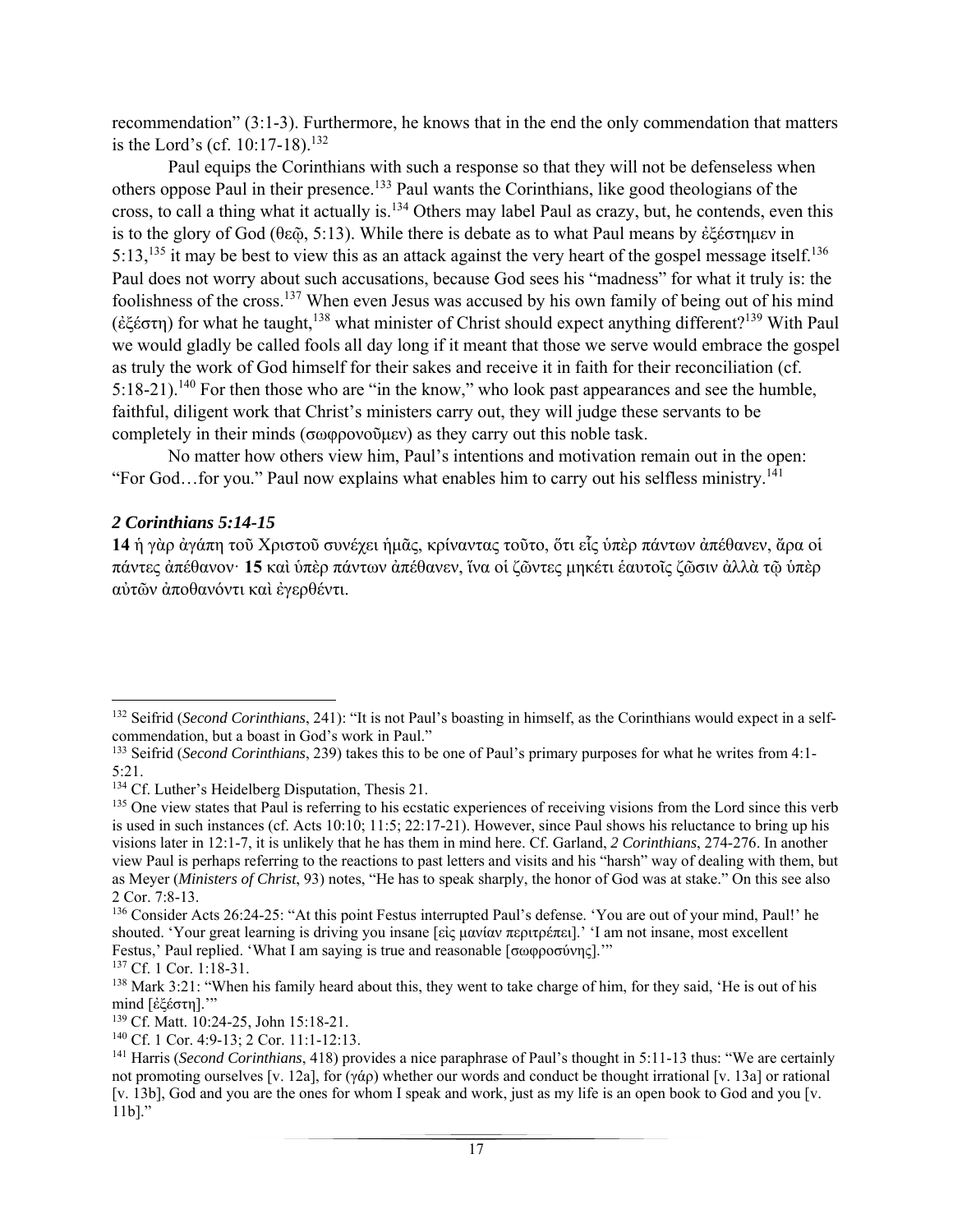**14** For the love of Christ constrains us, since we conclude<sup>142</sup> this: one died for all, [and] *consequently143 all died. 15 And he died for all, so that those who live would no longer live for themselves144 but for him who died for them and was raised.* 

 The foundation for Paul's selfless ministry is undeniably the love of Christ. This genitive phrase has been taken in three different ways:

- 1) An objective genitive = "the love we have for Christ constrains us"
- 2) A subjective genitive = "the love Christ has for us constrains us"
- 3) A "plenary genitive" combining the objective and the subjective = "the love of Christ for us which in turn produces our love for him – this constrains us"<sup>145</sup>

Most commentators correctly reject a purely objective sense, recognizing that the context does not allow a self-oriented foundation for Paul's selfless ministry. While option three, Paul's own Christlike love which Christ's love for him produces within him,<sup>146</sup> is indeed the point Paul is driving at here, it is problematic to derive that point from this particular phrase. Then the foundation of Christ's universal sacrifice would be a combination of Christ's love and Paul's love. For Paul to interject his own love at this point would only obscure the Christ-for-all impact he delivers in these verses.<sup>147</sup> Paul's own selfless love is best seen as the intended result of Christ's love found in the latter half of  $5:15^{148}$ 

This love συνέχει Paul. συνέχω has a wide range of uses,<sup>149</sup> but a common factor in all of them is an external force acting to "hold together" or influence in some regard. Here the verb shows

<sup>142</sup> BDAG κρίνω 3 "to make a judgment based on taking various factors into account, *judge, think, consider, look upon*.*"* Harris (*Second Corinthians*, 419) compares the potential nuances here: 1) causal and preterite ("because we reached this conclusion"); 2) causal and perfective ("because we are convinced"); 3) temporal and perfective ("once we have reached this conclusion").<br><sup>143</sup>  $\alpha \alpha$  is an inferential particle expressing the result, "therefore, consequently."

 $144$  έαυτοῖς and τῷ … ἀποθανόντι καὶ ἐγερθέντι are datives of advantage.

<sup>&</sup>lt;sup>145</sup> Meyer takes an approach that mirrors this but comes from a different direction, namely, interpreting as a qualifying or descriptive genitive: "a Christ-like love." He allows for the possibility of either an objective or subjective genitive, but considers that something "more directly to the point in hand," namely, Paul's defense of his own specific actions among the Corinthians, is needed. Meyer (*Ministers of Christ*, 94-95) states: "The same love, or at least the same kind of love, which was evident in Christ's conduct toward sinners is permeating Paul's heart and dictating his mode of procedure in the individual cases." While grammatically possible and certainly biblical, this runs into the same problem as the objective interpretation described in our commentary.

<sup>146</sup> Wallace (*Greek Grammar*, 120-121) labels the genitive here as a "plenary genitive," asserting that the subjective produces the objective. He cites Rom. 5:5; 2 Thess. 3:5; Jude 21; 1 John 3:17; and John 5:42 as other instances where it is difficult to decide between the objective or subjective sense of the genitive. Garland (*2 Corinthians*, 277) favors the subjective interpretation but acknowledges that Paul "could not ignore his own response of love for Christ (Eph. 6:24)."

 $147$  On a linguistic level, the idea of a plenary genitive here is "linguistic nonsense," because the self-opposing sense A) would mean Paul was simply being vague and did not know what he was saying, or B) Paul was making a pun, which would require him to somehow mark this in context. Thanks to Aaron Jensen for this point.

<sup>&</sup>lt;sup>148</sup> The subjective genitive view is further supported in that within Paul's usage a personal genitive after ἀγάπη always denotes the person having or showing love, not the one receiving it, cf. Rom. 5:5; 8:35, 39; 15:30; 2 Cor. 8:24; 13:13; Eph. 2:4; 3:19; Phil. 1:9; Col. 1:8, 13; 1 Thess. 3:6; 2 Thess. 1:3; 3:5; Philemon. 5, 7. Cf. Harris (*Second Corinthians*, 418-419) and Guthrie (*2 Corinthians*, 303-304) on this point and in defense of the subjective genitive view overall.

<sup>149</sup> BDAG lists 8 meanings. Harris (*Second Corinthians*, 419) offers the following list of potential translations: "constrains," "impels," "compels," "urges (us) on," "overmasters," "completely dominates," "overwhelms." Harris here argues that "controls" best captures dual notion of constraint and restraint, "Christ's love is a compulsive force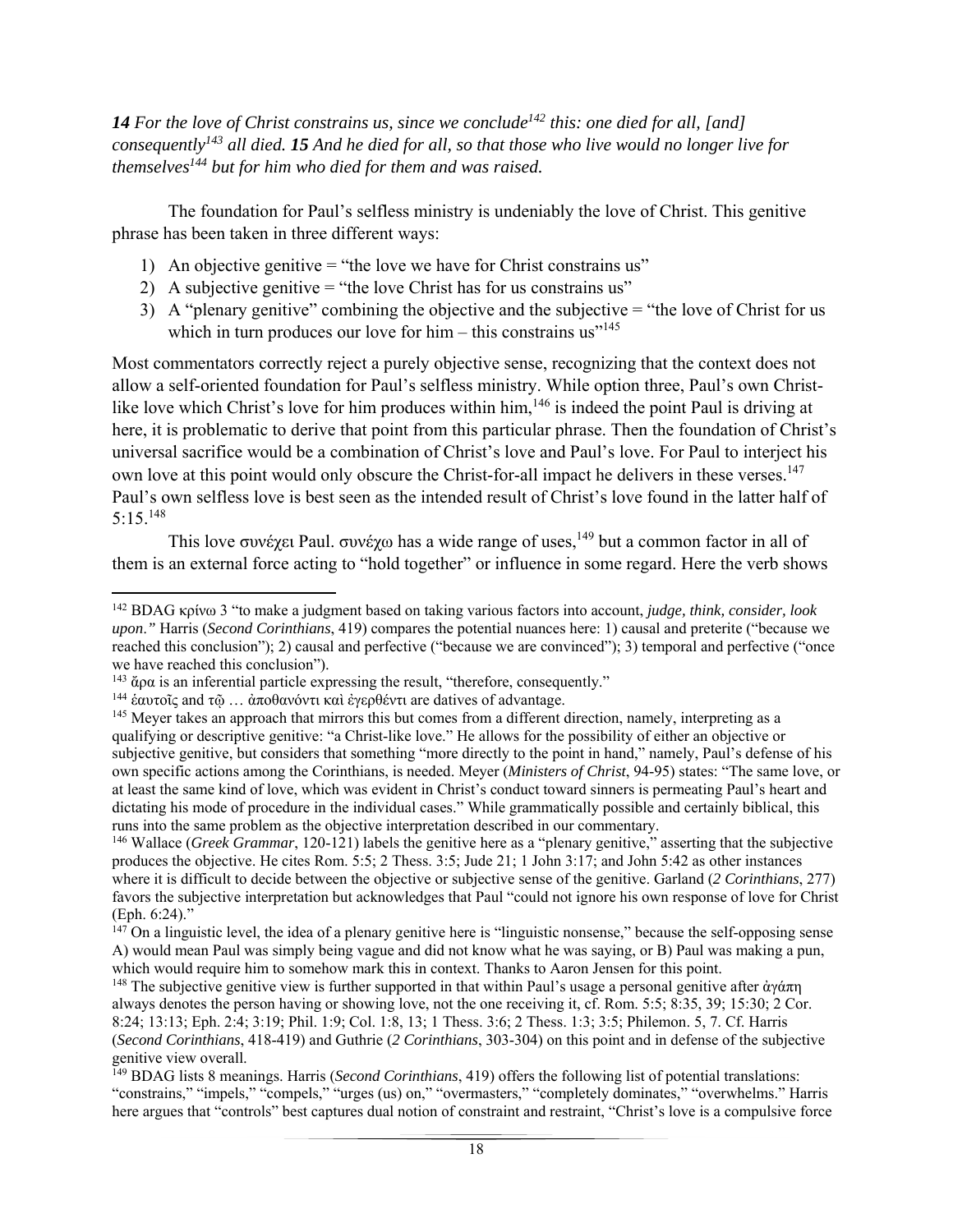Christ's love to be a limiting power that also drives Paul in the right direction.<sup>150</sup> The love of Christ directs Paul away from self so that he lives for Christ (5:13a-15) and for others (5:13b, 16). Paul's new man finds in the love of Christ a force that liberates him from the bondage<sup>151</sup> of his sinful flesh, so that in true freedom he can now live for Christ and for others rather than for himself.<sup>152</sup>

 This love of Christ most beautifully manifested itself on the cross, where Christ both represented and replaced all mankind as their substitute. We find more than enough evidence in both extra-biblical and biblical usage to understand ὑπὲρ in a substitutionary sense, overlapping and replacing άντί at times.<sup>153</sup> Thus Christ died the death that all deserved to die, and in his death all have died in him.<sup>154</sup> At the same time, Christ's death was a death that only he could die, and yet his death both substitutes and draws all people into his own death, so that it counts as their death as well.<sup>155</sup>

 Christ died for all and was raised to life. But who now lives for him? Whom do we identify with οἱ ζῶντες in 5:15b? The three preceding πᾶς references all point to the same group of people, namely, all humanity, but one could grammatically understand οἱ ζῶντες as referring either to this same group or to a subgroup, that is, to believers alone.<sup>156</sup> Paul could easily have retained the

<sup>152</sup> Seifrid (*Second Corinthians*, 243) observes: "This motivation is not goal-oriented. As we have noted, the apostle does not live a purpose-driven life. His life is a Christ-driven life, one driven, not by what he must do and accomplish, but by what God has done for him and yet does in him. Contrary to all our usual reasoning, the completed work of God in Christ does not lame or paralyze the apostle. Just the opposite: it frees him for service. … The constraint of Christ's love is not a compulsion. It brings the freedom of a sound mind (v. 13)." As one commentator puts it, for Paul "egocentricity has given way to Christocentricity" (Garland, *2 Corinthians*, 278,

- d) It occurs with ἀντίλυτρον in 1 Tim. 2:6;
- e) ὑπέρ is a richer term than ἀντί.

He concludes that the burden of proof falls on those who deny such a sense in soteriological passages when clearly it can be used in non-soteriological passages.

156 οἱ ζῶντες in the former view would mean that "the all," namely all humanity, for whom Christ died are also all "living ones." With the latter view it means that Christ indeed died for "the all," all humanity, but only a certain subset of this "all" are actually "those who live."

 in the life of believers, a dominating power that effectively eradicates choice in that it leaves them no option but to live for God (cf. θεῷ, v. 13a) and Christ (τῷ … ἀποθανόντι καὶ ἐγερθέντι, v. 15b)."

<sup>150</sup> Thus Guthrie (*2 Corinthians*, 304) states: "In other words, he is a man under orders and cannot cavalierly set his own agendas in life and mission. This gospel constrains, boxing out self-indulgent self-love."

<sup>151</sup> Seifrid (*Second Corinthians*, 244) notes: "Christ died in order to deliver human beings from their fatal bondage to themselves. It is this deadly narcissism of the Corinthians that Paul deals with throughout the letter."

quoting Barnett).

<sup>153</sup> Cf. BDAG ὑπέρ 1.c "in the place of, instead of, in the name of." Wallace (*Greek Grammar*, 383-389) provides an extensive discussion of the following reasons for allowing for a substitutionary sense in certain soteriological passages:

a) It is found in extra-NT Greek literature (Classical, LXX, and Papyri);

b) It is found in soteriologically insignificant passages (Rom. 9:3; Philemon 13);

c) It is found in at least one soteriologically significant passage (2 Cor. 5:14; cf. Gal. 3:13, John 11:50);

<sup>154</sup> In Romans 5:12ff Paul makes a similar point about the universal impact of Adam and Christ. As Guthrie (*2 Corinthians*, 305) notes, the language of "one" and "all" calls upon Paul's Adam-Christ theology that he will expand shortly after this when he writes Romans. Cf. also Harris (*Second Corinthians*, 420). Consider further how Becker ("Universal Justification," 16-17) states the universal nature of Christ's vicarious work: "Christ's work is so completely vicarious that all men died when He died (2 Cor 5:14). In the same way, all men were condemned when He was condemned (Ga 3:13) and all men were justified when He was justified (Ro 4:25)."

<sup>155</sup> Cf. Seifrid (*Second Corinthians*, 243-244): "Christ did not merely come to share the lot of humanity, but to fill their place in their stead. … Paul thus regards Christ's death as substitutionary. Yet his description of Christ's death is broader and deeper. … Substitution (or exclusive place-taking) implies for Paul an inclusive place-taking. Christ was not merely a representative. In his self-giving death, he also incorporated 'all,' so that all humanity was really present in him. His death was their death. In Christ's death, all died."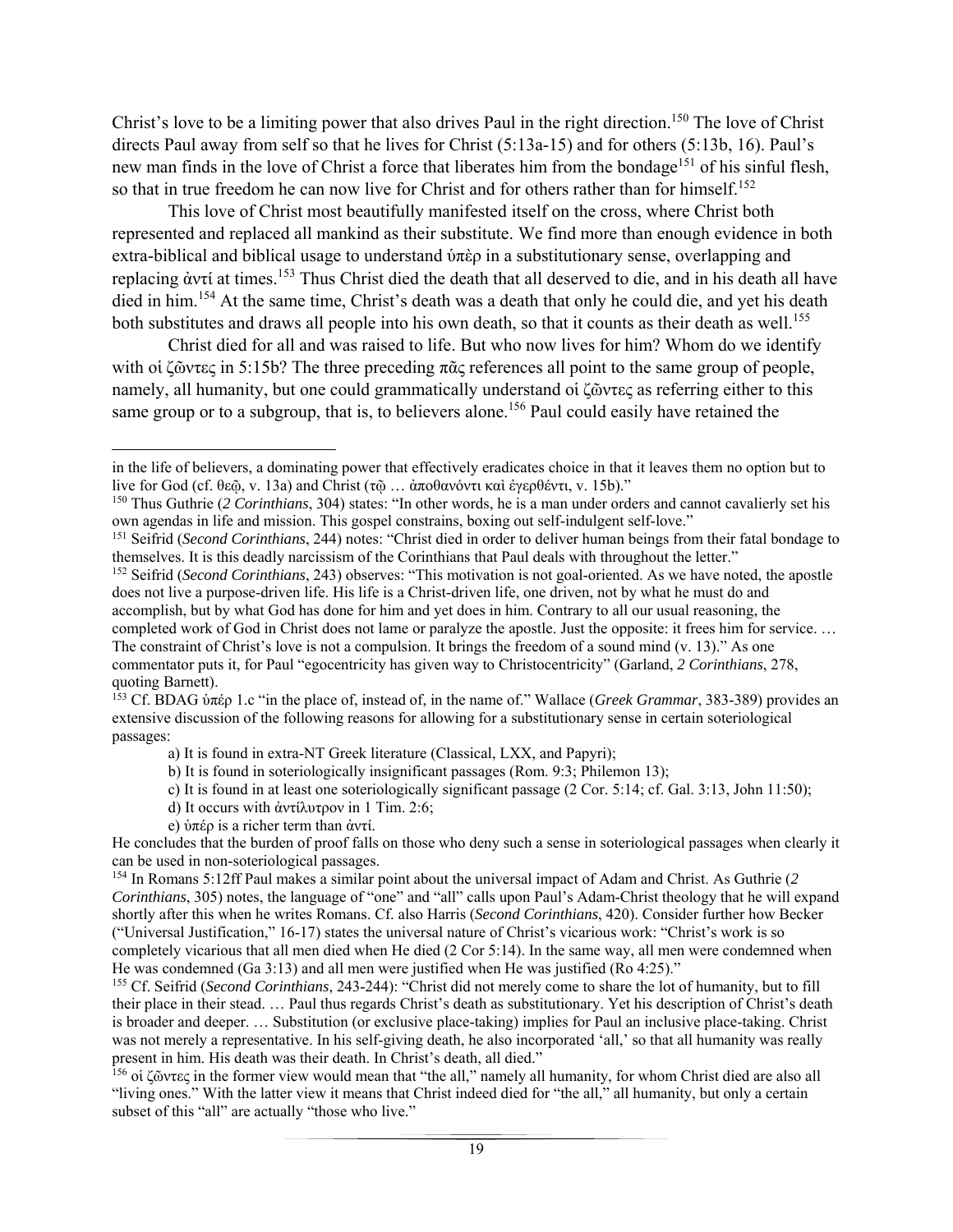parallelism of 5:14 by saying in 5:15: "And he died for all so that all/they might live for him," but he breaks that parallelism in order to focus on the new life of believers: "He died for all so that those who live [believers] would no longer live for themselves."<sup>157</sup> Paul regularly speaks of objective and subjective justification in the same breath,<sup>158</sup> and that seems to be a more natural way of taking 5:15b. It also provides a better transition to his conclusions in 5:16-17.

"The fear of the Lord"  $(5:11)$  and "the love of Christ"  $(5:14)$  – these blessed realities in the life of Paul and every servant of Christ serve as the impetus for truly selfless ministry.<sup>159</sup> Since God's work in Christ has turned Paul's gaze outside of himself, he naturally turns our attention outward to our neighbor and to Christ as well.

### *2 Corinthians 5:16-17*

**16** Ὥστε ἡμεῖς ἀπὸ τοῦ νῦν οὐδένα οἴδαμεν κατὰ σάρκαꞏ εἰ καὶ ἐγνώκαμεν κατὰ σάρκα Χριστόν, άλλὰ νῦν οὐκέτι γινώσκομεν. 17 ὥστε εἴ τις ἐν Χριστῷ, καινὴ κτίσις· τὰ ἀρχαῖα παρῆλθεν, ἰδού γέγονεν καινά·

**16** *Therefore*,<sup>160</sup> from now on we know no one according to the flesh. Even though we did know<sup>161</sup> *Christ according to the flesh, now, however, we no longer know him [according to the flesh]. 17 Therefore,*<sup>162</sup> if anyone is in Christ—new creation! The old things have left — look!<sup>163</sup> — the new *things have come.* 

 In view of Christ's universally redemptive work and in keeping with this letter's theme of looking beneath the surface,<sup>164</sup> Paul no longer sees people κατὰ σάρκα, according to external, worldly standards<sup>165</sup> as defined by a specific gender, age, race, or social status of any kind.<sup>166</sup> Paul can personally attest to the drastic change Christ makes on our perspective. Paul had previously

<sup>&</sup>lt;sup>157</sup> This was pointed out in e-mail conversation with Aaron Jensen, 3/27/2018.

<sup>158</sup> Cf. Rom. 3:22-24; 1 Tim. 4:10; 2 Cor. 5:18-21.

<sup>159</sup> Franzmann (*Concordia Self-Study Commentary*, 166) states: "Paul moves between the two poles of *the fear of the Lord* (11), who will judge all men (10), on the one hand, and the compelling impulse of the love of Christ, who died for all men in order that all might live for Him (14-15), on the other hand."

 $160$  ώστε introduces a result based on what was asserted in the preceding verses.

<sup>161</sup> Rather than view a sharp distinction in meaning between οἴδαμεν and ἐγνώκαμεν here (i.e., οἴδαμεν meaning "to know a fact" vs. ἐγνώκαμεν meaning "to know by experience"), Harris (*Second Corinthians*, 427) explains the change of verbs thus: "the change from οἴδαμεν to ἐγνώκαμεν is determined by the absence of a perfect of εἰδέναι, the form οἶδα being itself perfect with a present meaning."

<sup>&</sup>lt;sup>162</sup> It seems best to view this sentence as a second conclusion to what was stated in 5:11-15, being parallel to 5:16 rather than subordinated to it. In other words, the two sentences begun by ὥστε in 5:16 and 5:17 respectively point to two distinct conclusions based on 5:11-15. Cf. Barrett's translation (*Second Corinthians*, 162): "16 The consequence of this [i.e., 5:11-15] is that… 17 A further consequence is that…." Harris (*Second Corinthians*, 426) further observes that 5:16 is a negative consequence, while 5:17 is a positive one.

<sup>&</sup>lt;sup>163</sup> Garland (*2 Corinthians*, 287-288), citing Furnish, notes that iδού "is ordinarily used by biblical writers to mark an unusual moment or deed' (cp. Rev 21:5, 'Behold, I make all things new')." Harris (*Second Corinthians*, 434) also comments that ἰδοὺ acts like a "sign, stimulating attention; but here it also conveys a sense of excitement and triumph."

<sup>164</sup> Cf. 2 Cor. 3:1-3; 3:12-18; 4:7, 18; 5:7, 10:7; 11:13-15.

<sup>165</sup> BDAG σάρξ 5, "the outward side of life as determined by normal perspectives or standards…Usually w. *kata* indicating norm or standard." Cf. later on in 2 Cor. 11:8, where Paul says: "Since many are boasting in the way the world does [κατὰ σάρκα], I too will boast."

<sup>166</sup> Cf. Gal. 3:28; Col. 3:11.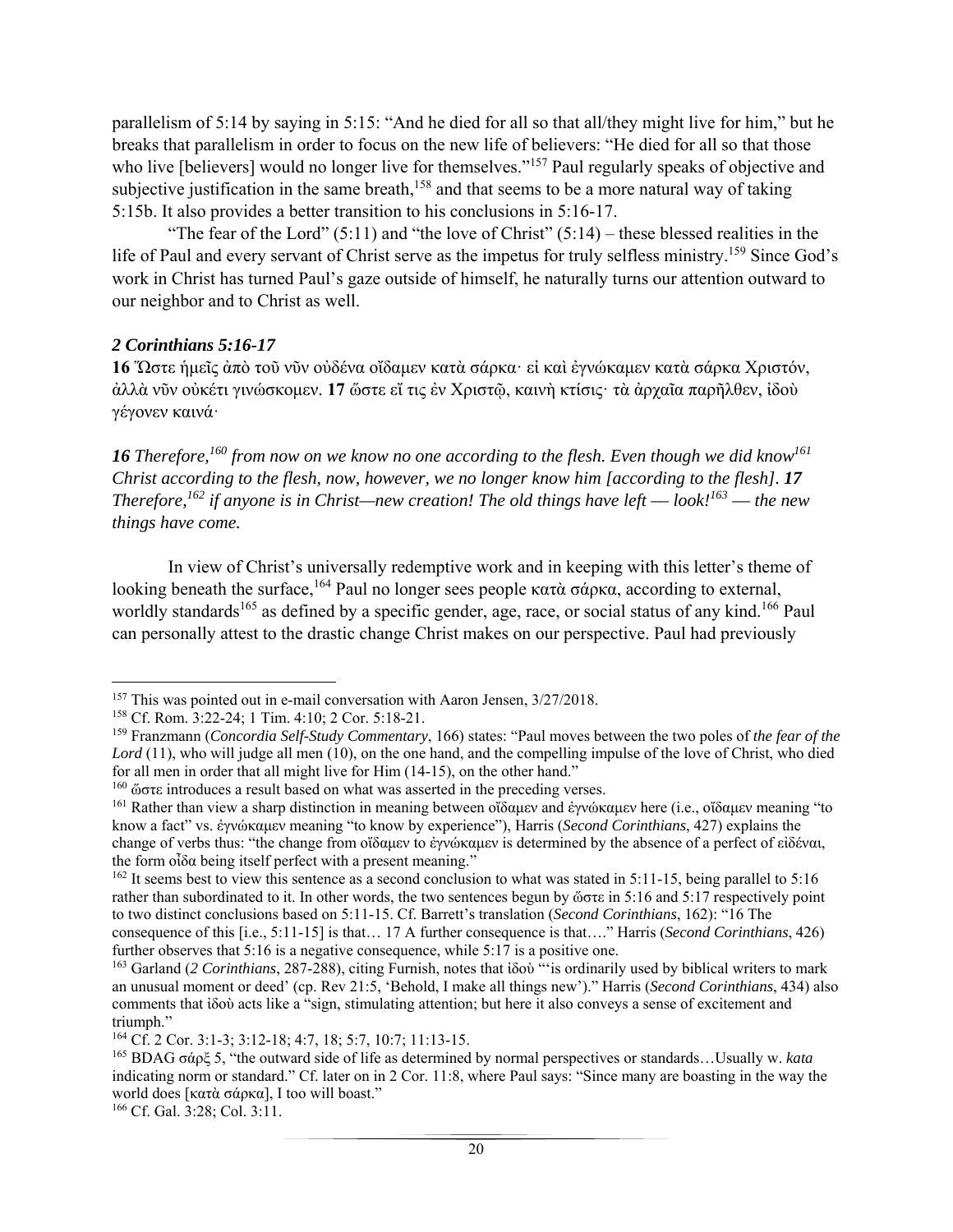misunderstood the Messiah who was to come and mistreated those who followed him, until Jesus himself appeared and opened his eyes to see the truth.<sup>167</sup>

 What does this mean for the pastor and that unfamiliar face on the other side of the door, that unexpected visitor to church, that sudden interruption to his day? They are far more than what we first might see. They are the "all" of 5:14-15a for whom Christ gave his life into death. And now, through the message of reconciliation that God has called you to speak to them (5:18-21), Christ is eager for them to live in him and for him.

 In 5:17 Paul reaches another conclusion regarding the work of Christ for all people: When any individual is in Christ—new creation (καινὴ κτίσις)! First of all, "in Christ," one of Paul's favorite expressions<sup>168</sup> capable of conveying a variety of senses,<sup>169</sup> here means being united to Christ through faith in him.<sup>170</sup> Paul is asserting that something new has taken place when any individual for whom Christ died and rose then enters into fellowship with him by faith.

 But what exactly is true in such a case? Paul's abrupt phrase "new creation" has been taken in two primary ways: $171$ 

1) "he is a new creation," that is, *the believer is a new being* on account of God's work in Christ through his death and resurrection  $(5:14-15)$ , which he now enjoys because he is ἐν Χριστῷ, that is, enjoys a relationship of faith in Christ. The "new creation" has taken place within the individual so that he in his person now views others differently.<sup>172</sup>

1. The spiritual vivification of faith

- 2. Clinging to and possessing the vicarious active obedience of Christ
- 3. Clinging to and possessing the vicarious passive obedience of Christ
- 4. Clinging to and possessing (in the future enjoying) the physical resurrection of Christ
- 5. Living a Christ-like life with respect to morality
- 6. Christ-like suffering, perhaps to the point of death

<sup>167</sup> Tasker, as cited in the Seminary notes, states: "In light of the prejudices of his upbringing … [Paul] had concluded that it was impossible that one born in such obscurity, living in such restricted circumstances and dying such a humiliating death, could be the Christ that the Jews were expecting."

<sup>168</sup> Harris (*Second Corinthians*, 431) states there are over 160 uses in Paul's writings, including references where Christ's name is not explicitly used but where he is obviously the referent.

<sup>169</sup> Garland (*2 Corinthians*, 286) notes these senses of ἐν Χριστῷ which are not mutually exclusive: "that one belongs to Christ, that one lives in the sphere of Christ's power, that one is united with Christ, or that one is part of the body of Christ, the believing community. Paul's assumption is that being in Christ should bring about a radical change in a person's life." Jensen ("Faith in Christ," 135) also notes that the language of participation in Christ can point to a variety of things. His list of categories includes:

<sup>170</sup> Harris (*Second Corinthians*, 432), after pointing out the wide range of uses for the preposition ἐν, concludes that here we could paraphrase "united in faith to the risen Christ." Jensen ("Faith in Christ," 134), after discussing various passages with the phrase ἐν Χριστῷ (including our passage under discussion here, 131-134) also notes that this phrase "is not indicative of a soteriological model antithetical to justification by faith, but, when used attributively to denote a participatory union, speaks of that same instrument of faith."

<sup>171</sup> Garland (*2 Corinthians*, 286-288) provides a succinct and helpful discussion of this phrase. Cf. also Hoch (*All Things New*, 147-167) for a study of this phrase and concept in the larger context of the ancient world both within and outside of biblical thought.

<sup>172</sup> Cf. NASB, NET, NLT, CSB, NKJV, NIV 1984, NIV 2011 footnote, ESV; Witherington, *Conflict and Community*, 395. Witherington, while agreeing that "Christ's death has objectively changed the state of affairs in the spiritual world," does not view this as Paul's primary point here and thus slightly favors this view for the reasons we mention in the commentary on this point. He further adds: "The reference to believers' consciences and judgment throughout this section points in this direction. Eph. 4:24, whether by Paul or by a Paulinist, also favors this interpretation." Harris (*Second Corinthians*, 432) translates "there is a new creation" but favors the individual interpretation, stating, "Were it not for the conditional and individual cast of the sentence ("if anyone"), we might readily find in the phrase καινὴ κτίσις a reference to a cosmic and ontological reality brought into existence by the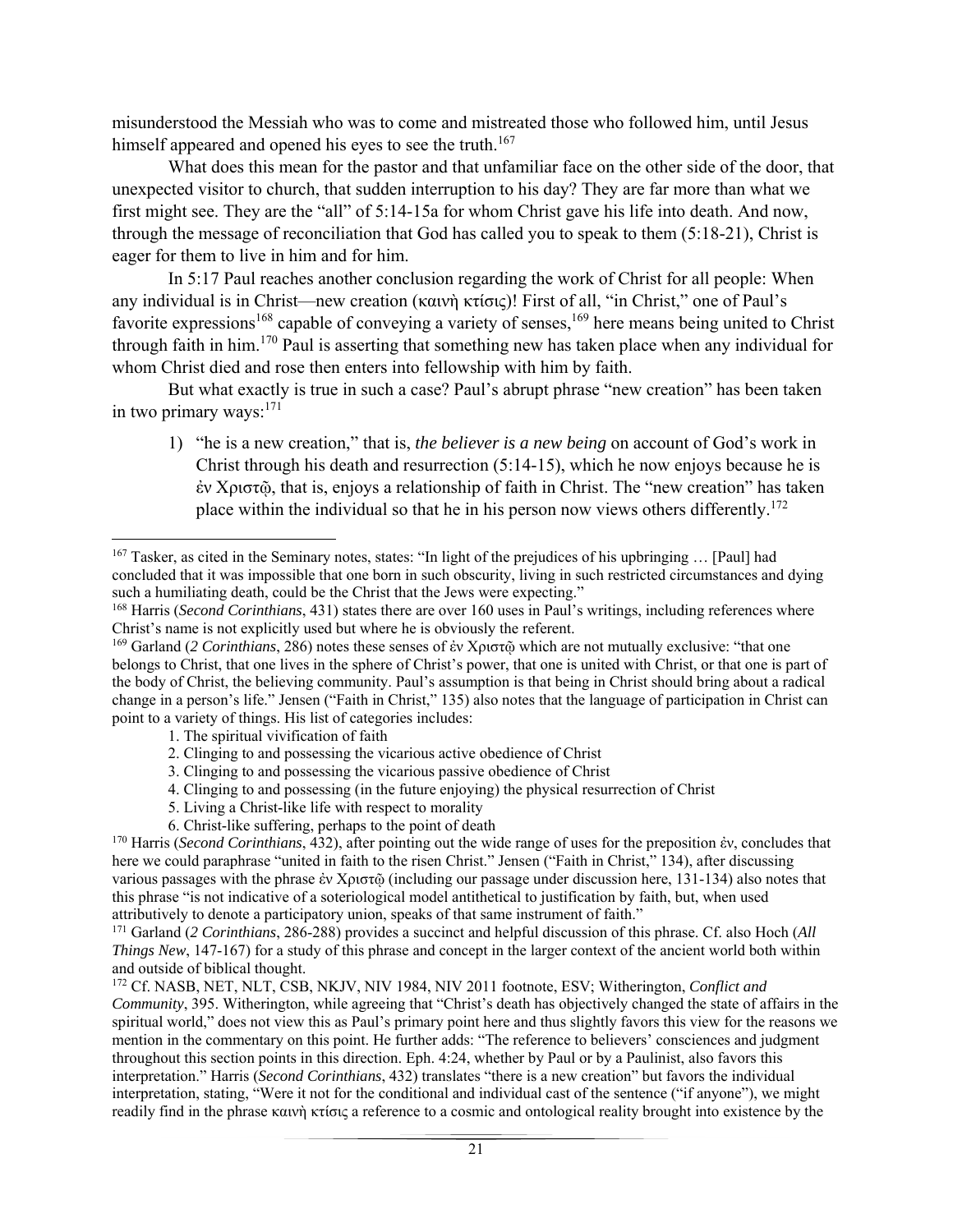2) "there is a new creation," that is, *a new situation has come into being*, and the believer who is in Christ now grasps that he is part of a new order of the world resulting from God's work in Christ's death and resurrection (5:14-15). The new creation within which he exists causes him to view others differently  $(5:16)$ .<sup>173</sup>

 We unfortunately cannot dive too deeply here, other than to say that the first view benefits from the preceding τις ("anyone") and might seem to anticipate an equally individualistic conclusion to Paul's thought;174 and that the second view fits the overall context of the wide scope of Christ's redemptive work<sup>175</sup> and the fact that nowhere else does Paul use κτίσις in reference to an individual.176

 But perhaps it is best to consider the element of truth in both interpretations. That is, an individual who is a new creation and a new world order created by God are not mutually exclusive. The believer who is made new by the Spirit's working through faith in Christ is not alone; he finds himself in a world where the dominion of Christ's Spirit is making advances against the kingdom of darkness under the dominion of the flesh.<sup>177</sup> It is in this sense that Paul can glory in the reality that the old – both the old self and the old order of things – has gone, and the new – both the new self and the new order of things under the Spirit – has come! $178$ 

While Seifrid seems to lean toward the second view described above, he considers the implications of Paul's juxtaposition of 'person' and 'creation':

How can it be that, if *someone* is in Christ, there is *new creation?* The predication is jarring, not only for individualistic readings of Paul, but also for all those that give priority to community or cosmology. What we tend to separate, the apostle joins. … [The crucified and

 Christ-event. As it is, the εἰ and the τις combine to give καινὴ κτίσις a personal reference relating to an individual's faith-union with Christ."

<sup>173</sup> NRSV, HCSB, NIV 2011; Guthrie, *2 Corinthians*, 308; Seifrid, *Second Corinthians*, 251-255.

<sup>&</sup>lt;sup>174</sup> Further support for this view includes 2 Cor. 4:6, where God's act of creating in the beginning is paralleled with the same creative power of God in his Word at work to convert the heart of a believer to faith in Christ. One can also point to rabbinical writings that frequently refer to the Jewish convert as a "new creature." Cf. Harris, (*Second Corinthians*, 432-434), who applies this interpretation thus: "When a person becomes a Christian, he or she experiences a total restructuring of life that alters its whole fabric—thinking, feeling, willing, and acting." <sup>175</sup> As Garland (2 *Corinthians*, 286) notes, Christ's death and resurrection constitute a "radical eschatological break between the old age and the new," since "Christ is the divider of history."

<sup>176</sup> Cf. Garland (*2 Corinthians*, 287). Further support and connections for this view within Scripture are: 1) Paul's upcoming appeal to the Corinthians in 6:1-2 that begins, "Now is the day of salvation," an indicator that Paul has the broader scope of the new creation inaugurated by Christ's work on his mind; 2) a similar use of καινὴ κτίσις in Gal. 6:15, where Paul makes the parallel argument that the Galatians should no longer view external realities like circumcision or uncircumcision as decisive factors in one's life, since the cross of Christ (Gal. 6:14) has ushered in the new order of creation, leading to a different view of those who are within this world (cf. Garland, *2 Corinthians*, 287); 3) The concept that what God will say with finality on the Last Day (namely, "There will be no more death or mourning or crying or pain, for the old order of things has passed away … Behold, I make all things new!" Rev. 21:4-5) is already in a certain sense beginning to take place in this present world as the kingdom of Christ overpowers the kingdom of darkness (cf. Col. 1:12-14; Matt. 16:16-19).

<sup>&</sup>lt;sup>177</sup> Cf. Rom. 8:1-17; Gal. 5:13-26 and 6:15, the latter of which contains a similar use of καινὴ κτίσις. The same view taken here would apply to this parallel use in Gal. 6:15.

<sup>&</sup>lt;sup>178</sup> However one interprets καινὴ κτίσις, one should not overlook the significance of the tenses: the aorist παρῆλθεν ("the old has come to an end") and the perfect γέγονεν ("the new has come to stay") are significant. Harris (*Second Corinthians*, 434).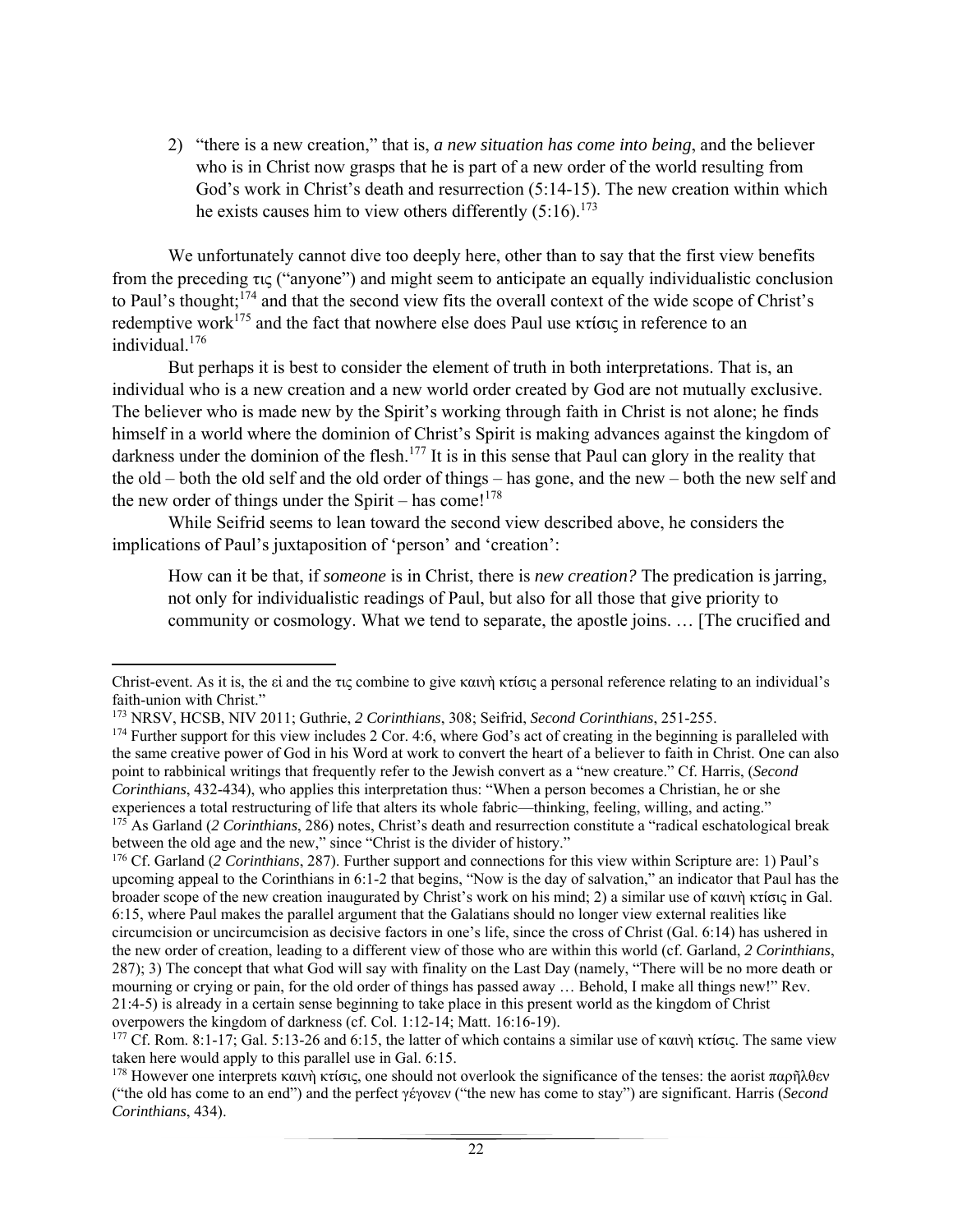risen Christ] by his love possesses human beings as his own and, in re-creating them, creates his own community. In the first instance, Paul's striking juxtaposition puts us human beings in our place: we are mere 'created things,' … At the same time, the re-creation of the human being implies the re-creation of all things. $179$ 

 In this understanding, then, we might be well served to leave the translation as ambiguously as Paul says it: "If anyone is in Christ—new creation!" Or perhaps we could translate: "If anyone is in Christ, he is part of the new creation."180 In the end what matters is that we urge God's people to view and treat everyone in the human race as ones Christ has redeemed for himself. After all, believers themselves are a new creation in Christ, and the Spirit of Christ is effecting new creation all around believers through the gospel, just as Paul earlier proclaimed to the Corinthians: "Where the Spirit of the Lord is, there is freedom"  $(3:17)$ .<sup>181</sup>

### *2 Corinthians 5:18-19*

**18** τὰ δὲ πάντα ἐκ τοῦ θεοῦ τοῦ καταλλάξαντος ἡμᾶς ἑαυτῷ διὰ Χριστοῦ καὶ δόντος ἡμῖν τὴν διακονίαν τῆς καταλλαγῆς, **19** ὡς ὅτι θεὸς ἦν ἐν Χριστῷ κόσμον καταλλάσσων ἑαυτῷ, μὴ λογιζόμενος αὐτοῖς τὰ παραπτώματα αὐτῶν καὶ θέμενος ἐν ἡμῖν τὸν λόγον τῆς καταλλαγῆς.

*18 Now all these things are from God, who has reconciled us to himself through Christ and has given to us the ministry*<sup>182</sup> of reconciliation,<sup>183</sup> **19** *namely, that*<sup>184</sup> God<sup>185</sup> was reconciling the world to

 179 Seifrid, *Second Corinthians*, 252. Cf. also Harris (*Second Corinthians*, 434): "Paul is clearly emphasizing the radical discontinuity between the pre- and post-conversion states, but in other contexts he implies the coexistence or interpenetration of the present age and the age to come…and speaks of the ongoing renewal of the believer"; and Guthrie (*2 Corinthians*, 308), "Others, however, have taken the new creation to refer to the new created order established by Christ…which certainly takes in believers as newly created but places the phrase in a broader, eschatological context. The new bases for understanding others stems not simply from the individual person who has been transformed by the gospel but also from the kingdom values put in place under Christ's rule; a new eschatological order has been brought in."

<sup>&</sup>lt;sup>180</sup> This translation is from a conversation with Aaron Jensen, 3/27/18, to whom I am indebted for pointing out many of the connections made on this verse.

<sup>181</sup> Cf. Seifrid, *Second Corinthians*, 252, where Seifrid previously noted that "the inbreaking of the eschaton is localized. It is not found everywhere in the world. It is found in Christ, the crucified and risen Lord alone…That this experience arrives hidden under the cross and suffering does not mean that it is not real."

<sup>182</sup> Significantly, Garland (*2 Corinthians*, 290) notes that "the verb 'to minister' (δίακονεῖν) and the nouns 'ministry' (διακονία) and 'minister' (διάκονος) appear in Paul's letters thirty-five times out of the one hundred occurrences in the NT. Twenty of these thirty-five occurrences are in 2 Corinthians."

<sup>&</sup>lt;sup>183</sup> Possible uses of the genitive include 1) genitive of origin, ministry that originates in God's gracious act of reconciliation; 2) qualitative genitive, ministry characterized by reconciling; 3) objective genitive, ministry that brings about reconciling; 4) genitive of content, a ministry that consists of reconciling. Either 3 or 4 seem to fit best here. Cf. Garland (*2 Corinthians*, 291), who opts for the fourth view while admitting, "It is hard to decide among the various options since all have a measure of truth." Cf. also Harris (*Second Corinthians*, 439), who leans toward the objective sense.

<sup>184</sup> This is an epexegetical use of ὡς ὅτι. Cf. Harris, (*Second Corinthians*, 439-440). Garland (*2 Corinthians*, 292- 293) notes that some believe Paul uses ὡς ὅτι to recall for the Corinthians something he has previously said to them, giving a translation of "as you should know," or "it is well known."

<sup>185</sup> Harris (*Second Corinthians*, 440) argues that the anarthrous θεὸς brings the emphasis: "God and no other," "God as he is in himself."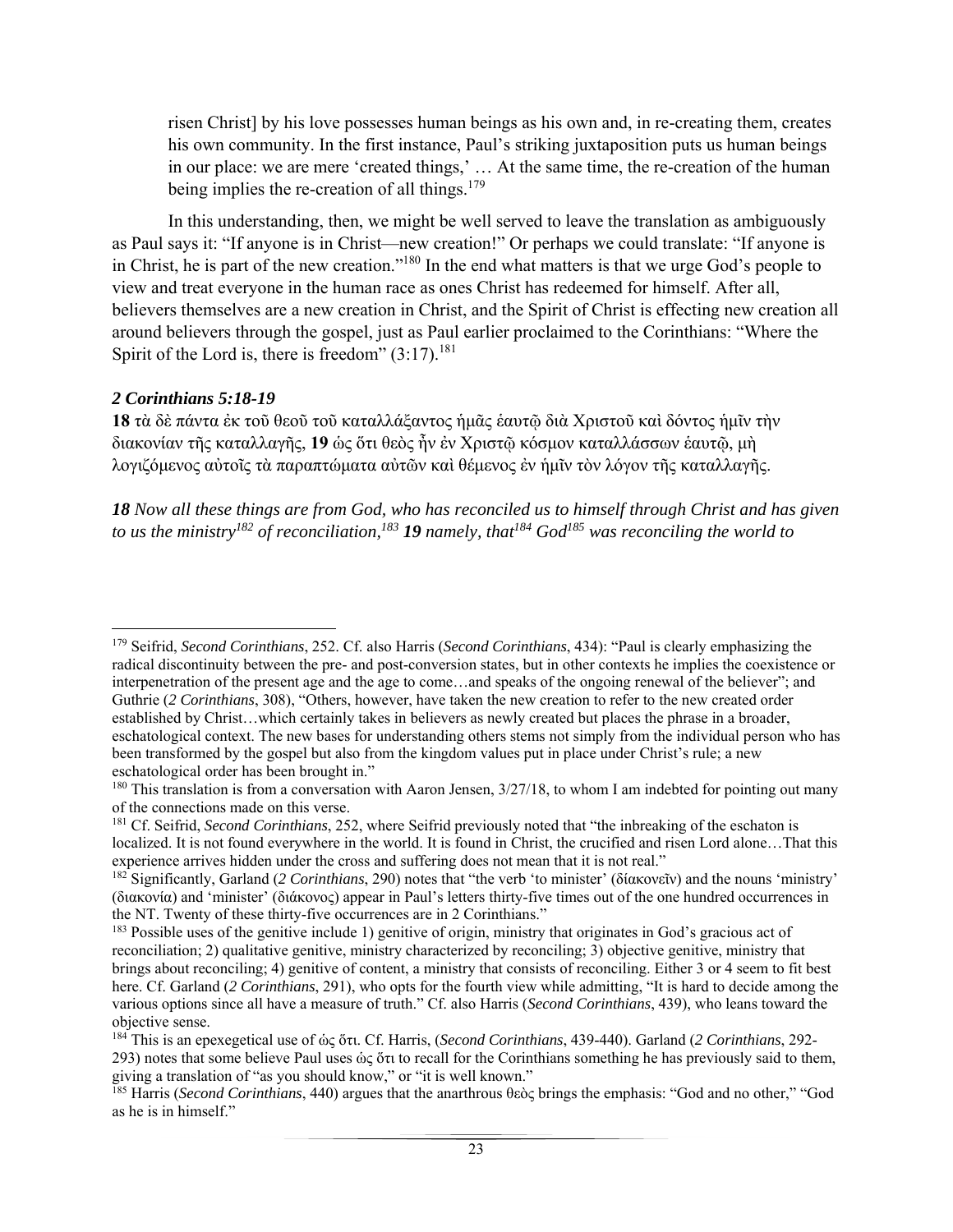*himself in Christ, not counting their transgressions<sup>186</sup> against them, and he has placed in us the message of reconciliation.187*

All of these things (τὰ δὲ πάντα) described in 5:14-17 come from God. It cannot be emphasized enough: from beginning to end and at every point in between, God is the Reconciler in Christ.

 Nevertheless, God entrusts *his* work of reconciliation to the *human* ministry of reconciliation, a ministry that is characterized by speaking the message of reconciliation. In 5:18 Paul is only speaking about himself and his fellow ministers being reconciled to God through Christ and receiving from him the ministry of reconciliation.<sup>188</sup> In 5:19 Paul then proceeds to lay out the substance of the message of reconciliation.<sup>189</sup> Thus as Paul preaches this message to the world (cf. 5:20-21), he can speak firsthand<sup>190</sup> as one who has already begun to enjoy the benefits of that reconciliation<sup>191</sup> and who now speaks a real peace to all people.<sup>192</sup>

 In the New Testament the words καταλλάσσω*,* καταλλαγή, and their cognates are exclusively Pauline,<sup>193</sup> though the concept is found throughout the Scriptures.<sup>194</sup> Notice that the Scriptures never speak of God being reconciled to man, as if there were something in God that was wrong or needed to be changed. Instead, it was man who was hostile to God and needed to be reconciled to him.<sup>195</sup> 2

190 Dobberstein ("Justification, 19") underscores the change this reconciliation entailed for Paul himself: "The enemy of Christ became the follower of Christ and his word. The persecution (*sic*) became the confessor." <sup>191</sup> Those who bring the message of reconciliation to the world must first themselves be reconciled to God. Cf. Guthrie, *2 Corinthians*, 309. As Seifrid (*Second Corinthians*, 257) notes, "Paul acts out of that which he has received." This is not to deny the role of all believers in acting as universal priests who share the message of reconciliation. In the context of this chapter and the broader context of the letter it seems best to take the references to "us" here as referring to his own ministry or at least to himself and other apostles. In 6:1 Paul says, "As God's fellow workers," thus clarifying that what he has been saying is from the perspective of a minister of Christ.

<sup>&</sup>lt;sup>186</sup> BDAG παράπτωμα, "in imagery of one making a false step so as to lose footing: a violation of moral standards, *offense, wrongdoing,* sin." Garland (*2 Corinthians*, 294) observes that παραπτώματα are more than just sins of ignorance, but deliberate sins, a "defiant mutiny" that "created what seemed to be an unbridgeable gulf between us and God."

<sup>187</sup> The use of the genitive here is parallel to that in 5:18. Cf. Harris, *Second Corinthians*, 445.

<sup>&</sup>lt;sup>188</sup> As is the case throughout the larger section of 2:14-7:13, Paul is defending his genuine apostolic, gospel ministry for Christ. Note the role of the ministry brought out in δόντος ἡμῖν (5:18), θέμενος ἐν ἡμῖν (5:19), ὑπὲρ Χριστοῦ οὖν πρεσβεύομεν ὡς τοῦ θεοῦ παρακαλοῦντος δι' ἡμῶν (5:20), Συνεργοῦντες δὲ καὶ παρακαλοῦμεν (6:1).

 $189$  Note that Paul uses a similar pattern in 5:18-21: He first emphasizes that he and his fellow apostles have received this ministry of reconciliation (5:18, 20a), and then describes the content of that message (5:19, 20b-21). Contra our interpretation, Wallace (*Greek Grammar*, 399) instead takes ἡμᾶς in 5:18a to be inclusive of all believers, in view of the context, and argues that ἡμῖν in 5:18b is exclusive, referring only to Paul and his fellow ministers. Yet Wallace also admits there is no linguistic basis for this shift.

<sup>&</sup>lt;sup>192</sup> Cf. Garland (2 *Corinthians*, 294-295): "God did not deputize Paul to make people feel good about themselves and their relationship to God but to effect a real peace. This task means that he must always point to something beyond himself, not to himself, to what God has done in Christ, not what he is doing for Christ."

<sup>193</sup> Harris (*Second Corinthians*, 435) notes that καταλλάσσω occurs six times (twice in Rom. 5:10; 1 Cor. 7:11; three times in 2 Cor. 5:18-20), ἀποκαταλλάσσω three times (Col. 1:20, 22; Eph. 2:16), and καταλλαγή four times (Rom. 5:11, 11:15; twice in 2 Cor. 5:18-19).

<sup>194</sup> Consider, in varying contexts, Matt. 5:9, 24; Luke 12:58; Col. 1:20; 1 Tim. 2:5.

<sup>195</sup> Garland, *2 Corinthians*, 290. Cf. also Guthrie (*2 Corinthians*, 309), who notes that in comparison with both ancient pagan and religious writings (for the latter, 2 Maccabees 1:5; 7:33; 8:29), the initiative for reconciliation as coming from God is unique.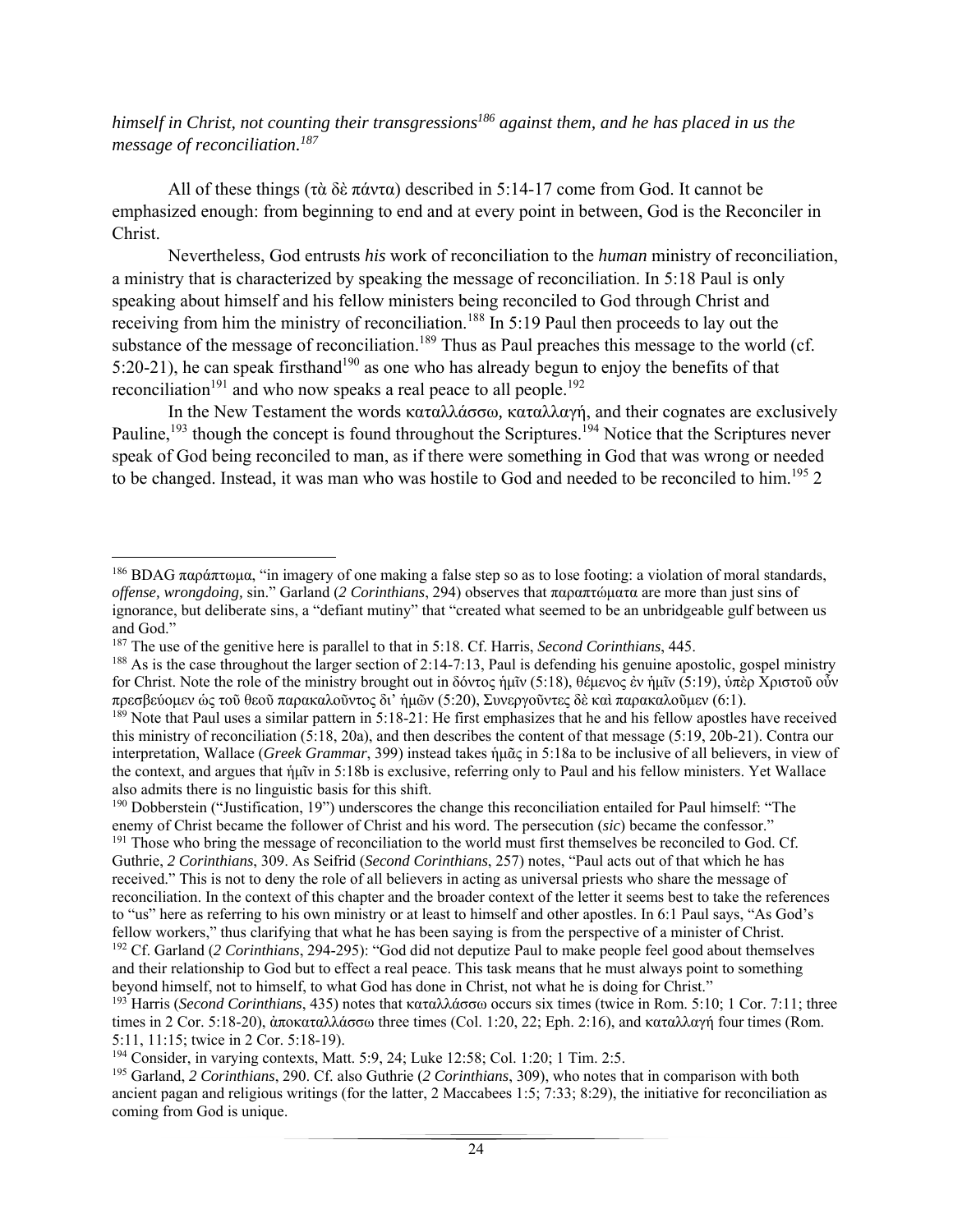Corinthians 5:14-21 finds a striking parallel in Romans 5:1-11,<sup>196</sup> where Paul describes God reconciling to himself those who were weak (ἀσθενῶν, 5:6), ungodly (ἀσεβῶν*,* 5:6), sinful (άμαρτωλῶν, 5:8), and his enemies (ἐχθροὶ, 5:10). It could only be in Christ<sup>197</sup> that God exchanged the hostility between mankind and himself for peaceful, friendly relations. This change has not taken place in man, who is still just as hostile to God until he hears and believes the gospel invitation to be reconciled to God. And since God in himself does not change either,<sup>198</sup> it is best to keep Christ at the center and speak of a change in man's status before God,<sup>199</sup> because God now views mankind "in Christ."200

 Indeed, the *whole* world has been reconciled to God. Paul explains how this is possible: God does not count their sins against them (μὴ λογιζόμενος αὐτοῖς τὰ παραπτώματα αὐτῶν).<sup>201</sup> In other words, granting the real semantic distinctions between them,  $202$  we see no substantial difference between the reconciliation of the world that God accomplished in Christ and the non-imputation of the sins of every individual in the world, that is, the universal justification of all people.<sup>203</sup> In Romans

In Christ all sins and all sinners were forgiven at the cross. (objective justification)

We were forgiven when we were brought into Christ by faith via the means of grace. (subjective justification)."

<sup>201</sup> Note that λογιζόμενος, along with θέμενος, is in apposition to καταλλάσσων, all of which are periphrastic constructions governed by θεὸς ἦν, as we will discuss below. Cf. Kuske, "Lutheran Heritage," 16. 202 Seifrid (*Second Corinthians*, 260 footnote 539) defines this verse as a forensic event and comments: "In this context 'reconciliation' and 'justification' refer to the same *event*, namely the cross and resurrection of Christ. But they bring out its significance in differing ways. The former has to do with the effecting of harmony between persons; the latter, with establishing justice and proper order within the world." Cf. also Barrett's comment (*Second Corinthians*, 176): "Reconciliation, if located within God's court and expressed in forensic terms, becomes justification—another pointer to the reference to God's righteousness in verse 21." Garland (*2 Corinthians*, 302 footnote 840) also makes the observation that "in Romans 5:1-11 Paul starts with justification and ends with reconciliation. Here [2 Cor. 5:18-21] he begins with reconciliation and ends with justification." He cites Cranfield who also notes a key difference between justification and reconciliation in Romans 5:1-11 (*2 Corinthians*, 290): "Justification is a judicial term used in the law courts. A judge may acquit an accused person without ever entering into any personal relationship with him or her. He just announces the verdict, not guilty. The accused hardly expects to be invited over for dinner by the judge, and probably hopes that he will never see him again."

203 Cf. Garland (*2 Corinthians*, 290), as well as Harris, (*Second Corinthians*, 439), who gives his brief thoughts on whether reconciliation is subordinated to justification or vice versa. He does well to point out the parallelism also found in Romans 5: "Reconciliation is neither central nor peripheral in Pauline theology, yet it is integral to his

 <sup>196</sup> The two most important parallels being the love of Christ for all humanity as displayed in the saving work of Christ and the connection between justification and reconciliation.

 $197$  For the sake of his Son the Father sees every person as included in the "all died" of 5:14, introducing through and in his Son the death to hostility that existed between God and all people. Recall that this atoning work of Christ in 5:14-15 was also the reason for Paul and all believers to view others in a different light, no longer κατὰ σάρκα, but from the vantage point of new creation in Christ. How much more so isn't this true for God who also views the world ἐν Χριστῷ!

<sup>&</sup>lt;sup>198</sup> Cf. Mal. 3:6.

<sup>&</sup>lt;sup>199</sup> Cf. Kuske ("Lutheran Heritage," 16): "God never changed in either his love or his justice; he loved man έν Χριστῷ, and ἐν Χριστῷ the justice which God's holiness required as the punishment for sin was satisfied completely…The only change which took place as a result of God's Christ-worked-world-reconciliation was in every sinner's account before God."

<sup>&</sup>lt;sup>200</sup> Incidentally, with the phrase ἐν Χριστῷ it is important to always examine the context. 2 Cor. 5:17-21 provides a classic example, as Paul has just spoken of *an individual* who is "in Christ" (5:17), clearly referring to subjective justification, but now in 5:19 Paul says God reconciled *the world* "in Christ," which is an objective assertion. As Jensen ("Concrete Justification," 14) notes, "This tension [between objective-subjective language] can most simply be expressed using the Pauline motif 'in Christ,' which can denote either the sphere or lens through which God views the world or also our being brought into that sphere by faith: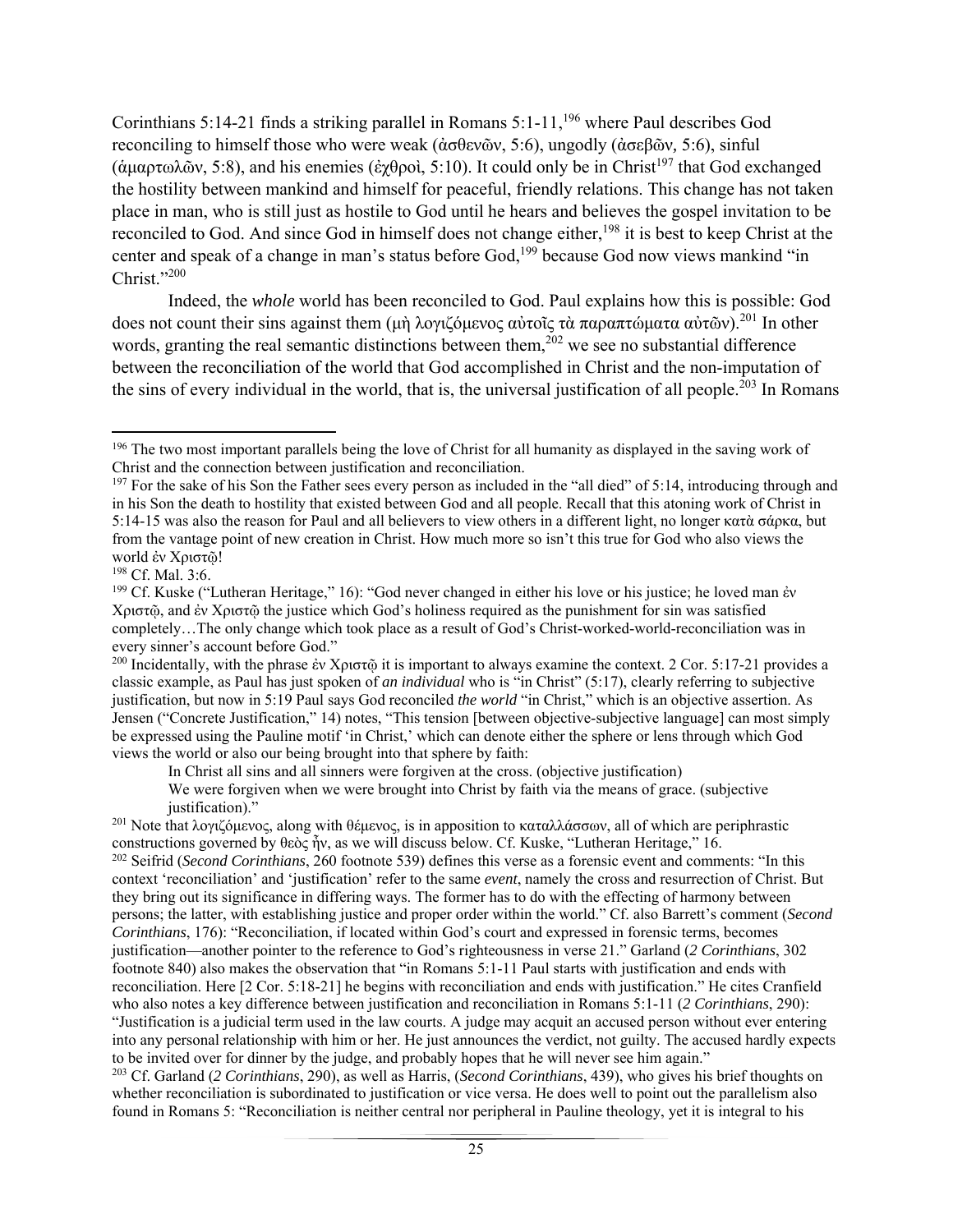4:3-8 Paul speaks of God crediting righteousness (λογίζεται δικαιοσύνην), and part of his argument there is that to credit righteousness is the same as never crediting sins against a person.<sup>204</sup> Here Paul is simply describing the objective, universal truth of this non-imputation of sins (5:18-19), which must be applied and received individually through the administration of means of grace  $(5:20-21).^{205}$ This is the solid foundation upon which all gospel ministry rests, as Schaller emphasizes:

"[E]vangelical ministry basically has only one task, correctly to proclaim this doctrine, indeed, that without the doctrine of objective justification the gospel would cease to be the gospel."<sup>206</sup> It is the objective reality of God's accomplished work for all people in Christ that allows us to proclaim to everyone we encounter a no-strings-attached, full and free gospel.<sup>207</sup>

 Thus it is important to maintain that God does not view the world as one abstract lump of humanity, providing a potential reconciliation that is only true or actualized when it is received in faith. There is a real reconciliation that has occurred between God and the world that is composed of every individual within it (note the αὐτοῖς and αὐτῶν).<sup>208</sup> Yet objective, universal justification, or

Franzmann then cites Althaus who says:

The term 'justification 'is taken from the sphere of law, the term 'reconciliation' from the domain of personal relationships. Their material identity is clear from the fact that Paul at one time (2 Cor. 5:14-21) can proceed from reconciliation to justification and at another time from justification to

reconciliation…Reconciliation is actualized as justification; justification involves (*bedeutet*) reconciliation. To this last thought Franzmann adds: "We go one step further and say that with reconciliation the actual absolution of the world's sins has taken place."

<sup>204</sup> Cf. Franzmann ("Reconciliation," 90-91), who notes as well the connection between these two portions of Paul's writings and says that "justification is given in and with reconciliation; the one is as real and objective as the other." <sup>205</sup> Several excellent resources on the importance of and distinction between objective and subjective justification are readily available: Brug, "Christ the Savior;" Buchholz, "Jesus Canceled Your Debt;" Deutschlander, "Justification." Note how many of Buchholz's "litmus test" questions regarding a person's view of the biblical teaching of objective justification are taken from 2 Corinthians 5 ("Jesus Canceled Your Debt, 26):

• "Did Jesus complete his work of reconciling the world to God? (2 Cor. 5:11-21)

- Because of Christ's completed work, are the transgressions of the world no longer attributed to sinners but to Christ, the sin-bearer? (John 1:29; 2 Cor. 5:19)
- $\bullet$  Is God's reconciliation of the world to himself a completed reality (2 Cor. 5:19) or merely something to be fully realized when faith is added?
- Has the world's status before God changed from guilty to acquitted due to the completed work of Christ? (2) Cor. 5:19) …

The answer to each of these questions should be a resounding, unequivocal 'yes!'"

<sup>207</sup> Cf. Dobberstein ("Justification, 11): "The real content of the Gospel is the Word of reconciliation. Through Christ God has reconciled us to himself. The work of redemption is finished and done. Note the message to be proclaimed by the church is not what God intends to do, what God is willing to do, much less what God promises to do if certain conditions are met. It is the good news of what God has done. God has reconciled the world to himself. Men's' sins are no longer charged against them. Each man is declared righteous. It is an accomplished fact." 208 Cf. Schaller, "Redemption," 316, and also Deutschlander ("Justification," 2), who urges us to "notice the allembracing, already accomplished character of the passage: the world is reconciled! Not, the world *can be* 

 central theme of God the Father's salvation through Christ. By that salvation sinners are justified and thereby reconciled and adopted as God's sons and daughters." Cf. further Franzmann ("Reconciliation," 90):

If God no longer imputes our sins to us, He has acquitted us, He has absolved us of our sins, He has forgiven us, He has justified us. We speak of *objective justification* as well as of objective reconciliation … no sharp line is to be drawn between Reconciliation and Justification, that both terms refer to the same act of God in Christ.

<sup>&</sup>lt;sup>206</sup> Schaller, "Redemption," 310. Cf. also Calov ("Thoughts," 200-201): "Therefore in this verse, Paul reminds us of the two most important works of God that are especially evident in the church. After the Fall, the world has been reconciled to God, and this reconciliation is announced through the ministry of the Word. Both are supremely necessary."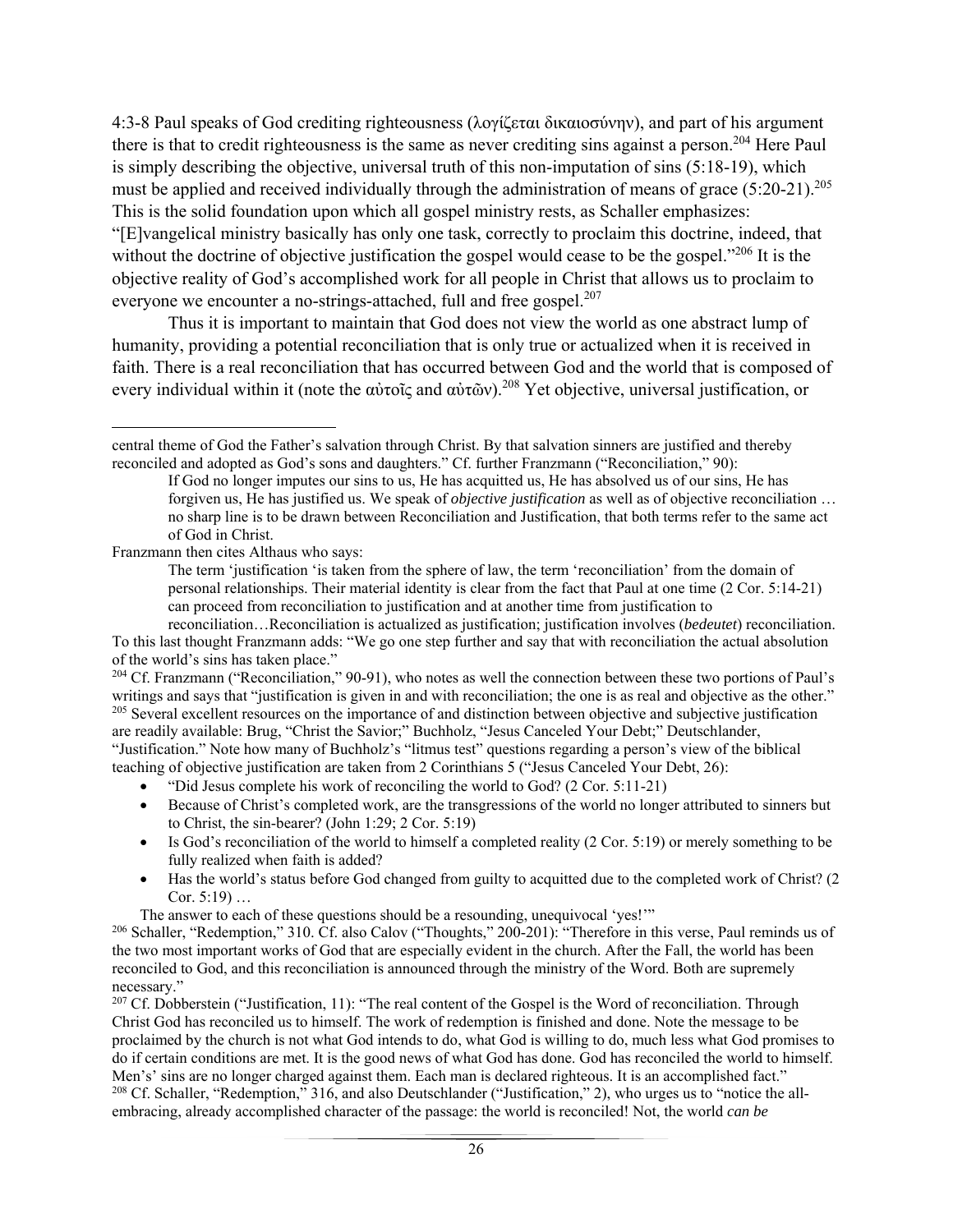world reconciliation, does not teach that any of the individuals in this world know of this universal act of deliverance yet, believe in it yet, or yet enjoy all the blessings that flow from being a new creation through faith in Christ. God has united<sup>209</sup> his reconciling work in Christ to his work of delivering this gospel through servants like Paul, the other apostles, and those gathered here today, who proclaim this message of reconciliation to the world. $2^{10}$ 

 Before moving on to that message of reconciliation as individually applied in 5:20-21, we need to ponder briefly how God accomplished this reconciliation. Paul uses the unique phrasing θεὸς ἦν ἐν Χριστῷ κόσμον καταλλάσσων. It is grammatically possible that this could be a simple verb (ἦν) predicating something about God (namely, that he was incarnate in Christ, the God-in-Christ who reconciled the world), thus highlighting the incarnation as essential to God's work of reconciliation.<sup>211</sup> While this would be a doctrinally true statement in keeping with Scripture,<sup>212</sup> it seems preferable to view it instead as a periphrastic construction, with ἦν καταλλάσσων acting as the verbal idea ("was reconciling") and ἐν Χριστῷ indicating that God brought about this reconciliation in Christ.<sup>213</sup> Though an imperfect periphrastic construction like this would be unusual in New Testament Greek,<sup>214</sup> the point of emphasizing God's agency through Christ seems to fit better as a parallel with 5:18 (διὰ Χριστοῦ) than does the point about God's incarnation in Christ here.<sup>215</sup>

 Whichever view one takes, it is clear that God wants to deal with us and be known by us in Christ. Apart from him there is no reconciliation. Naturally, after explaining more fully in 5:19 the divine act of reconciliation in Christ, Paul expands in 5:20-21 on the ministry and message of reconciliation<sup>216</sup> that God has given to and placed in him  $(5:18, 19).^{217}$ 

 reconciled, or has reconciliation available to it. That reconciliation is entrusted to us in the Word. But it would be folly to speak of the reconciliation as entrusted to us, if, in point of fact, the reconciliation had not yet occurred; if prior to committing the word of reconciliation there is no reconciliation, then the word entrusted to our proclamation is a lie. And far be it from us to rend the sacred mantel cast over us in the Word, to make His Word and His Act of reconciliation of no effect until we have done something or until we have believed something."

<sup>209</sup> Note again that θέμενος is a participle that coordinates with καταλλάσσων and λογιζόμενος, all being governed by θεὸς ἦν.

<sup>210</sup> Seifrid (*Second Corinthians*, 258) notes that God's act of reconciliation would "remain isolated and distant if it were not communicated in a definite 'word' (*logos*) that effects reconciliation." Cf. also Harris (*Second Corinthians*, 449), who says: "In the divine economy, the declaration of 'the message of reconciliation' (v. 19), or, in other words, the preaching of the cross of Christ (1 Cor. 1:18, 23) with the attendant entreaty to be reconciled to God, is the link between the objective work of reconciliation accomplished by Christ and the subjective appropriation of its benefits by the sinner. Paul saw himself and everyone who proclaims reconciliation in Christ as trustees of a message (v. 19), ambassadors for Christ, and mouthpieces for God (v. 20)."<br><sup>211</sup> Supported by Meyer, *Ministers of Christ*, 109-110.<br><sup>212</sup> Cf. Col. 1:19-22.<br><sup>213</sup> Cf. Becker, "Note," and Kuske, "Lutheran Heritage," 15, in

<sup>&</sup>lt;sup>214</sup> Cf. Harris, *Second Corinthians*, 441. As to why Paul might have used this particular construction here, Jensen comments that Paul's use of a periphrastic rather than a synthetic imperfect "may be that this is meant to highlight God's involvement in the process, or it is meant to background this entire verse to verse 20." Noted in a conversation on 3/27/2018.

<sup>215</sup> Cf. Becker "Note," 1-2. Furthermore, since the following participles (λογιζόμενος, θέμενος) are also governed by the same subject, it more naturally fits the setting to think of God the Father acting through Christ (as in 5:18) with these participles as well, rather than Christ the incarnate God taking action.

<sup>&</sup>lt;sup>216</sup> Note the parallel phrases in 5:18 (δόντος ἡμῖν τὴν διακονίαν τῆς καταλλαγῆς) and 19 (θέμενος ἐν ἡμῖν τὸν λόγον τῆς καταλλαγῆς). Harris (*Second Corinthians*, 445) concisely sum this up: "The ministry is the proclamation of the message."

<sup>217</sup> On the significance of the committing of this ministry of reconciliation (θέμενος), Calov ("Thoughts," 210-211) cites Balduin: "When the apostle rather emphatically explains the word 'giving' with the word θέμενος 'one who puts, places; establishes, sets,' he refers back partly to: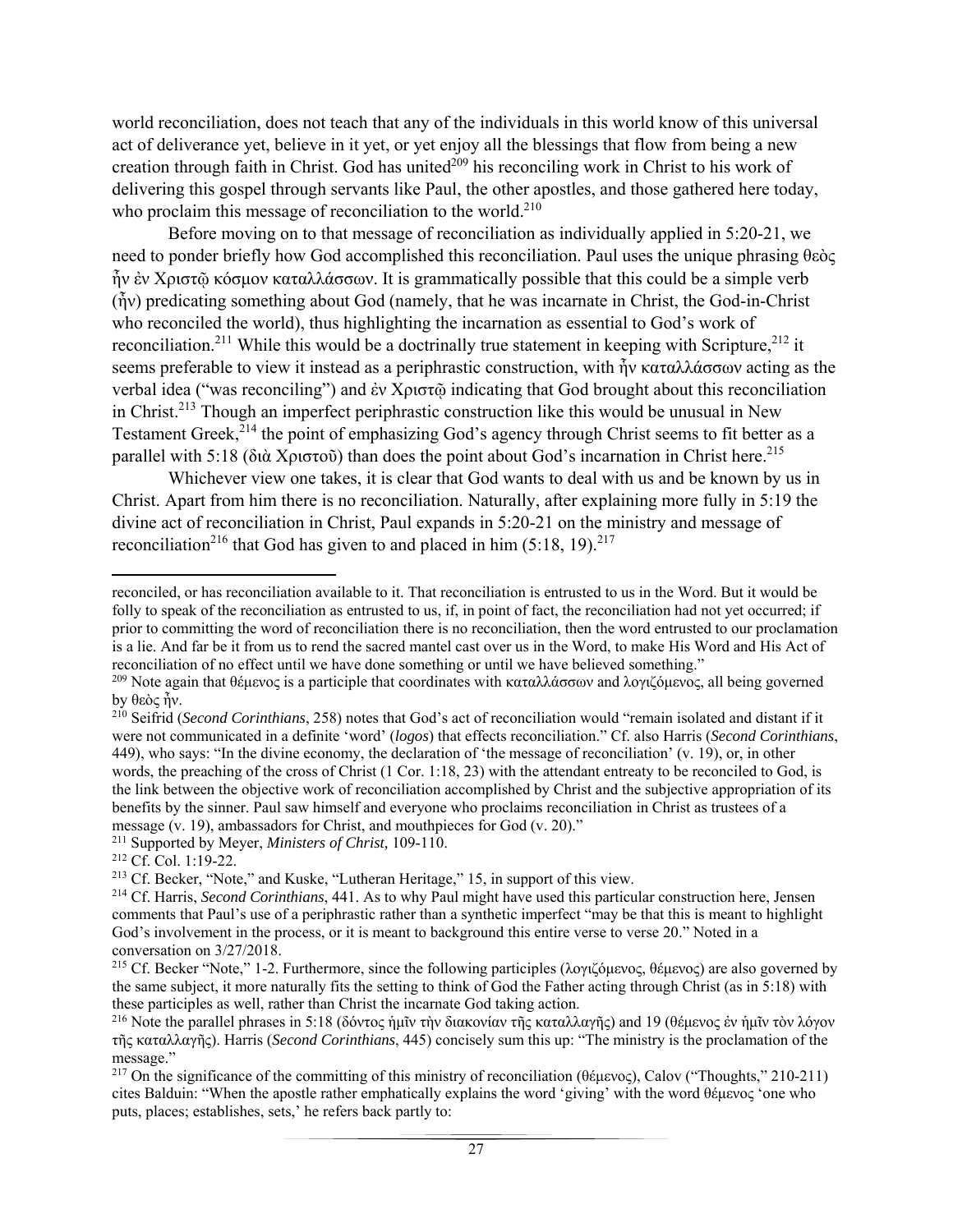### *2 Corinthians 5:20-21*

**20** ύπερ Χριστοῦ οὖν πρεσβεύομεν ὡς τοῦ θεοῦ παρακαλοῦντος δι' ἡμῶν· δεόμεθα ὑπερ Χριστοῦ, καταλλάγητε τῷ θεῷ. **21** τὸν μὴ γνόντα ἁμαρτίαν ὑπὲρ ἡμῶν ἁμαρτίαν ἐποίησεν, ἵνα ἡμεῖς γενώμεθα δικαιοσύνη θεοῦ ἐν αὐτῷ.

20 *Therefore, we are ambassadors on Christ's behalf, since*<sup>218</sup> God is giving his appeal<sup>219</sup> through *us. We plead220 on Christ's behalf: Be reconciled to God. 21 He made him who did not know221 sin to be sin for us, so that we might become the righteousness of God in him.* 

 How mercifully God condescends to us in Christ, such that not only has God reconciled to himself us who were once his enemies, but he also chooses to bring the message of reconciliation to a hostile word through clay jars like us (cf. 4:7). Yes, God privileges us to be the ambassadors<sup>222</sup> of his Son. In ancient times an ambassador was a sacrosanct role treated with great respect, since the ambassador carried all of the authority of the one he represented.<sup>223</sup>

- The certainty of this doctrine. For God has decreed, established, and set it in place. Therefore it cannot fail.
- Also the constancy and stability of this doctrine. For whatever God sets in place, the gates of hell with all the heretics and tyrants cannot overcome it.

219 BDAG παρακαλέω 2, "to urge strongly, *appeal to, urge, exhort, encourage*."

<sup>221</sup> Harris (*Second Corinthians*, 450) takes Rom. 7:7 as a close parallel usage of γινώσκω and ἀμαρτία, reinforcing the common use of γινώσκω to denote a personal acquaintance, participation, or experience in sin. "Although Christ was aware of the reality of sin and observed sin in others (cf. Heb. 12:3), he himself, Paul affirms, never had personal involvement in sin."

 $222$  In the New Testament only Paul uses the verb πρεσβεύω, and that only here and in one other passage, when he boldly asserts that he is "an ambassador in chains" for the sake of the gospel (Eph. 6:20). However, the corresponding noun, πρεσβεία, is used also twice in Luke 14:32 and 19:14, namely, parables of Jesus that "depict the 'diplomatic relations' between God and his people in the age before Christ's return." Winger (*Ephesians*, 761 and footnote 36) further believes that Paul's words in Philemon 9 could, instead of its cognate πρεσβύτερος, perhaps rather be πρεσβευτής "either because of an early copying mistake or simply because the two terms were somewhat interchangeable."

223 Guthrie (*2 Corinthians*, 311) comments further: "In the political realm, those to whom an ambassador was sent understood that he was to be treated well and with respect. Dire consequences fell upon those who abused an ambassador."

 The order established in God's eternal plan. God was pleased through the ministry of the Word to put things back in order with sinners and to restore the lost grace.

For this reason, when Paul talks about his own ministry, he freely uses the phrase 'God placed me into the ministry,' cf. 1 Timothy 1:12, 2:7, etc."

<sup>&</sup>lt;sup>218</sup> It is best to avoid the sense of uncertainty that the NIV, NET, NKJV, NASB give this word with the translation "as though." Seifrid (*Second Corinthians*, 259 footnote 536) comments: "It is not 'as though' God were entreating through the apostle, but precisely the case that God does so, just as God has worked salvation in the crucified and risen Christ." Guthrie (*2 Corinthians*, 311) explains that here we have "ὡς plus a genitive absolute construction," which "communicates 'subjective motivation' and here, rather than 'mere supposition' ('as though,' 'on the pretext that') it communicates 'actual fact' ('since,' 'in the conviction that')…Paul has a firm conviction that God speaks his message of reconciliation through him." See also Harris, *Second Corinthians*, 446. Cf. the translations found in HCSB, CSB, NRSV.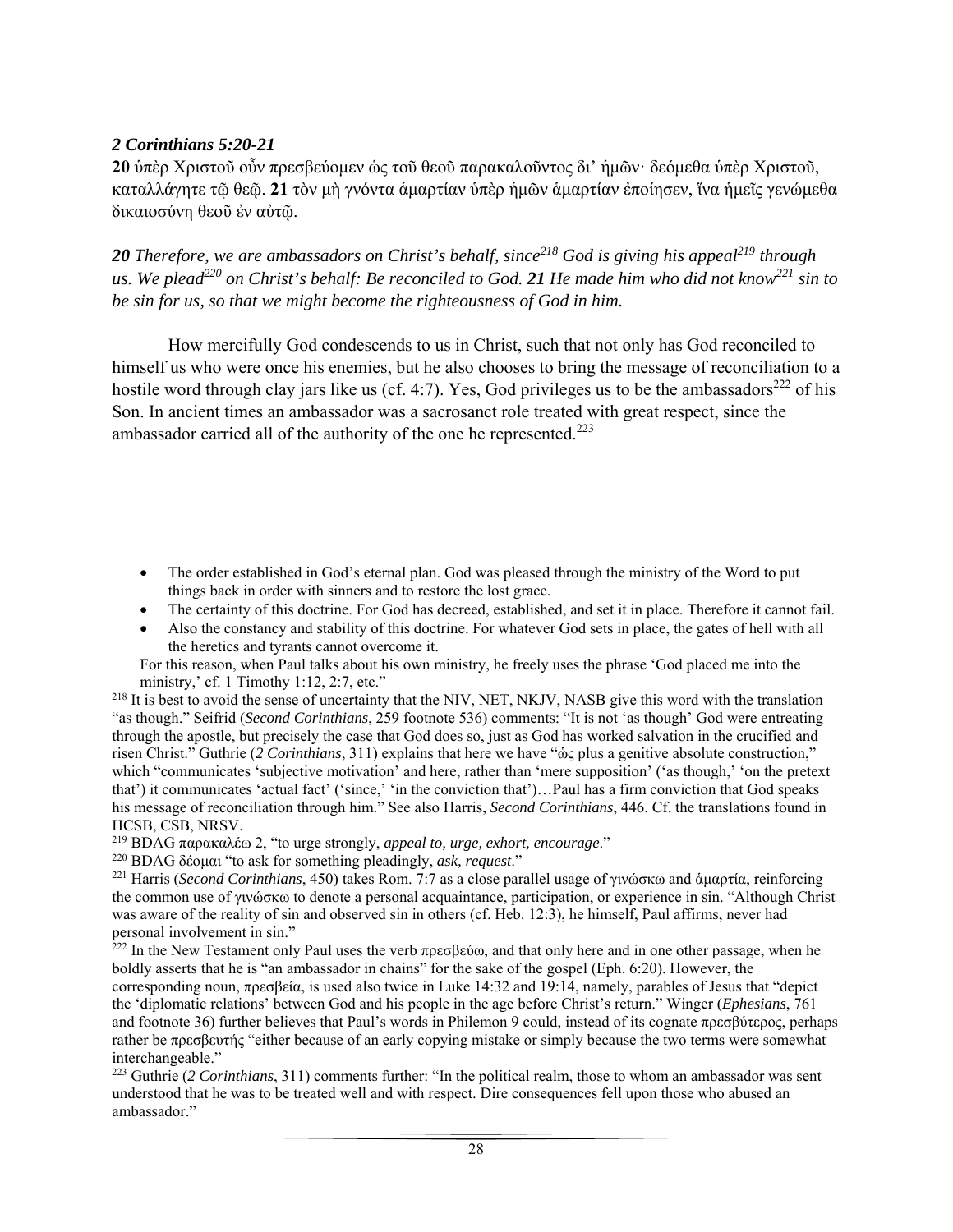To be an ambassador of Christ simultaneously humbles and exalts us ministers of his Word.<sup>224</sup> In such humble confidence Christ's ambassador realizes that he does not speak an uncertain word, a word that may fail or prove false; it is none other than the Word of God in Christ he has been given to speak, and a blessed Word of reconciliation at that. It cautions him to speak every word carefully, since he represents no less than the Son of God himself as he speaks that Word to whomever he speaks it. He dare not change even one word to fit his own fancy or the prevailing winds of the world's opinions. Christ's calling him to this office leads him and everyone else to treat this office as God's work in him, regardless of his own stature, self-esteem, or others' opinions.225 For this reason his hearers should treat him as if Christ himself were standing before them, regarding his words not as the word of men, but as the Word of God.<sup>226</sup> It is this reality that God's people experience in awe-filled joy as the words of absolution are spoken by Christ's minister in public and in private.<sup>227</sup> Christ himself calls on all people to receive in faith his ambassador's words: "Be reconciled to God."

Paul now illustrates his typical appeal for reconciliation<sup>228</sup> by unraveling the Great Exchange.<sup>229</sup> As others have noted, Paul seems to have had Isaiah 53 on his mind when he penned this verse, and further study of that connection would be beneficial.<sup>230</sup> When Paul says that God made him who did not know sin to be sin in our place, we see that Paul is right in line with the rest of

<sup>224</sup> Harris, (*Second Corinthians*, 449): "[Paul and all other proclaimers of the reconciliation message] enjoy incomparable dignity, yet their task is the lowly one of παράκλησις and δέησις. This simultaneous conjunction of dignity and humility forms an exquisite paradox first exemplified in the person and ministry of Christ."  $225$  Cf. 1 Cor. 4:1; 1 Thess. 2:4.

<sup>226</sup> Cf. 1 Thess. 2:13.

<sup>227</sup> As Harris (*Second Corinthians*, 446) notes, "As an ambassador [Paul] worked both 'on behalf of Christ' and 'in the place of Christ.' That is, there is no need here to choose between the notions of representation and substitution for ὑπέρ; both concepts are present, given the use of ὑπέρ in v. 14 (see above) and its association here with πρεσβεύειν. Not only in the words he spoke but also in his whole life Paul was acting in Christ's name and place." Seifrid (*Second Corinthians*, 259) also observes: "The crucified and risen Lord makes appeal through Paul, communicating his *work* to the world through the *word* of his ambassador," and adding in a footnote (footnote 537), "Paul simultaneously represents Christ *and* Christ speaks in him (cf. 13:3)."

<sup>&</sup>lt;sup>228</sup> There is debate on whether Paul is here appealing 1) to a subset group among the Corinthians, namely, his opponents; 2) the Corinthians in general; or  $3$ ) expressing his general appeal in all situations as he describes the content of his reconciling message. Cf. Harris, *Second Corinthians*, 447-448. With the first two options most translations will insert a  $2<sup>nd</sup>$  plural pronoun that is not in the original to support this interpretation (cf. NIV, NET, ESV, NRSV, NKJV, NASB). While Guthrie argues in favor of including "to you" as Paul's specific appeal to the Corinthians, one could also take 6:1ff as the point where Paul turns his specific appeal over to the Corinthians (cf. CSB; Seifrid, *Second Corinthians*, 259).

<sup>229</sup> We call it a "great exchange"; Luther (*Select Works*, 369; WA 5:608.6-14) called it a "wonderful exchange" (*admirabili commertio*), as seen in his comments on Psalm 22:1:

And this is that mystery which is rich in divine grace unto sinners: wherein, by a wonderful exchange, our sins are now no longer ours but Christ's: and the righteousness of Christ is ours. He has imparted that unto us, that he might clothe us with it, and fill us with it: and he has taken our evils upon himself that he might deliver us from them. So that now, the righteousness of Christ is not only ours objectively (as they term it), but formally also; and so, our sins are not Christ's objectively, but also formally. For in the same manner as he grieved and suffered in our sins and was confounded, in the same manner we rejoice and glory in his righteousness: and it is manifest that he did grieve and was confounded in them truly, as we here see; and so also we rejoice and glory truly in his righteousness.

<sup>230</sup> Cf. Guthrie *2 Corinthians*, 314-315, and Tackmier, "Exegesis," 280-281. Harris (*Second Corinthians*, 456) points out three main parallels: 1) Christ as sinless (5:21a) with Isa. 53:9; 2) Christ "made sin" (5:21a) with Isa. 53:10; 3) The resulting benefit of being made righteous (5:21b) with Isa. 53:11.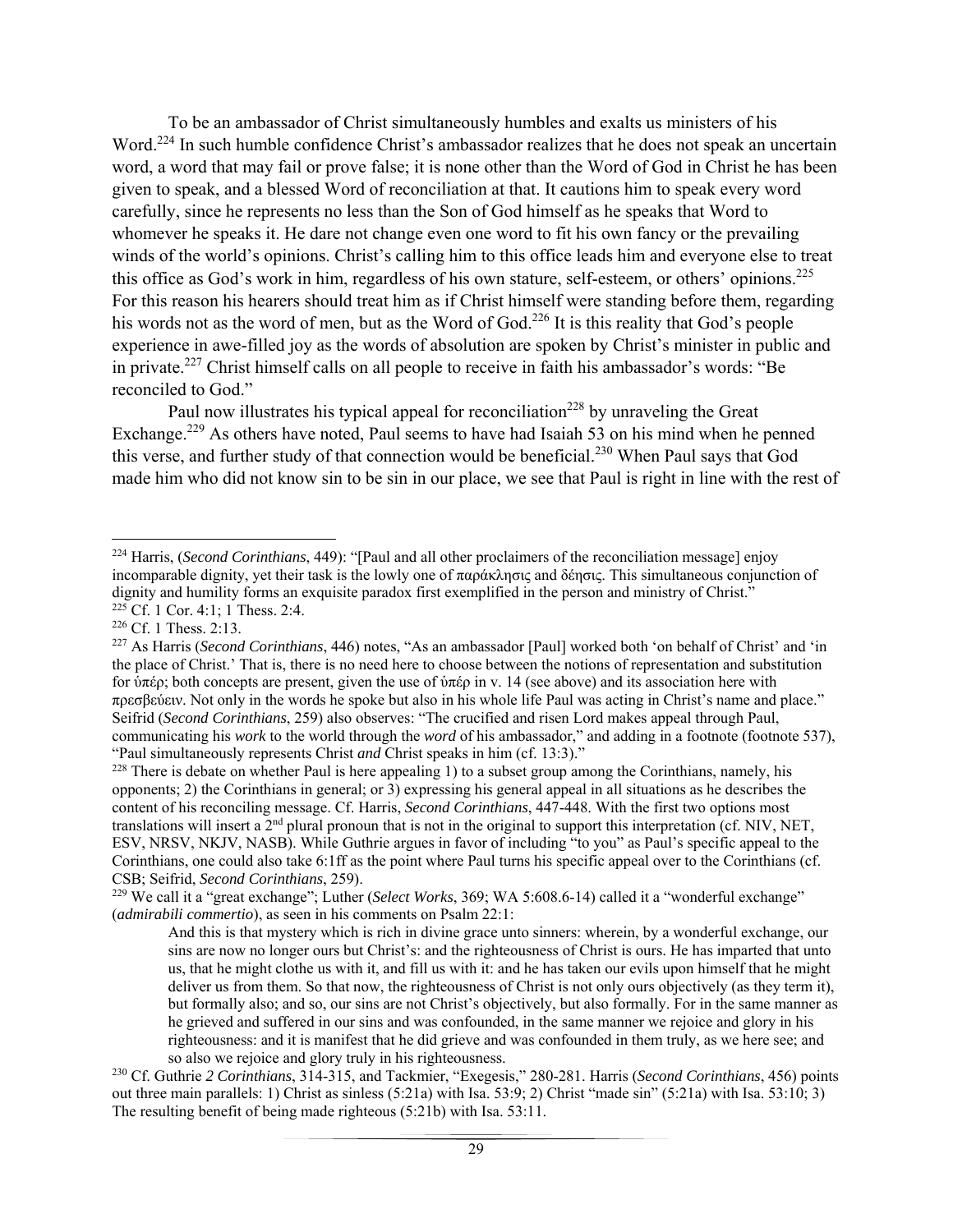Scripture in identifying Christ as the sinless one,<sup>231</sup> and yet we are left to ponder in what sense God "made him to be sin for us."<sup>232</sup> In general, the most common interpretations for 5:21a include:<sup>233</sup>

- 1) God made Christ to be a sacrificial sin offering<sup>234</sup>
- 2) God identified Christ with sinners so as to treat him as "the sinner"<sup>235</sup>

 Harris points out that all "the interpretations of the phrase have in common the idea of identification, the understanding that God caused Christ to be identified in some way with what was foreign to his experience, namely human sin."236 Nevertheless, the second interpretation is the one that best fits the context. One main problem with the first view is that in this verse Paul would then be using άμαρτία in two different senses.<sup>237</sup> In addition, nowhere else in the New Testament is ἁμαρτία used in this sense, and being "parallel to δικαιοσύνη θεοῦ it is more likely to bear a judicial or forensic sense than a sacrificial or cultic one."238 All this put together urges us to adopt the second view above, namely, that God treats Christ as *the* sinner, so that he can treat us sinners as those who have the righteousness of God in Christ.

 Another name for this view is the doctrine of imputation. That is, God truly reckons, accounts, credits sin to Christ – and not just sinful acts, but in view of Paul's language, Christ's very

 231 Cf. John 8:46; Acts 3:14; Heb. 4:15, 7:26, 1 Pet. 1:19, 2:22, 3:18; 1 John 3:5. Cf. Harris, *Second Corinthians*, 450-451.

<sup>&</sup>lt;sup>232</sup> Note the same substitutionary sense of ὑπὲρ here as in 5:14-15. Christ was the only one who could take on sin in the place of all humanity, and that was accomplished by his perfect righteousness and innocent death. Cf. Garland, *2 Corinthians*, 301-302. As Harris (*Second Corinthians*, 453) also says, "This total identification of the sinless one with sinners at the cross, in assuming the full penalty and guilt of their sin, leaves no doubt that substitution as well as representation is involved."

<sup>233</sup> Cf. Harris, *2 Corinthians*, 354. Wright offers an additional unique perspective on this verse in "On Becoming the Righteousness of God," and *Saint Paul*, 104-105, maintaining that δικαιοσύνη θεοῦ here points to Paul's ministry as an expression of God's covenant faithfulness, a view which others simply characterize as strange. Cf. Bird (*Saving Righteousness*, 184 footnote 8); Seifrid (*Second Corinthians*, 268). Another interpretation would take Christ being "made sin" as a reference to his incarnation in a human nature that was subject to the weaknesses of sin (cf. the NEB translation, "God made him one with the sinfulness of man" and GNB, "God made him share our sin", and Bird, "Incorporated Righteousness," 272), finding support in Rom. 8:3, "in the likeness of sinful flesh [ἐν ὁμοιώματι σαρκὸς ἁμαρτίας]." But it is important to note that there Paul only speaks of "likeness" and here makes no such statement. It would further run into the same problem as the first interpretation listed above by having an unclear parallel to δικαιοσύνη θεοῦ. Cf. Harris *Second Corinthians*, 451-452.

 $234$  This interpretation goes back to the early church fathers, including Augustine. It also fits well with Isa. 53:10 (cf. Garland, *2 Corinthians*, 300). Note that this translation is found in the NLT, NEB (footnote), NIV (footnote), NJB ("a victim for sin").

<sup>235</sup> This would be labeled as a metonymy of abstract for concrete. Cf. Harris, *Second Corinthians*, 455; Garland, *2 Corinthians*, 301; Jensen, "Faith in Christ," 103. Compare Luther's comments on Gal. 3:13 (*Galatians*, 118), "Holy Writ does not say that Christ was under the curse. It says directly that Christ was made a curse. In II Corinthians 5:21 Paul writes: 'For he (God) hath made him (Christ) to be sin for us, who knew no sin; that we might be made the righteousness of God in him.' Although this and similar passages may be properly explained by saying that Christ was made a sacrifice for the curse and for sin, yet in my judgment it is better to leave these passages stand as they read: Christ was made sin itself; Christ was made the curse itself. When a sinner gets wise to himself he does not only feel miserable, he feels like misery personified; he does not only feel like a sinner, he feels like sin itself." 236 Harris, *Second Corinthians*, 451.

<sup>&</sup>lt;sup>237</sup> That is, it would be hard to grasp how, if the second άμαρτία is a "sin-offering," the phrase "God made him who knew no ἀμαρτία (= "sin-offering")" would make sense.

<sup>238</sup> Harris, *Second Corinthians*, 453. Cf. also Garland, *2 Corinthians*, 300-301.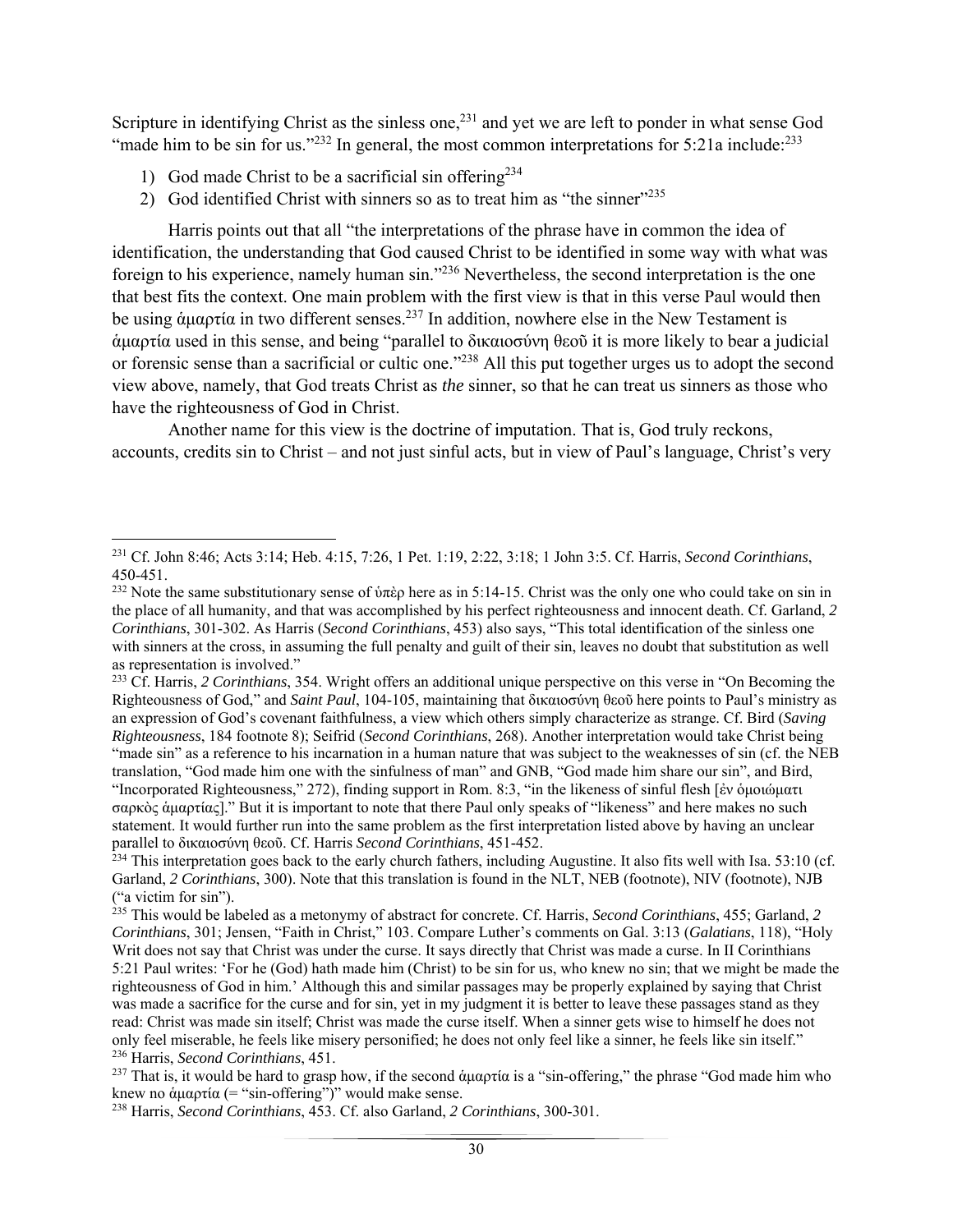person in particular – so that Christ is identified and treated as the one and only sinner, the sinner of sinners.<sup>239</sup> God associates everything wrapped up in our sin with him.<sup>240</sup>

 The accompanying truth is that we, in turn, "become the righteousness of God." This, too, is a forensic act: we are counted as the righteous one and declared to be righteous before God. In our very person God views the believer who is in Christ as the "one who knew no sin," that is, righteous, justified, and without sin. As Seifrid notes, "Christ became what we *are* – in order that we might become what he *is* in his resurrected life.<sup>241</sup>

 This language should not be taken as suggesting that Christ ever actually committed sin or by nature was sinful. Nor does Paul mean to say that we are indwelt with any kind of essential righteousness.242 Rather, as "a result of God's imputing to Christ something that was extrinsic to him, namely sin, believers have something imputed to them that was extrinsic to them, namely righteousness."243 Deutschlander observes here:

All the prophets of old said that Christ should be the greatest transgressor, murderer, adulterer, thief, blasphemer that ever was or ever could be on earth. When He took the sins of the whole world upon Himself, Christ was no longer an innocent person. He was a sinner burdened with the sins of a Paul who was a blasphemer; burdened with the sins of a Peter who denied Christ; burdened with the sins of a David who committed adultery and murder, and gave the heathen occasion to laugh at the Lord. In short, Christ was charged with the sins of all men, that He should pay for them with His own blood. … I am told that it is preposterous and wicked to call the Son of God a cursed sinner. I answer: If you deny that He is a condemned sinner, you are forced to deny that Christ died. It is not less preposterous to say, the Son of God died, than to say, the Son of God was a sinner. John the Baptist called Him "the lamb of God, which taketh away the sin of the world." Being the unspotted Lamb of God, Christ was personally innocent. But because He took the sins of the world His sinlessness was defiled with the sinfulness of the world. Whatever sins I, you, all of us have committed or shall commit, they are Christ's sins as if He had committed them Himself.<br>Our sins have to be Christ's sins or we shall perish forever.

<sup>241</sup> Seifrid, *Second Corinthians*, 263. Seifrid also refers to Rom. 8:29-30 at this point. Cf. also Theodoret (Bray, 2 *Corinthians*, 252): "Christ was called what we are in order to call us to be what he is."<br><sup>242</sup> This would lead to the error of Osiander and others in the days of the Reformation that pointed to the indwelling

of Christ's righteousness within the believer as the focus of one's certainty for salvation. Cf. Article III of the Formula of Concord. Against this error Seifrid (*Second Corinthians*, 264) notes: "This new reality does not entail an 'infusion' or 'impartation' of righteousness, nor an 'essential' indwelling of divine righteousness. It is best described as a transfer, a relocation of our persons to a 'place' outside ourselves: the righteousness of God is found 'in Christ.' As is more than obvious in this letter, the Corinthians do not have this righteousness in themselves, but in Christ, in whom the exchange of life and death has taken place." Harris (*Second Corinthians*, 454) notes how this ultimately transcends our understanding: "Paul is not saying that at the crucifixion the sinless Christ became in some sense a sinner, yet he is affirming more than that Christ became a sin offering or even a sin bearer. In a sense beyond human comprehension, God treated Christ as 'sin,' aligning him so totally with sin and its dire consequences that from God's viewpoint he became indistinguishable from sin itself."

243 Harris, *Second Corinthians*, 456. Just before this citation Harris explains that "'become the righteousness of God' is to gain a right standing before God that God himself bestows (cf. Rom. 5:17; Phil. 3:9). It is to be 'constituted righteous in the divine court, so that γενέσθαι δικαιοσύνη θεοῦ = κατασταθῆναι δίκαιοι (Rom. 5:19). Although the term λογίζομαι is not used in v. 21 (but cf. v. 19), it is not inappropriate to perceive in this verse a double imputation: sin was reckoned to Christ's account (v. 21a), so that righteousness is reckoned to our account (v. 21b). Certainly the literary symmetry of the juxtaposed opposites, ἁμαρτία and δικαιοσύνη, supports such an inference."

<sup>239</sup> Thus, paradoxically, Christ is the "sinless sinner." Seifrid, (*Second Corinthians*, 262), borrowing this phrase from Michael Cameron.

<sup>240</sup> Seifrid, *Second Corinthians*, 260-262. Cf. Luther (*What Luther Says*, 1421): "He is the greatest of sinners. There is no greater sinner in the entire human race than the Son of God. This is so true that He is called sin itself (2 Cor. 5:21). … His sin is ours. It was foreign to Him. He had none. He committed none. It was made His own because of the love wherewith He loved us. He bore it, and because of it He suffered as though He had committed it Himself, although He was entirely innocent and spotless." Elsewhere in his comments on Gal. 3:13 Luther comments (*Galatians*, 114-115):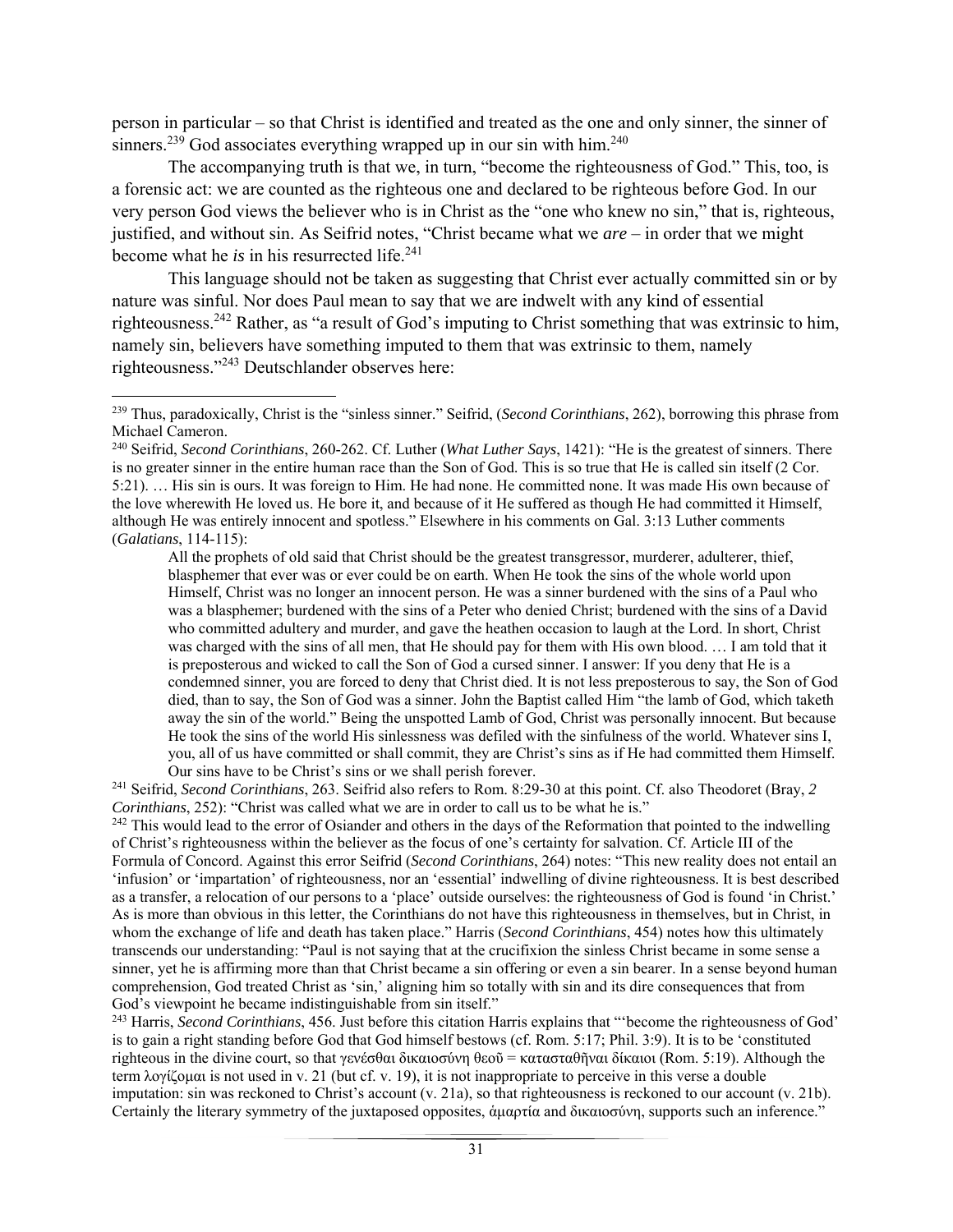Notice yet again the imputed and judicial and forensic nature of the change; the Apostle speaks neither of a change in man's essence, nor of damage to God's immutability; but a change in status, a change in relationship is spoken of, and that by a just decree of God on the basis of the exchange made in Christ's sacrifice.<sup>244</sup>

This exchange is purely declarative, and yet it is no mere "legal fiction."<sup>245</sup> The powerful Word of God creates out of nothing the new life that God wills into existence (2 Cor. 4:6; Rom. 4:17). Faith receives this new life and by faith in Christ we are counted as righteous before God. This, then, is the heart and soul of the ministry and message of reconciliation: God acted in Christ to reconcile the world (5:19) so that he could send ambassadors in the name of Christ (5:18, 20) to proclaim the message of reconciliation for anyone and everyone in this world to believe it and thus enjoy peace between God and man in Christ  $(5:21).^{246}$ 

It is unfortunate to hear some in our day either downplaying<sup>247</sup> or outright denying<sup>248</sup> the doctrine of imputation as taught in this verse. In short, there are those who reject imputation language in favor of speaking of "union/participation/incorporation in Christ" as the better way to speak. Now of course there is nothing wrong with language about union in Christ in general.<sup>249</sup> The problem, as Jensen notes, is that many who speak this way are "consciously and intentionally using the debate as a way to mitigate, or even eradicate, forensic language within Paul."250 In order to avoid the notion that sinners should look within themselves and to their faith for the confidence of their justification, advocates for participation language are emphatic to point out Paul's frequent use of the ἐν Χριστῷ formula in his writing. However, imputation by itself should naturally entail that there is something lacking to the individual that needs to be credited to him, or else why would God consider imputing righteousness to him in the first place? Thus these concerns about imputation are unwarranted. When

 244 Deutschlander, "Justification," 3.

<sup>245</sup> Bird (*Saving Righteousness*, 8 footnote 9) cites the following as using this pejorative term: "W. Sanday and A. C. Headlam, *A Critical and Exegetical Commentary on the Epistle of the Romans* (ICC; Edinburgh: T&T Clark, 1896), 36; Sanders, *Paul and Palestinian Judaism*, 492, n. 57; idem, *Paul* (Oxford: OUP, 1991), 46, 49, 67; more cautiously Wright, *Saint Paul*, 113, 122–23."

 $^{246}$  Note that in our interpretation of 5:14-15, the progression of thought with 5:21 is closely parallel: The universally atoning work of Christ  $(5:14-15a, 21a)$  drew in all people, so that ( $\tilde{v}$  in 5:15, 21) those who receive it subjectively by faith (5:15b, 5:21b) might benefit from it.

<sup>&</sup>lt;sup>247</sup> Bird ("Incorporated Righteousness," 257) cites Seifrid as considering the doctrine of imputation to be "a reasonable way of understanding the forensic nature of justification over against a view of infused or imparted righteousness. The problem with the term 'the imputed righteousness of Christ' is not that it is wrong but that it is deficient." Seifrid's view shows itself in his comments on this verse in *Second Corinthians*, 260-268. To his credit Seifrid is trying to guard against Protestants viewing imputed righteousness as "money in the bank," that is, as any sort of intrinsic possession, such that the "very concern to affirm the extrinsic nature of justification may then be undermined." Thus he is focused on the "locating" aspect of the forensic *event* of God *in Christ* and using such language to speak of what God has done to effect our salvation. He believes that "the language of justification by faith as the imputation of Christ's righteousness through the instrument of faith requires supplementation," so as to present a more biblically accurate picture of salvation (i.e., "union with Christ") as opposed to a logically constructed *ordo salutis* that is not found in so many words in the text of Scripture (Seifrid, *Second Corinthians*, 267). Guthrie (*2 Corinthians*, 315) prefers the language of "transformational interchange," to that of "imputation." Though he acknowledges this passage fits into the broader theology of imputation, he does not see it taught here specifically.

<sup>&</sup>lt;sup>248</sup> Bird, "Incorporated Righteousness," 274; Wright, *Saint Paul*, 98; Wright, "On Becoming the Righteousness of God."

<sup>&</sup>lt;sup>249</sup> Again, however, we recall the problems that arose from the Osiandrian controversy and the idea of Christ's dwelling in the sinner as the source of confidence for one's salvation. Cf. Article III of the Formula of Concord. <sup>250</sup> Jensen, "Faith in Christ," 128.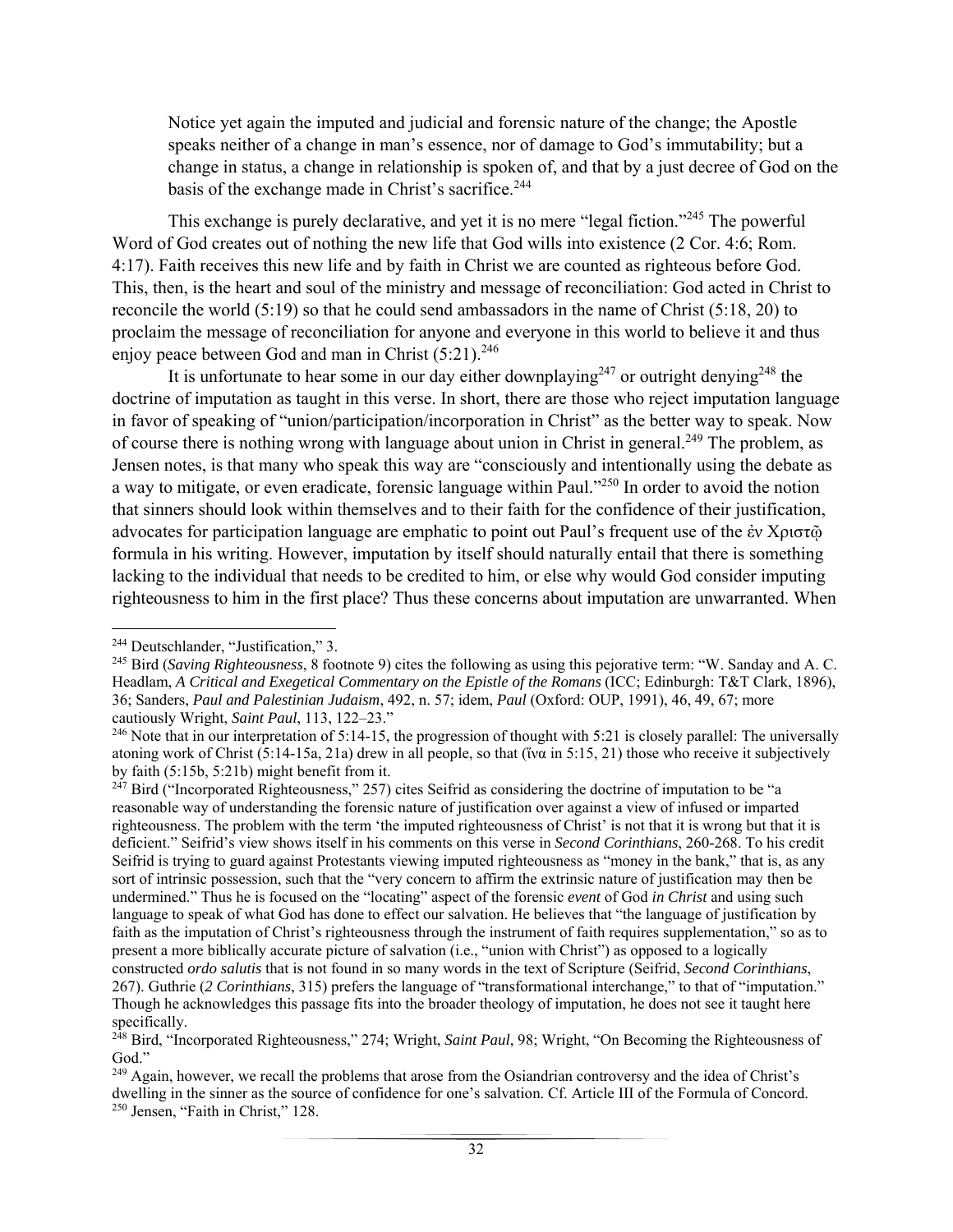imputation is rightly taught, it avoids in every way pointing the sinner within himself, but always points to God as the Giver of Christ's righteousness to him. While this is a long and complicated debate,<sup>251</sup> suffice it for our purposes to say that the language of imputation and participation are not contradictory, but complementary: "Justification by faith is the bedrock, the fundament of the gospel. But participation, rightly understood, is the broad theme which encompasses every part of the gospel."252 Nothing less than the consolation of souls, our souls and the souls of God's people, is at stake here. For that reason we defend this glorious doctrine of imputation and justification by faith in Christ alone to the very end.

 In lieu of any lengthy conclusion to our exegetical study, we end by simply recalling the questions with which we began today: "Why did you become a pastor? Why are you still a pastor?" By now we have come to realize that things are now always what they seem. Our answer to these questions is found neither in glory nor in suffering by themselves, but in a God who hides himself in suffering so that the glory of reconciliation can become all the more powerful for those who preach and for those who believe it. In light of 2 Corinthians 5, the inviting and sustaining power in our ministry is nothing less than the power of God in Christ who calls us to speak hope (5:1-10), love (5:11-17), and peace (5:18-21). In short, isn't the real reason you became and still are a pastor that your calling in life is to speak with Paul and Luther the following words in the Spirit of Christ to any troubled heart?

Therefore, my dear brother, learn Christ and him crucified. Learn to pray to him and, despairing of yourself, say: "You, Lord Jesus, are my righteousness, but I am your sin. You have taken upon yourself what is mine and have given to me what is yours. You have taken upon yourself what you were not and have given to me what I was not." … [You] will learn from him that just as he has received you, so he has made your sins his own and has made his righteousness yours.<sup>253</sup>

#### *SDG*

 $251$  For a well-balanced summary and analysis of the issues involved with this question, cf. first of all Jensen, "Faith" in Christ," Appendix H, "The Relationship and Relative Positioning of Faith and Incorporation/Participation on the *Ordo Salutis*," 128-142. In addition, see John Piper (*Counted Righteous*), who provides a detailed summary of the modern challenge to imputation and provides his own exegetical defense of the doctrine of imputation. See especially his treatment of 2 Cor. 5:21 in 68-69, 81-83. Bird ("Incorporated Righteousness") reacts to the debate between Piper and Gundry and provides his own alternative view which he calls "incorporated righteousness." Schreiner ("Justification," 30-34) discusses the doctrine of imputation as found in the writings of N. T. Wright and points to several helpful resources that defend the doctrine of imputation.

<sup>&</sup>lt;sup>252</sup> Jensen, "Faith in Christ," 136. He cites Constantine Campbell who states that "union with Christ" is "an essential ingredient that binds all other elements together; it is the webbing that connects the ideas of Paul's web-shaped theological framework."

<sup>253</sup> Luther, *Letters*, 110. I have updated the language above, but here is entire citation quoted verbatim in context: Therefore, my dear brother, learn Christ and him crucified. Learn to pray to him and, despairing of yourself, say: "Thou, Lord Jesus, art my righteousness, but I am thy sin. Thou hast taken upon thyself what is mine and hast given to me what is thine. Thou hast taken upon thyself what thou wast not and hast given to me what I was not." Beware of aspiring to such purity that you will not wish to be looked upon as a sinner, or to be one. For Christ dwells only in sinners. On this account he descended from heaven, where he dwelt among the righteous, to dwell among sinners. Meditate on this love of his and you will see his sweet consolation. For why was it necessary for him to die if we can obtain a good conscience by our works and afflictions? Accordingly you will find peace only in him and only when you despair of yourself and your own works. Besides, you will learn from him that just as he has received you, so he has made your sins his own and has made his righteousness yours.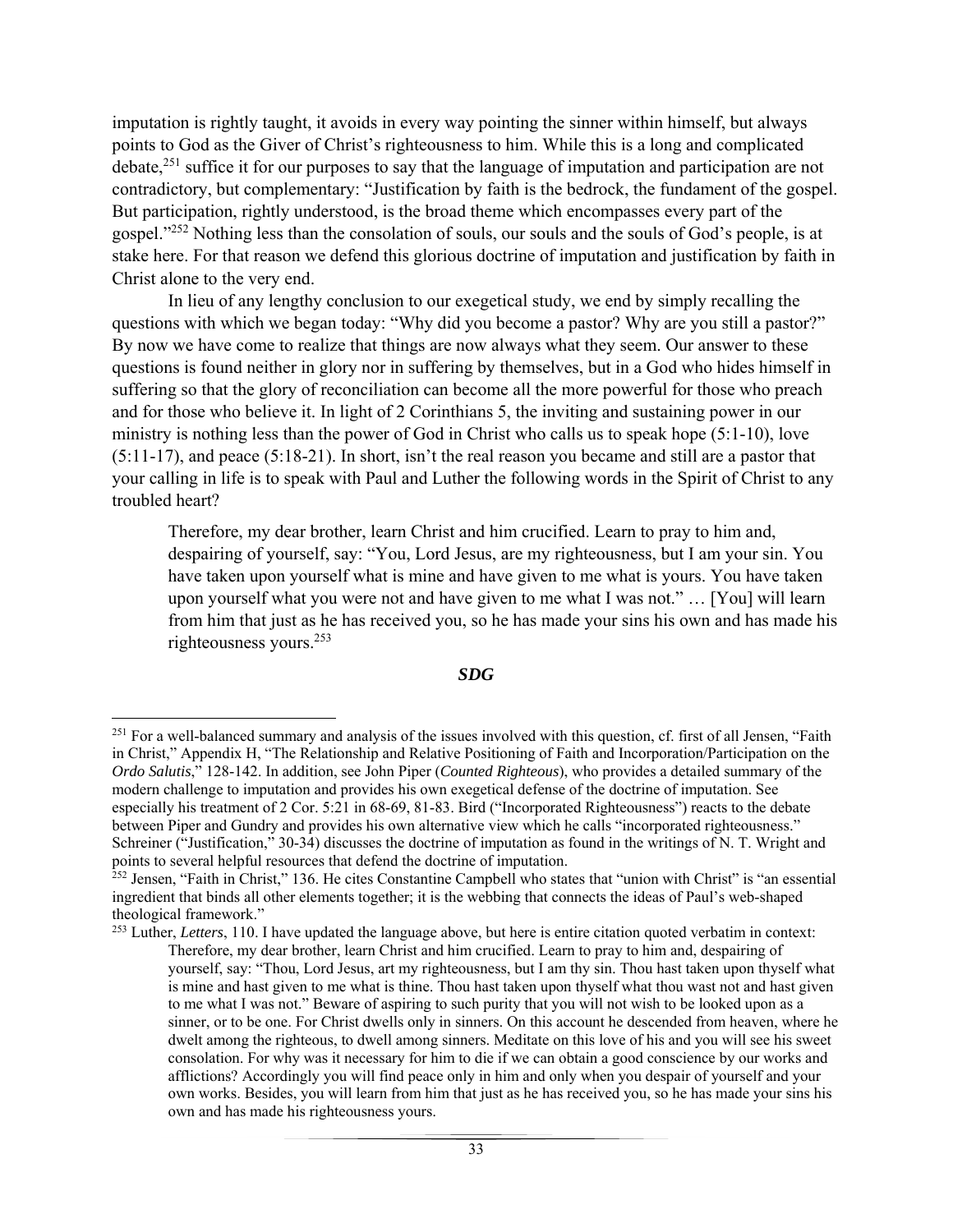### **Works Cited**

*The Apocrypha*. Goodspeed, Edgar J., trans. New York: Vintage Books, 1959.

- Barrett, C. K. *The Second Epistle to the Corinthians*. Black's New Testament Commentary. London: Continuum, 1973.
- Becker, Siegbert W. "A Note on Θέμενος in 2 Corinthians 5:19." WLS Online Essay File. http://wlsessays.net/handle/123456789/307.
- ---. "Universal Justification." *Wisconsin Lutheran Quarterly* 83.1 (Winter 1986): 10-21.
- Bird, Michael F. "Incorporated Righteousness: A Response to Recent Evangelical Discussion concerning the Imputation of Christ's Righteousness in Justification." *JETS* 47.2 (June 2004): 253-275.
- ---. *The Saving Righteousness of God: Studies on Paul, Justification and the New Perspective*. Eugene, OR: Wipf and Stock Publishers, 2007.
- Bray, Gerald, ed. *Ancient Christian Commentary on Scripture: 2 Corinthians*. Downers Grove, IL: InterVarsity Press, 1999.
- Bruce, F. F. *1 and 2 Corinthians*. The New Century Bible Commentary. Grand Rapids: Eerdmans, 1971.
- ---. *Paul: Apostle of the Heart Set Free*. Grand Rapids: Eerdmans, 1977.
- Brug, John F. "Christ Is the Savior of All People." WLS Online Essay File. http://wlsessays.net/handle/123456789/793.
- ---. "Recent Debate Concerning the Chronology of the New Testament." *Wisconsin Lutheran Quarterly* 90.4 (Fall 1993): 276-289.
- Buchholz, Jon D. "Jesus Canceled Your Debt!" WLS Online Essay File. http://wlsessays.net/handle/123456789/950.
- Calov, Abraham. "Thoughts on Objective Justification: Selections from *Biblia Illustrata* 2 Corinthians 5:18-19; Romans 3:23-24; 4:25; 5:18-19." Translated by Souksamay K. Phetsanghane. *Wisconsin Lutheran Quarterly* 111.3 (Summer 2014): 195-213.
- Carson, D. A., and Douglas J. Moo. *An Introduction to the New Testament*. Second Edition. Grand Rapids: Zondervan, 2005.
- Chrysostom, John. *Homilies on the Epistles of Paul to the Corinthians*. Nicene and Post-Nicene Fathers of the Christian Church, First Series, Vol. 12. New York: Christian Literature Company, 1889.
- *Concordia Self-Study Commentary*. Walter H. Roehrs and Martin H. Franzmann, editors. St. Louis: Concordia Publishing House, 1979.
- Deutschlander, Daniel. "On the Distinction between Objective and Subjective Justification." Chicago Pastoral Conference, November 8, 1977. WLS Online Essay File. http://wlsessays.net/handle/123456789/1170.
- Dobberstein, Leroy A. "The Doctrine of Justification in Light of Present Problems." St. Croix Pastors' Institute, April 1 and 2, 1986. WLS Online Essay File. http://wlsessays.net/handle/123456789/1211.
- Fant, Clyde E. and Mitchell G. Reddish. *Lost Treasures of the Bible: Understanding the Bible through Archaeological Artifacts in World Museums.* Grand Rapids: Zondervan, 2008.
- Franzmann, Martin. "Reconciliation and Justification." *Concordia Theological Monthly* XXI.2 (February 1950): 81-93.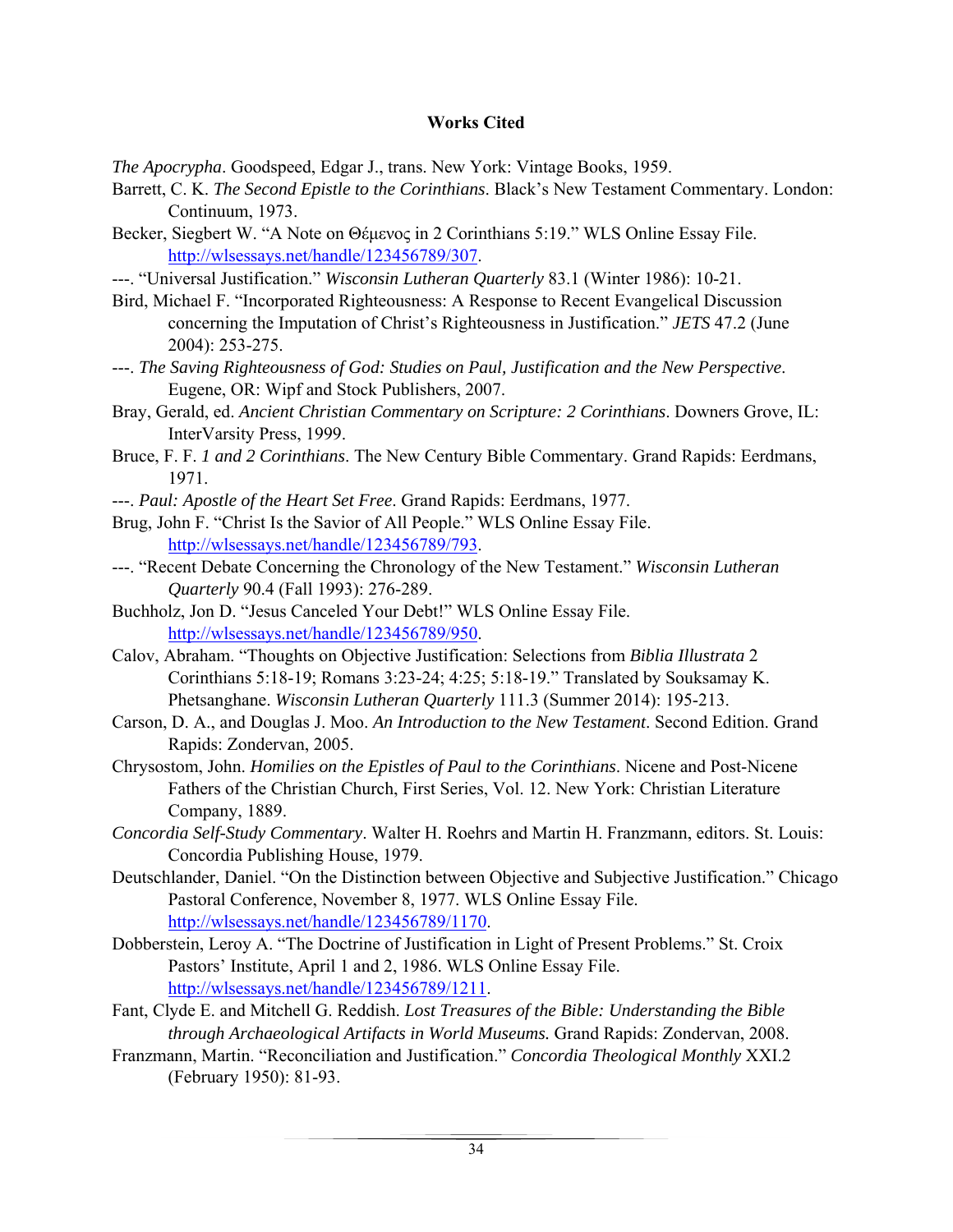- ---. *The Word of the Lord Grows: An Introduction to the Origin, Purpose, and Meaning of the New Testament*. St. Louis: Concordia Publishing House, 1961.
- Garland, David E. *2 Corinthians*. The New American Commentary. Nashville: Broadman & Holman Publishers, 1999.
- Gibbs, Jeffrey A. "Christ Is Risen, Indeed: Good News for Him, and for Us." *Concordia Journal* 40.2 (March 2014): 113-131.
- ---. "Five Things You Should *Not* Say at Funerals." *Concordia Journal* 29.4 (October 2003): 363- 366.
- ---. "Regaining Biblical Hope: Restoring the Prominence of the Parousia." *Concordia Journal* 27.4 (October 2001): 310-322.
- Guthrie, George H. *2 Corinthians*. Baker Exegetical Commentary on the New Testament. Grand Rapids: Baker Academic, 2015.
- Harris, Murray J. *2 Corinthians*. The Expositor's Bible Commentary. Frank E. Gaebelein, general ed. Grand Rapids: Zondervan, 1976.
- ---. *The Second Epistle to the Corinthians: A Commentary on the Greek Text*. New International Greek Testament Commentary. Grand Rapids: Eerdmans, 2005.
- Hoch, Carl B., Jr. *The Significance of Newness for Biblical Theology: All Things New*. Grand Rapids: Baker Books, 1995.
- Jensen, Aaron M. "Concrete Justification: The Difference between God Procuring Forgiveness and God Forgiving." Unpublished Senior Dogmatics Paper, Wisconsin Lutheran Seminary (2015).
- ---. "Faith in Christ: An Answer to the Πίστις Χριστοῦ Debate." Senior Thesis. Wisconsin Lutheran Seminary (2015). http://wlsessays.net/handle/123456789/20
- Kieta, Geoffrey A. "The Restoration of Eden." *Logia* VIII.3 (Holy Trinity 1999): 13-16.
- Kistemaker, Simon J. *Exposition of the Second Epistle to the Corinthians*. New Testament Commentary. Grand Rapids: Baker Book House, 1997.
- Kretzmann, Paul E. *Popular Commentary of the Bible, New Testament, Vol. II*. St. Louis: Concordia Publishing House, n.d.
- Kuske, David. "Making Use of Our Lutheran Heritage: 'Objective Justification' in Our Mission Outreach Based on an Exegesis of 2 Corinthians 5:18-19." *Wisconsin Lutheran Quarterly* 77.1 (January 1980): 6-30.
- Lenski, R. C. H. *The Interpretation of St. Paul's First and Second Epistle to the Corinthians*. Minneapolis: Augsburg Publishing House, 1963.
- Lincoln, Andrew T. *Paradise Now and Not Yet: Studies in the Role of the Heavenly Dimension in Paul's Thought, with Special Reference to His Eschatology*. Society for New Testament Studies Monograph Series 43. Cambridge: Cambridge University Press, 1981.
- Luther, Martin. *A Commentary on St. Paul's Epistle to the Galatians.* Theodore Graebner, trans. Grand Rapids: Zondervan, 1939.
- ---. *Luther: Letters of Spiritual Counsel*. Theodore G. Tappert, ed. Library of Christian Classics, Vol. 18. Philadelphia: Westminster Press, 1955.
- ---. *Select Works of Martin Luther, Volume III*. Henry Cole, trans. London: Simpkin and Marshall, 1826.
- ---. *What Luther Says, Volume III*. Compiled by Ewald Plass. St. Louis: Concordia Publishing House, 1959.